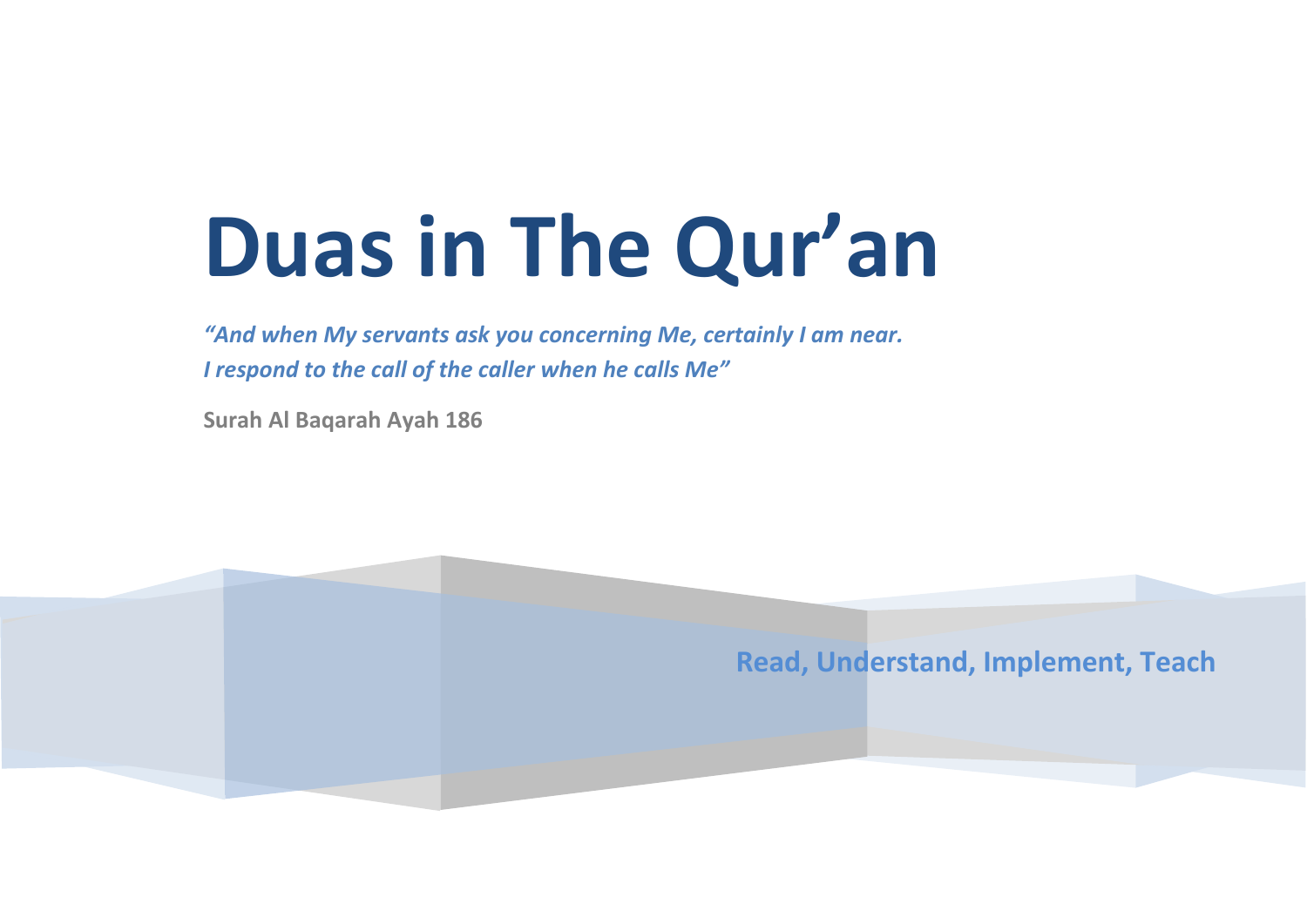وَإِذَا سَأَلَكَ عِبَادِي عَنِّي فَإِنِّي قَرِيبٌ عَ أُجِيبُ دَعْوَةَ الدَّاعِ إِذَا دَعَانِ ا<br>ا ҩ ֚֚<br>֚<br>֚֝֟֩ ا<br>ا ُ م<br>أ

**Surah 2 Verse 186**

֦֧֖֧֖֧֟֟֟֟֟֟֟֟֟֓֝֟֟֓֝֬֟֩֓֟֟֩֓<u>֟</u> فَلْبَسْتَجِيبُوا لِي وَلْيُؤْمِنُوا بِي لَعَلَّهُمْ يَرْشُدُونَ ؚ<br>ؚ<br>ؘ نه<br>هم ِ<br>ا ِّ ِ ل<br>معرض ֖֧֡֟֟֟֟֟֟֟֟֟֟֟֟֟֟֟֟֟֟֟֟֟֟֟<sup>֟</sup> ُ ֦֧֧֟֟֓<u>֚</u>  $\int\limits_{0}^{2}$ ُّ ِ ُ<br>ا ه<br>(  $\frac{1}{2}$ 

**Surah 2 Verse 186**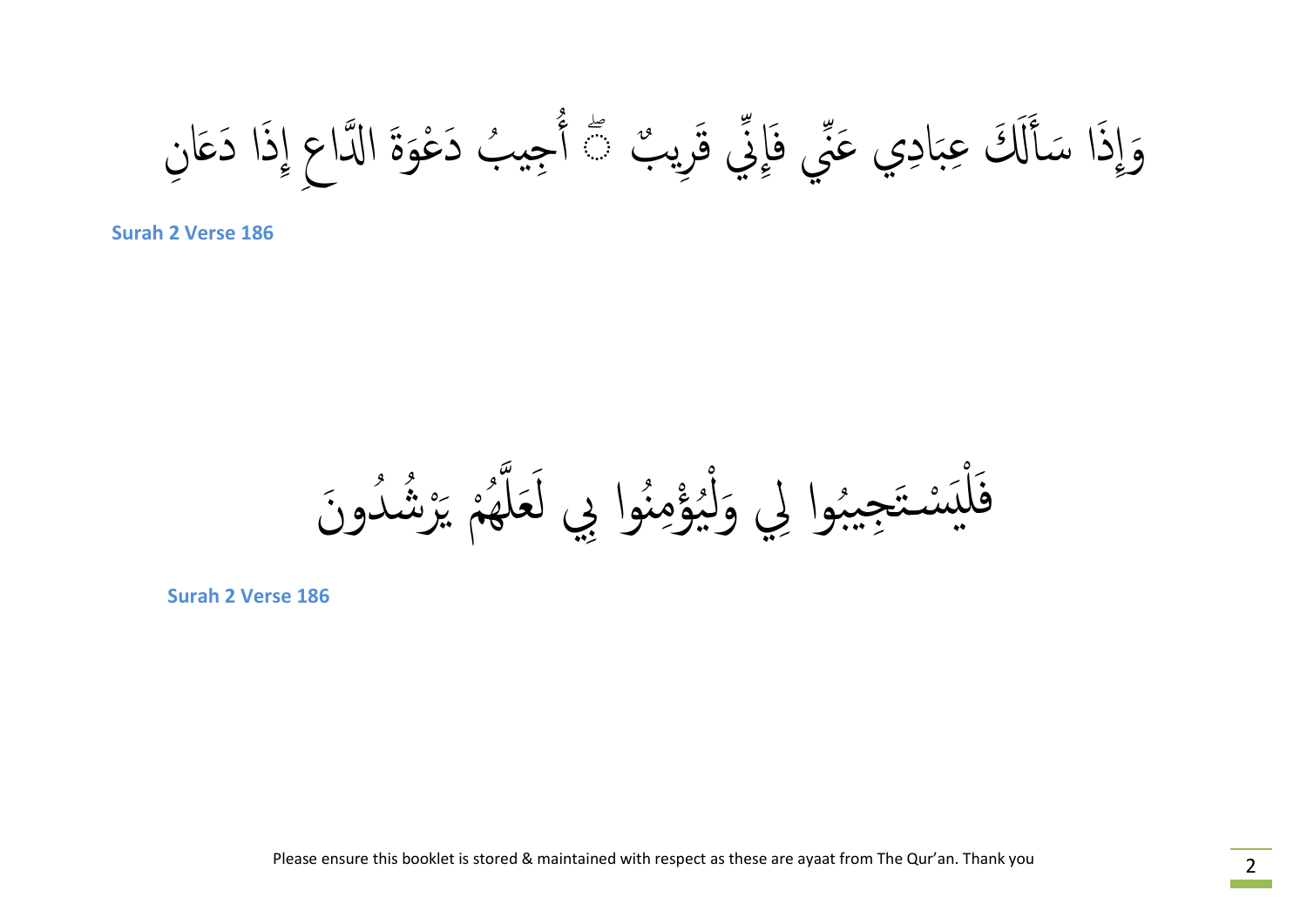الَا رَبَّنَا ظَلَمْنَا أَنفُسَنَا وَإِن لَّمْ تَغْفِرْ لَنَا وَتَرْحَمْنَا لَنَكُونَنَّ مِنَ الْخَاسِرِينَ ٔ<br>ٔ ن َ ه<br>( ن<br>م َ ا<br>ا ِ ҧ ا<br>المسابق .<br>ر ِ<br>ا ن<br>م ҧ بہ<br>و

**Surah 7 Verse 23 - The Dua of Adam & Hawa a.s**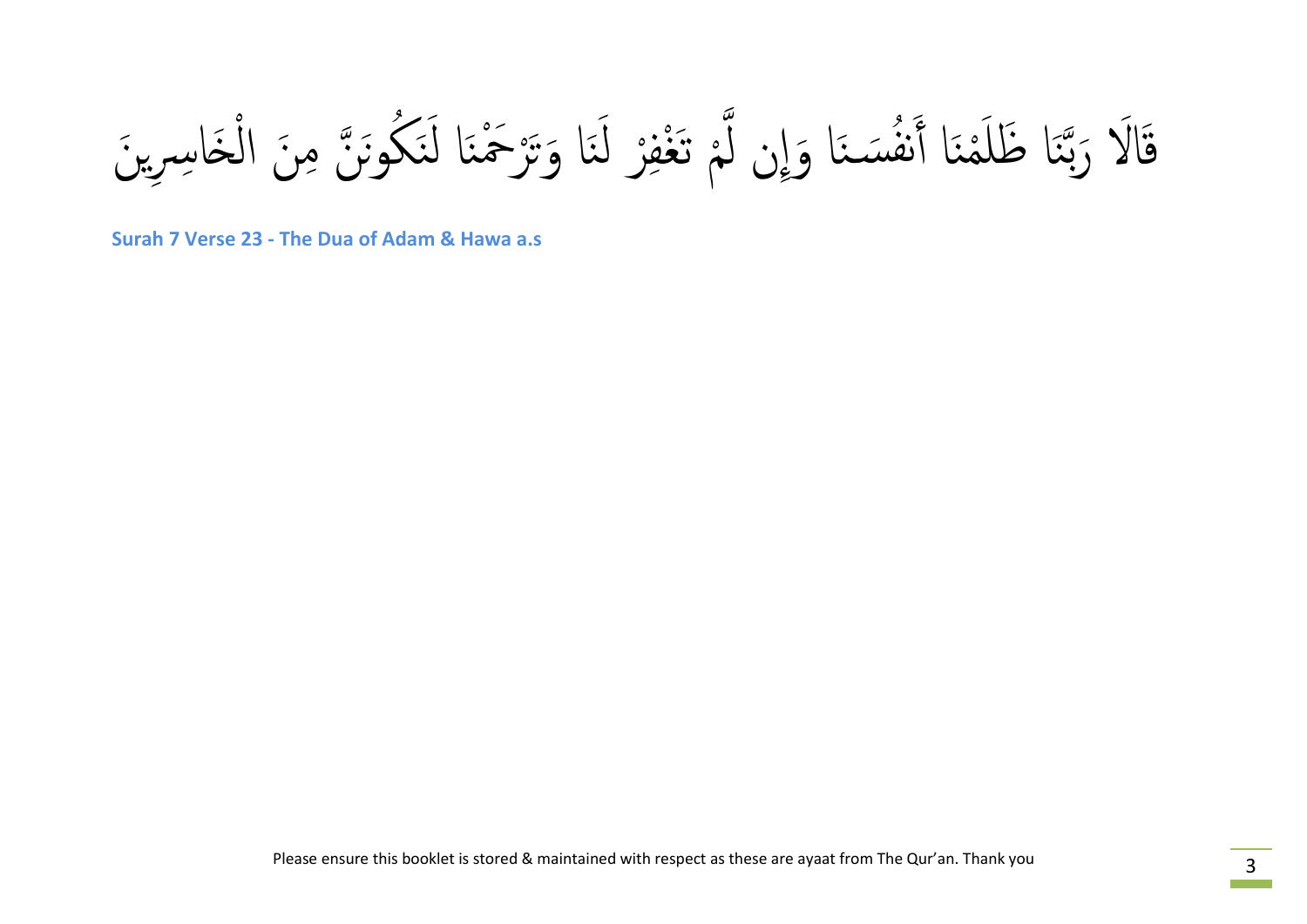الَّذِي خَلَقَنِي فَهُوَ يَهْدِينِ َه<br>كا ֚֝<br>֧֚֝<br>֧֚֚֚֚֚֝֝֝ ن<br>قم ֧֧֖֧֦֧֚֚֝֝<u>֚</u><br>֧֚֝

**Surah 26 Verses 78 - 89 - The Dua of Ibrahim a.s** 

وَالَّذِي هُوَ يُطْعِمُنِي وَيَسْقِينِ<br>Verses 79 ِّ بِهِ مَا **\\_** ُ ِّ بِمَا أَيُّ بِمَا يَسْتَقِيلُ بِمَا يَسْتَقِيلُ بِمَا يَسْتَقِيلُ بِمَا يَسْتَقِيلُ بِمَا يَسْتَقِيلُ بِمَا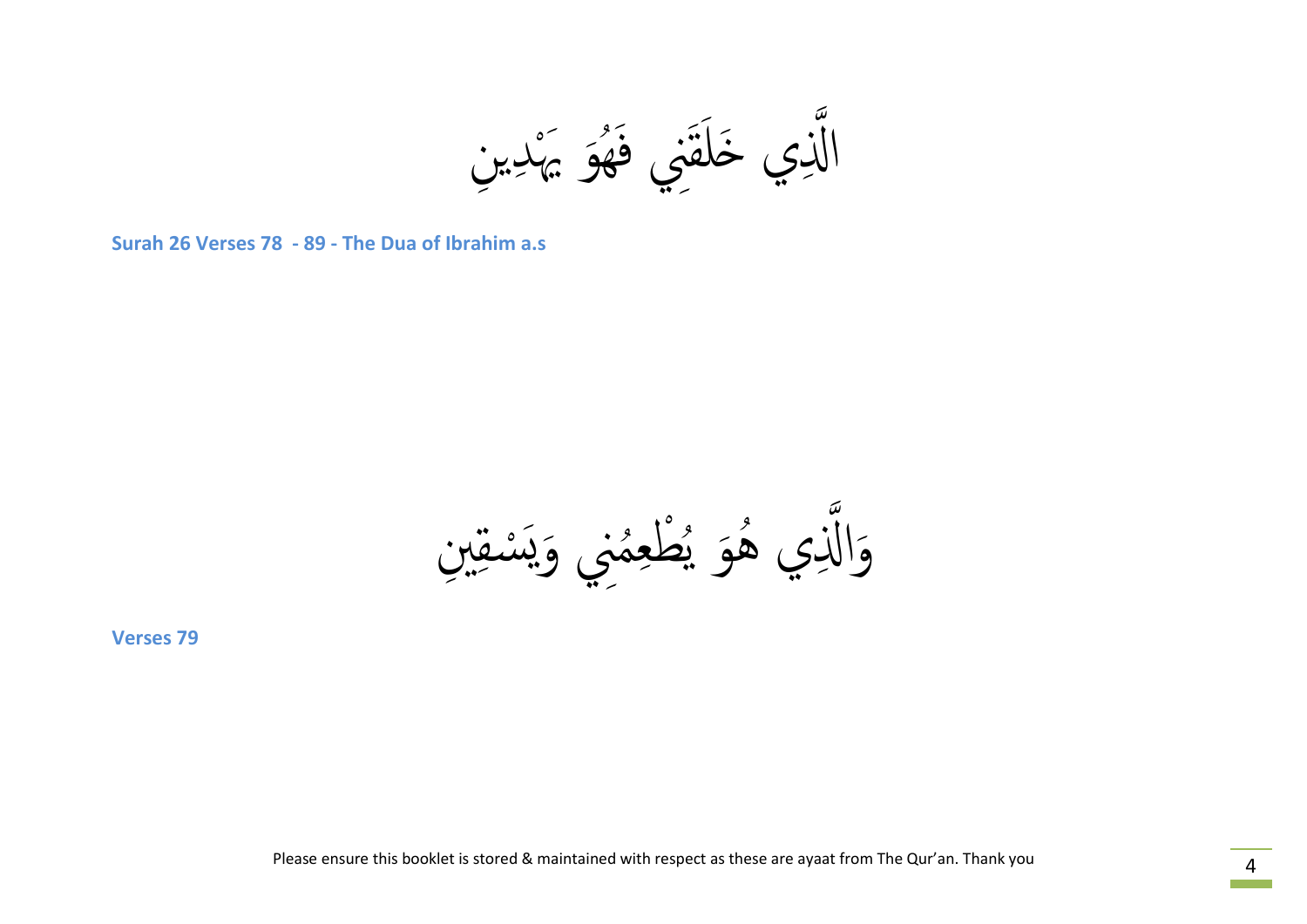وَإِذَا مَرِضْتُ فَهُوَ يَشْفِينِ<br>verses 80 َه<br>كا ُّبُّبِّ أَنْهَامُ أَنْهَامُ أَيُّ أَيُّ أَيُّ أَيُّ أَيُّ أَيُّ أَيُّ أَيُّ أَيُّ أَيُّ أَيُّ أَيُّ<br>أَيُّ أَيُّ أَيُّ أَيُّ أَيُّ أَيُّ أَيُّ أَيُّ أَيُّ أَيُّ أَيُّ أَيُّ أَيُّ أَيُّ أَيُّ أَيُّ أَيُّ أَيُّ أَ ا<br>ا

نِي پُمِيٽُنِي مُجَمَّ بِحِيبنِ<br>نِي پُمِيٽُنِي مُحَمَّ بِحِيبنِ ا<br>الماضية<br>الماضية ا<br>ا ُ<br>ُ وَالَّذِي يُمِيثُنِي <sup>يُمَ</sup> يَجْسِنِ<br>verses 81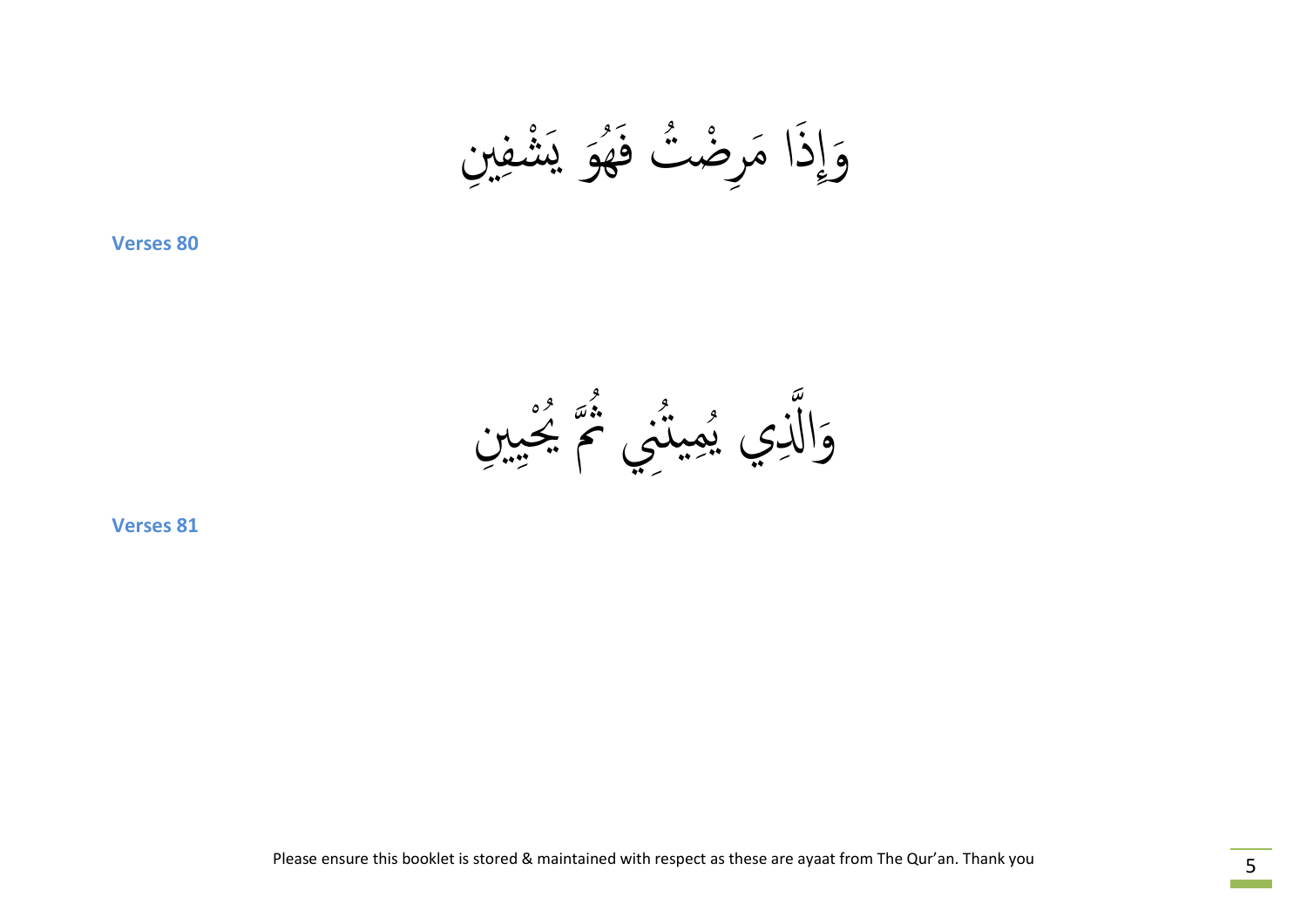وَȄ ا ҩ̽߱ ِن َْ ِتي ی َ َر ِلي َخِطی˃ ِ غف ْ َ َȅ ی ع أ ُ َ َ ْطم ҧِي أ **82 Verses** َوا߳

֧֖֧֚֝<u>֚</u><br>֧֚֝ رَبّ هَبْ لِي حُكْمًا وَأَلْحِقْنِي بِالصَّالِحِي ا<br>ا ֖֧֦֧֦֧֖֧֦֧֧ׅ֖֧֦֧֦֧֦֧֦֧֝֟֟֟֟֟֟֟֟֟֟֟֟֟֟֟֟֬֟֓֕֬֟֩֕֓֝֟֟֩֕֝֟֟֩֕֝֟֟֩֕֝֬֜֝֬<br>֧֧֧֧֖֚֚֝֝֟֩֩֝֟֩֩ ҩ َ **ׇ֖֡**<br>֧֚֚֝ <u>ل</u><br>ا  $\overline{a}$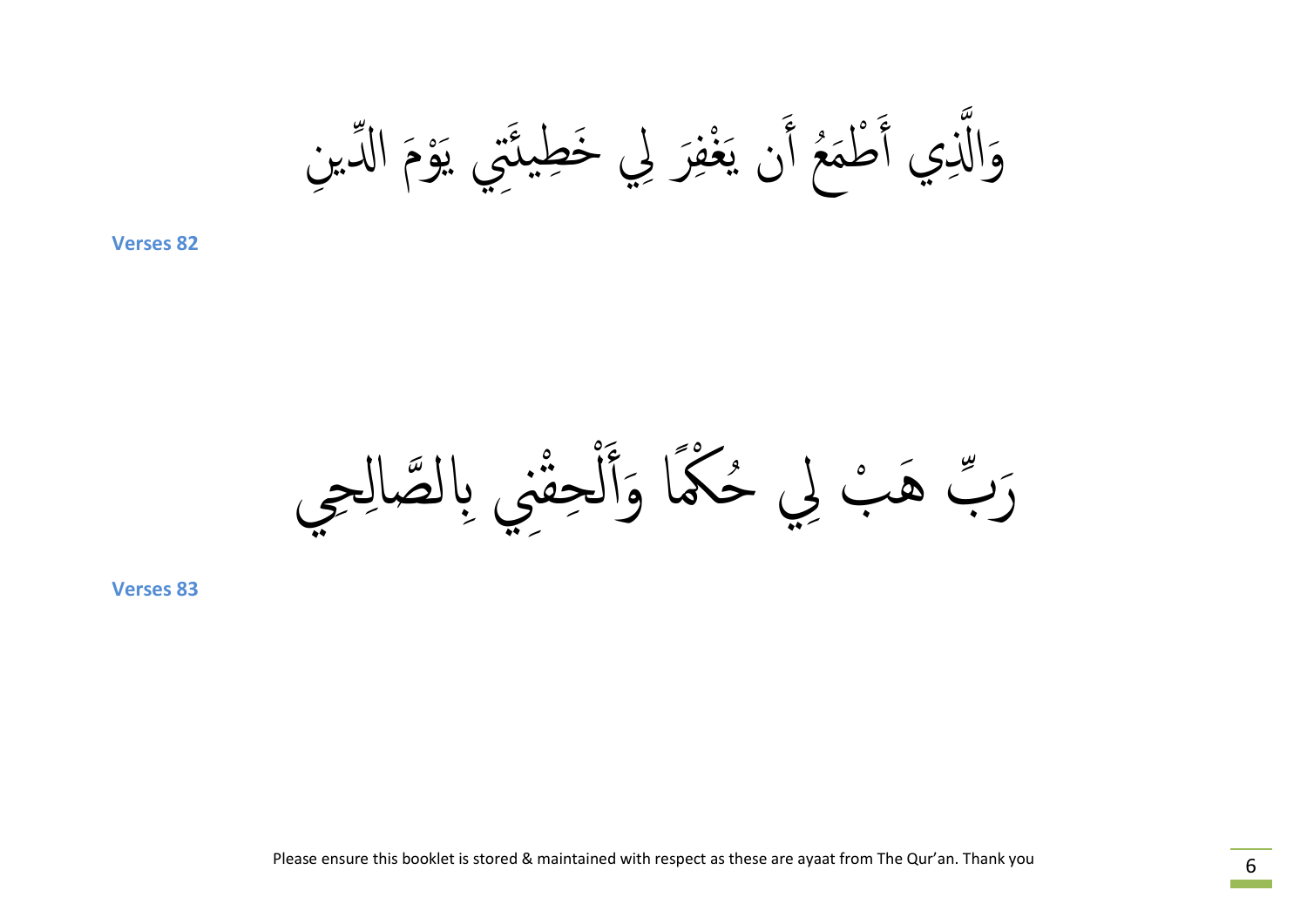وَاجْعَل لِّي لِسَانَ صِدْقٍ فِي الْآخِرِينَ ِّ بِ  $\frac{1}{2}$ ا<br>ا ҩ  $\ddot{\phantom{a}}$ ֺ<u>֚</u>

 $\ddot{\phantom{a}}$ وَاجْعَلْنِي مِن وَرَثَةِ جَنَّةِ التَّعِيمِ ҧ َ ا<br>ا  $\ddot{\phantom{a}}$ **،**<br>ا

**Verses 85**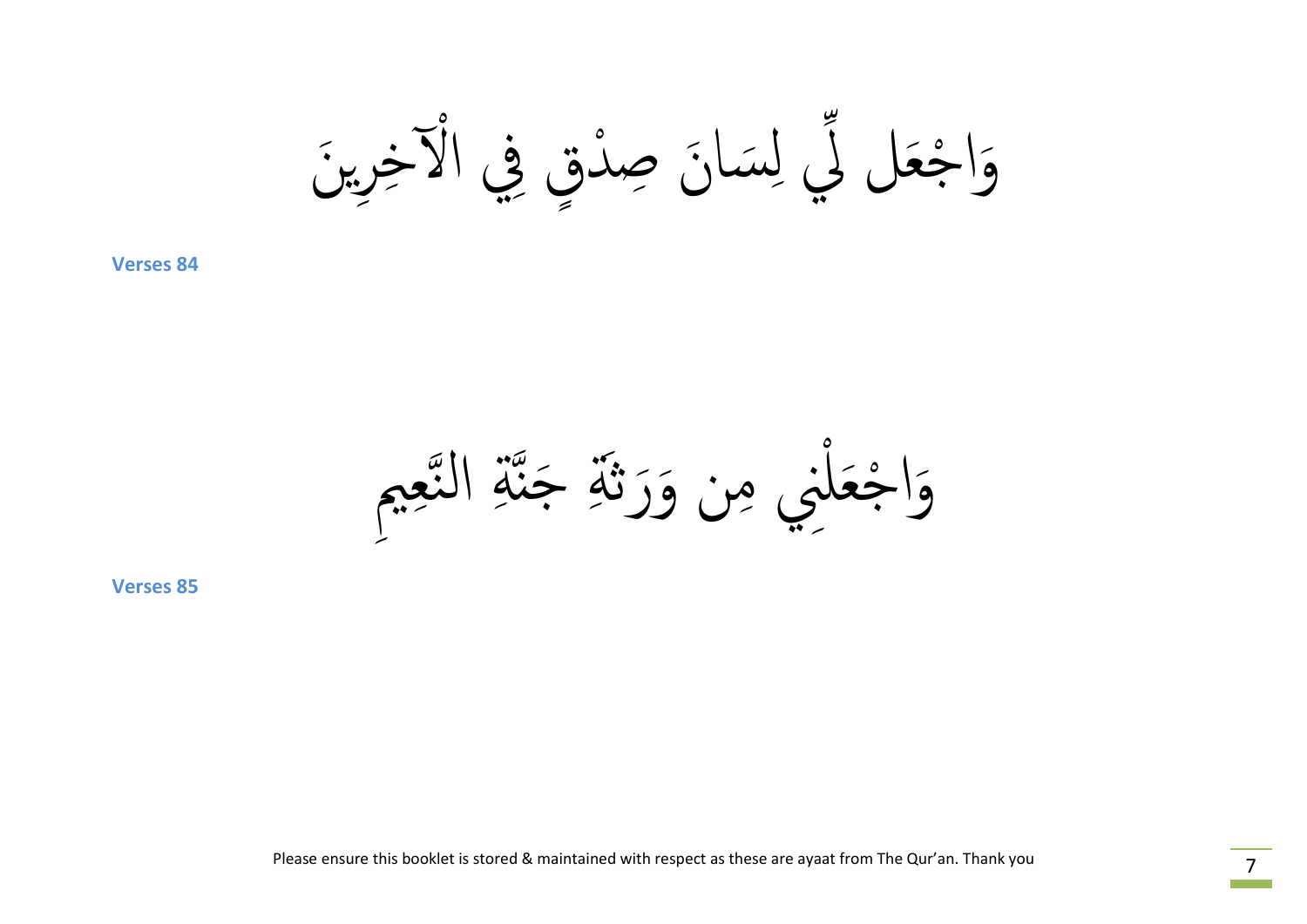وَاغْفِرْ لِأَبِي إِنَّهُ كَانَ مِنَ الضَّالِّينَ َ ҩ و<br>لم  $\ddot{\phantom{a}}$ ا<br>ا **\\_** ف ا<br>ا َ

نَمْزِنِي يَوْمَ يُبْعَثُونَ<br>خَزِنِي يَوْمَ يُبْعَثُونَ ِ<br>ا ُ بہ<br>بہ ُ<br>ا  $\overline{a}$ ہ<br>و  $\sum_{\lambda}^{\beta}$ ولا َ

**Verses 87**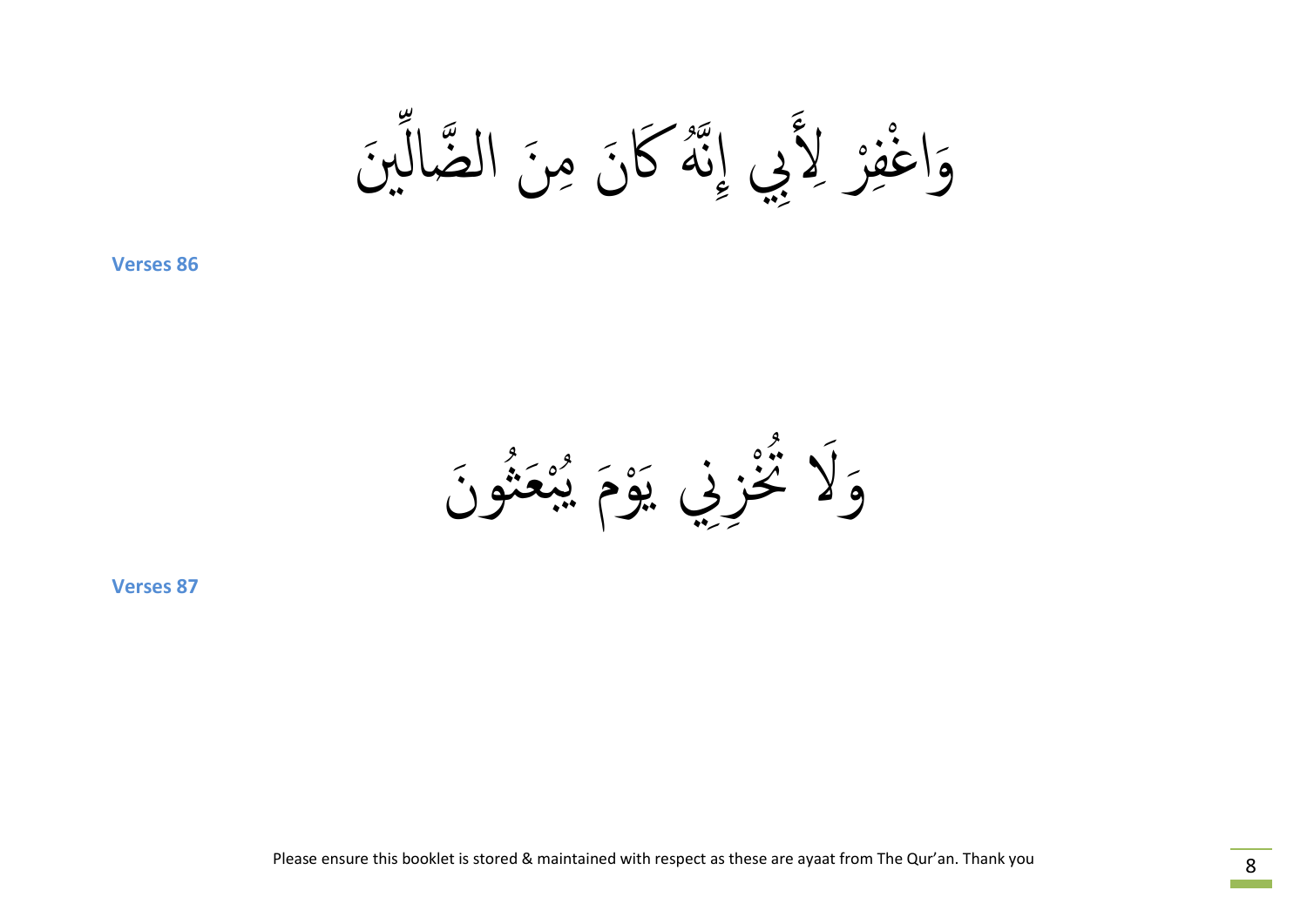$$
\tilde{\mathcal{A}} \in \tilde{\mathcal{X}}
$$
 يَنَعُ مَالَ وَلَا بَنُوِنَ

إِلَّا مَنْ أَتَى اللَّهَ بِقَلْبٍ سَلِيمٍ<br><sup>2</sup> ֚֝<br>֧֚֝<br>֚֚֚֝ ا<br>ا ֧֡֟֟֟֟֟֟֟֟֟֟֟֟֟֟֟֟֡֟֟֟֟֡֟֟֟֡֟<sup>֟</sup> َ ҧ  $\overline{a}$ ٍ ا<br>ا  $\int$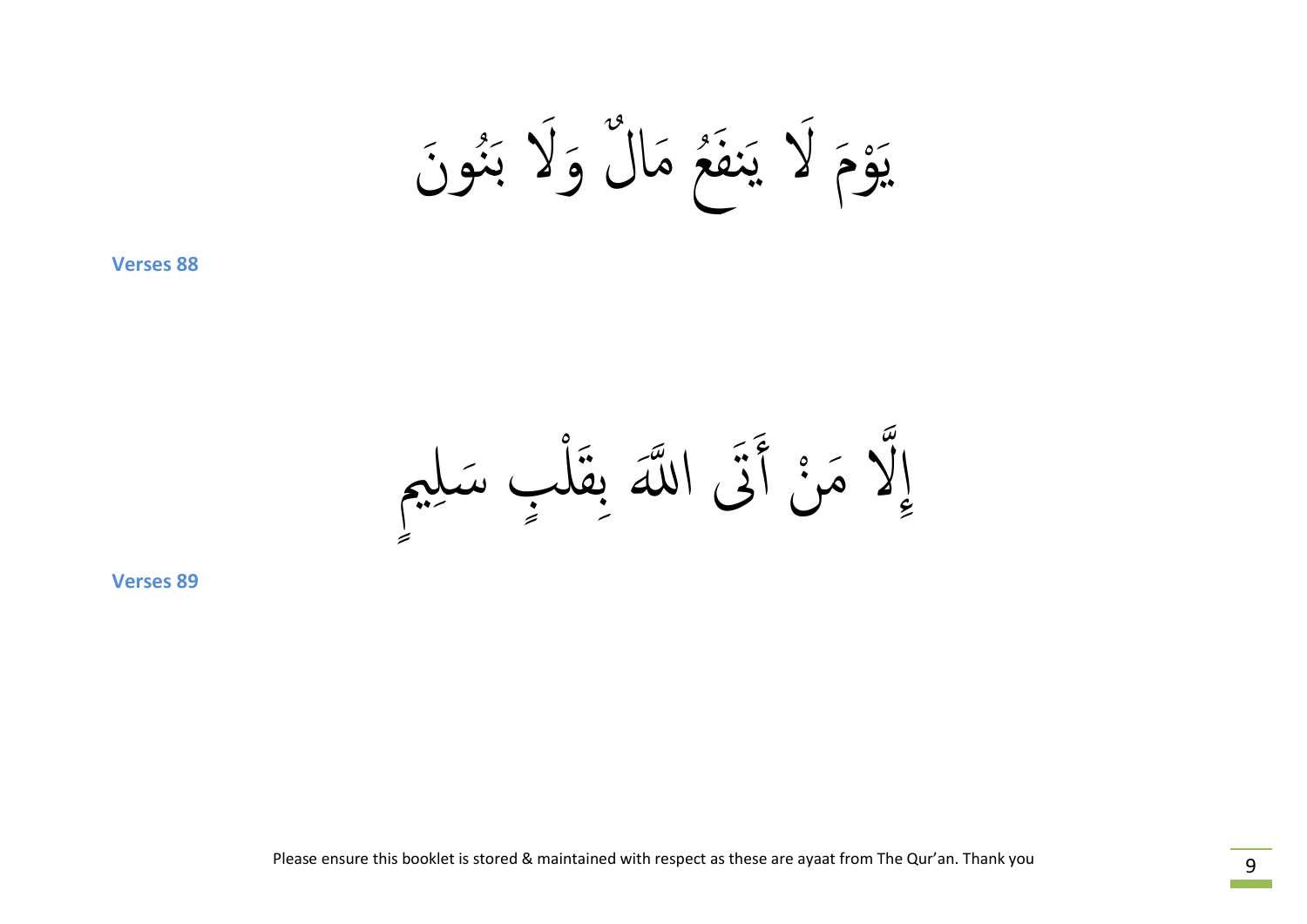قَالُوا أَإِنَّكَ لَأَنتَ يُوسُفُ دًّ قَالَ أَنَا يُوسُفُ وَهَـٰذَا أَخِي دًّ .<br>ا ُ ُ<br>ُأ ֧֧֚֚֝֝<br>֧֚֚֝<br>֚֚֝ ُ ِ<br>ا ُ ُ<br>ا ِ<br>ا ق

**Surah 12 Verse 90 - The story of Yusuf a.s**

َا ْن بہ<br>محمد ֖֚֚֚֚֚֝֝֝֝֝֝֝֝֝֝֝֬֝֝֝֝֟֟֟֝֬֝֝֬֝֟֟֝֟֟֟֟֟֜֟֓֝֬֝֟֓֟֬֝֟֓<br>֧֧֖֖֖֖֖֖֖֖֖֪֪ׅ֖֧֪֪ׅ֚֚֚֚֚֚֚֚֚֚֚֚֚֚֚֚֝֬֝֬֝֟֓֟֝֬ ِ<br>ا َدْ مَنَّ اللَّهُ عَلَيْنَا ﴾ ۖ ҧ  $\int$ ن<br>ق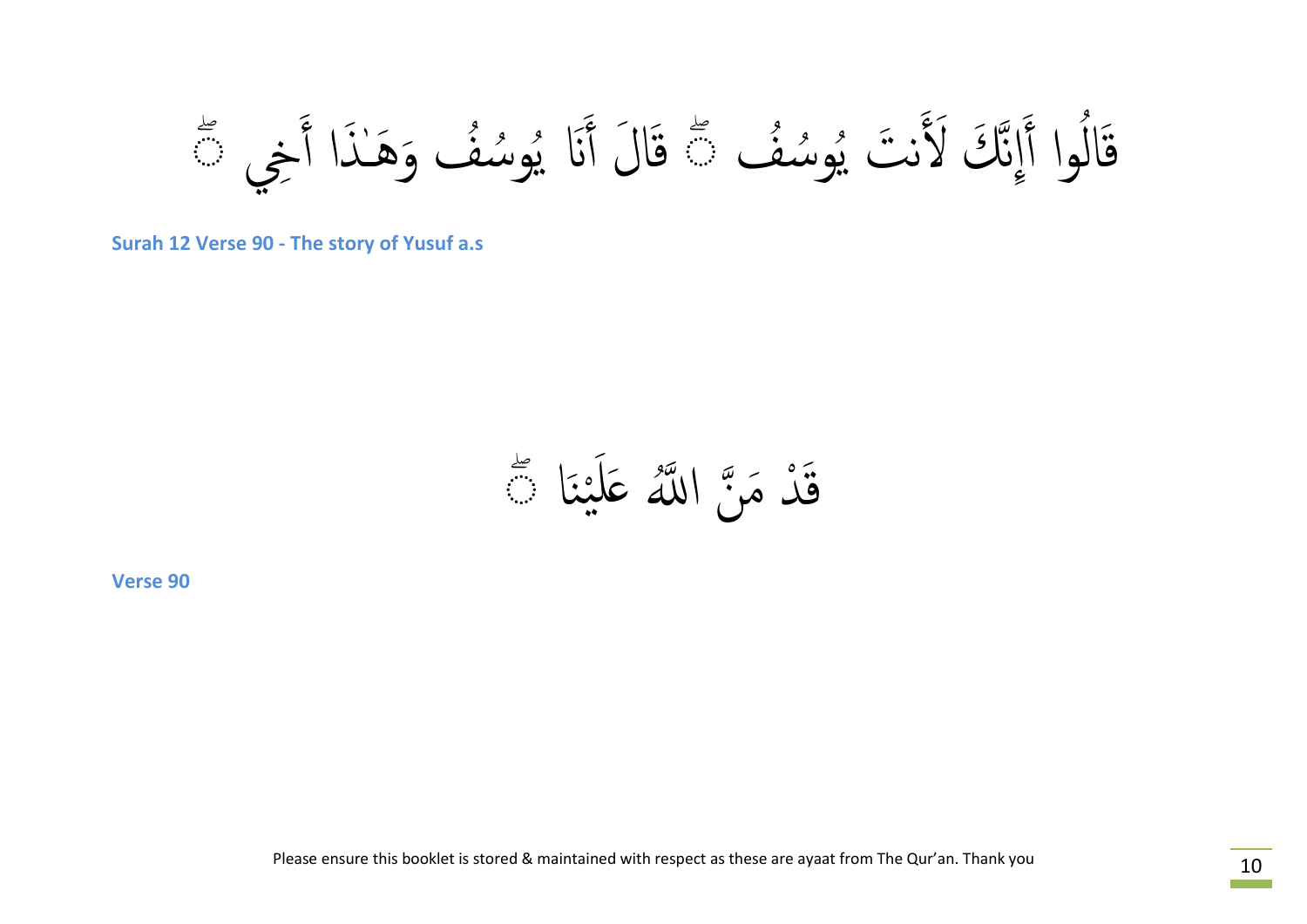ِ َين حس̑ ِ ن ْ م ُ ْ جَر ال ْ َ ع أ ُ ُ ِ́ی ȅ ا ҧَ ߹لاَ ی َِإ ҧ بر ف صِ ْ ْ َ ҧ ِق َوی َت ه َمن ی ُҧ ِإن

َا َو ْن ی َ َل َرَȂ ا ҧُ ߹̊ د آ˛َ ْ َ ق َ ِ ل وا َҧԵ߹ ُ َ َين ال ِ ق َ َ˯ا ِطئ ҧا ل ن ُ ِإȅ ك

**Verse 91**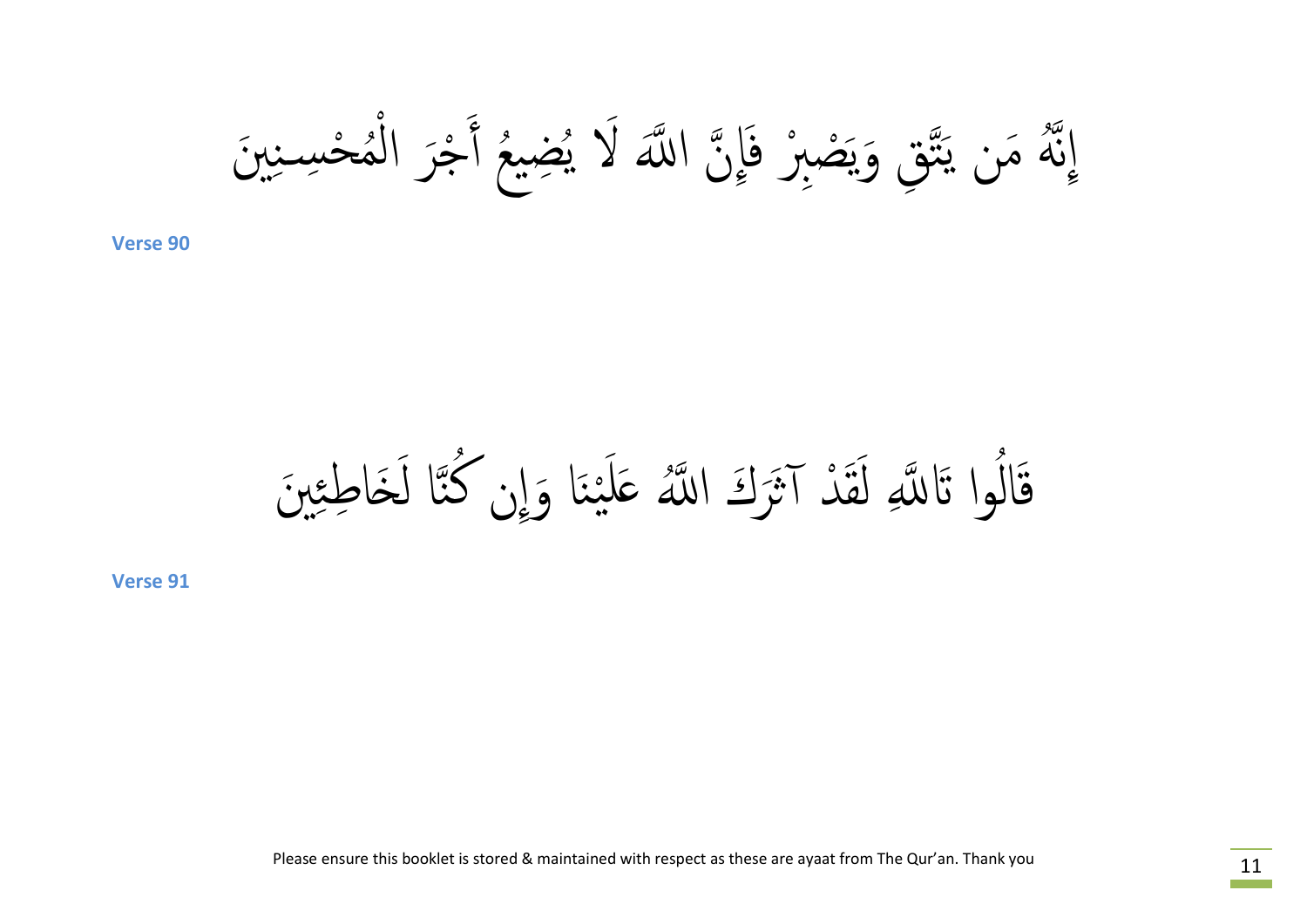قَالَ لَا تَتْرِيبَ عَلَيْكُمُ الْيَوْمَ ﴾ يَغْفِرُ اللَّهُ لَكُمْ ﴾ وَهُوَ أَرْحَمُ الرَّاحِينَ  $\overset{\circ}{\mathbf{9}}$ ی י<br>
.<br>. ا<br>ا یا<br>دیگر ֦֖֚֚֚֚֝֝֝֝֝֝<br>֧֚֚֚֝<br>֧֖֖֖֖֖֖֖֖֖֖֖֚֚֚֚֚֚֚֚֚֚֚֚֚֚֚֚֚֚֚֚֚֝֝֝֝֝<br>֧֪֝ ِ<br>ا ا<br>ا  $\overline{\phantom{a}}$ ۖ وَهُوَ أَرْحَمُ الرَّاحِيبنَ<br><sub>Verse 92</sub> ا<br>ا ً<br>ا ِ<br>ا

َرَبُّ قَدْ آتَيْتَنِي مِنَ الْمُلْكِ وَعَلَّمْتَنِي مِن تَأْوِيلِ الْأَحَادِيثِ ۞ ا<br>ا ҧ ِ<br>ا ْ ِّ بِهِ مَا ْ َ  $\ddot{\ddot{\lambda}}$  $\int$ ֧֧֟֟֟֟֟֟֟֟֟֟֟֟֟֟֟֟֟֟֟֟֟֟֟֬֟<sup>֟</sup>֪֟֟֟֟֝֬ ֧֘֒֝֟֝֟֟֟֟֟֟֟֟֟֟֟֜<sup>֓</sup>֪֪֪֪֪֪֓֝֬֝֬֟֟֝֬֝֬֝֬֝֬

**Surah 12 Verse 101 - The Dua of Yusuf a.s**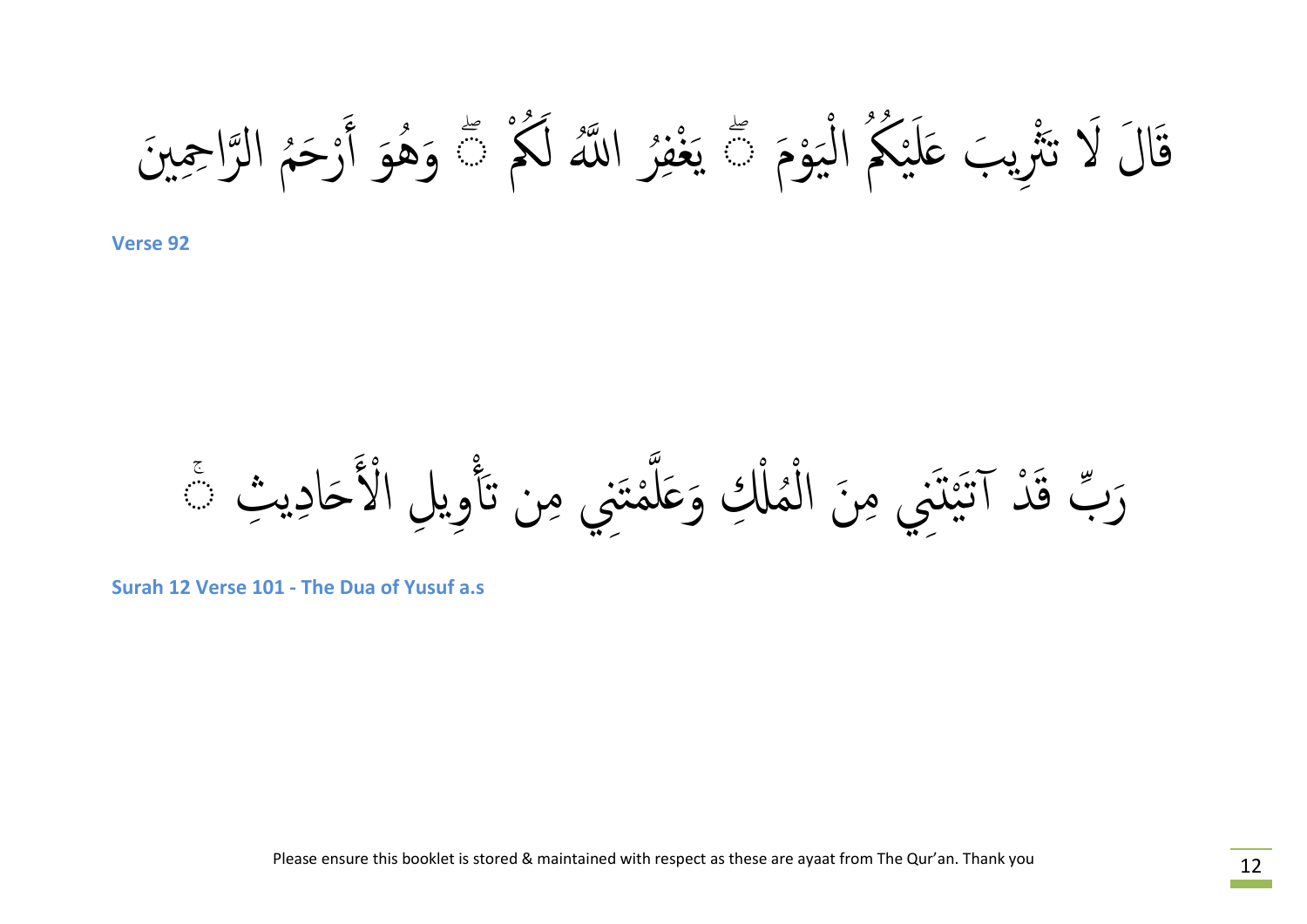຺<br>; َاطِرَ السَّمَاوَاتِ وَالْأَرْضِ أَنْتَ وَلِيِّي فِي الدُّنْيَا وَالْآخِرَةِ مَثَّ ی<br>یہ י<br>י ҩ  $\ddot{\phantom{a}}$ ِ<br>ا ا<br>ا ف

وَفَّنِي مُسْلِمًا وَأَلْحِقْنِي بِالصَّالِحِينَ **ׇ֖֡**<br>֖֖֖֖֖֖֚֚֚֚֚֚֚֚֚֝ .<br>ا ِ<br>|<br>| ا<br>ا ֖֚֚֞<br>֧֚֚֚֚֚֚֝֝֝֟֘֝֬֝֝֟<br>֧֖֪֪֖֖֖֖֖֖֚֚֚֚֚֚֚֚֝֝֝֟֝֝֝֝֝֝֟ .<br>نې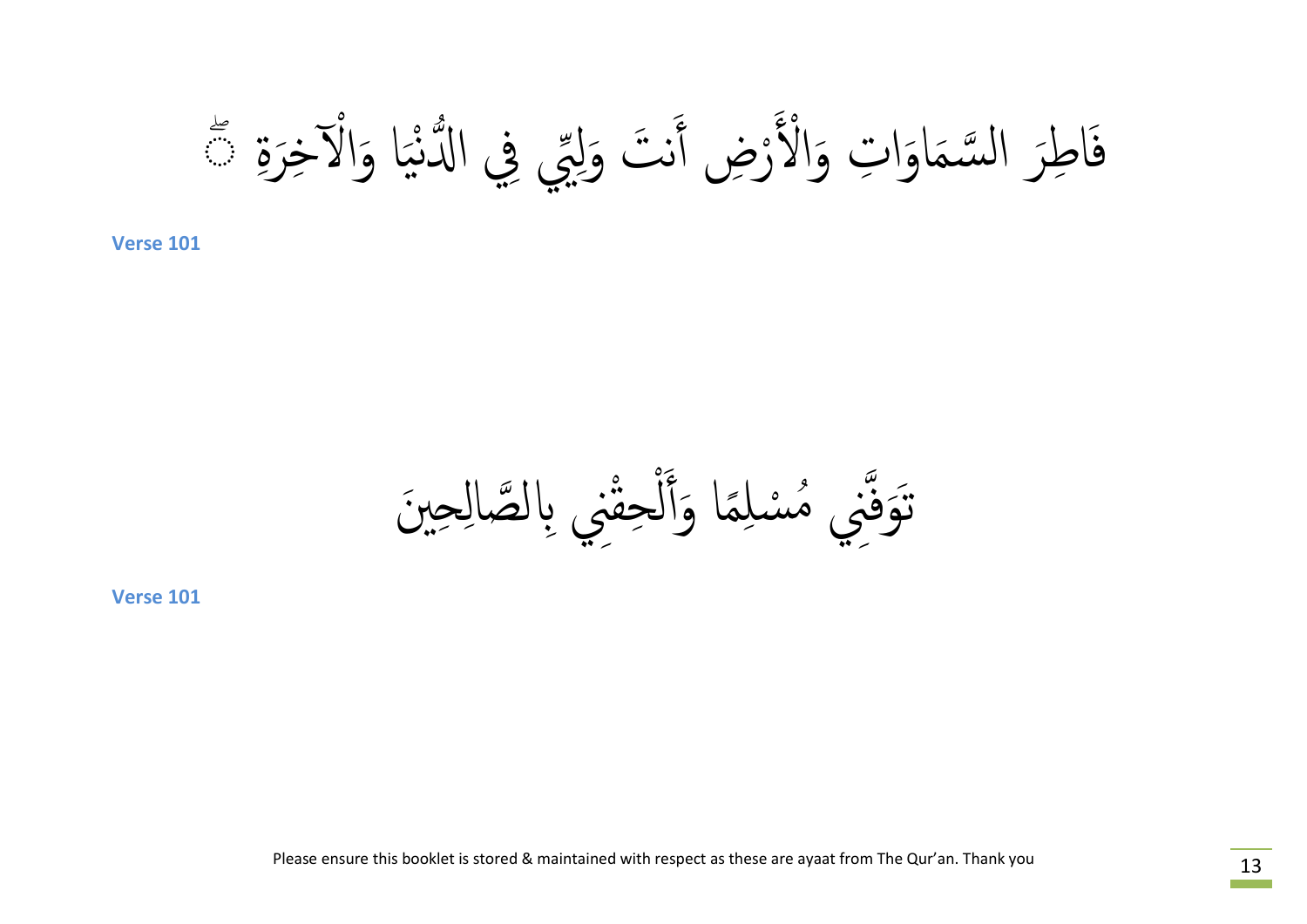ُ رَحم ْ َ ن َت أ َ ضرҨ َوأ ني َمس̑ ҧ ِ َني ال Ҩ ҩ َ ه أ ُҧ ى َرب ٰ ذ َԷَد ْ و َب ِإ Ҩ ی َ ِ َو َين أ را ِحم الҧ

**Surah 21 Verse 83 - The Dua of Ayub a.s**

َاسْتَجَبْنَا لَهُ فَكَشَفْنَا مَا بِهِ مِن ضُرٍّ ﴾ ُ ֧֖֧֧֖֧֖֧֖֧֪֪֟֟֟֓֟֟֟֟֓֟֓֟֓֝֟֓֟֟֟֓֟֓֝֬֟֓֟֓֝֬֟֓֟֬֟֩֓֝֬֟֓֟֩֓֟֟֩֓֟֟֩֬֝֬֝֬֝֬֝֬֝֬֝֬֟֓֝֬֝֬֝֬֝֬֝֬֝֬֝֬֝֟֝֬֝֟֝֬֝֬֝֟֝֬֝֟֝<br>֧֪֪֧֪֪֧֝֝֝֝֝֟ ْن ف

**Verse 84**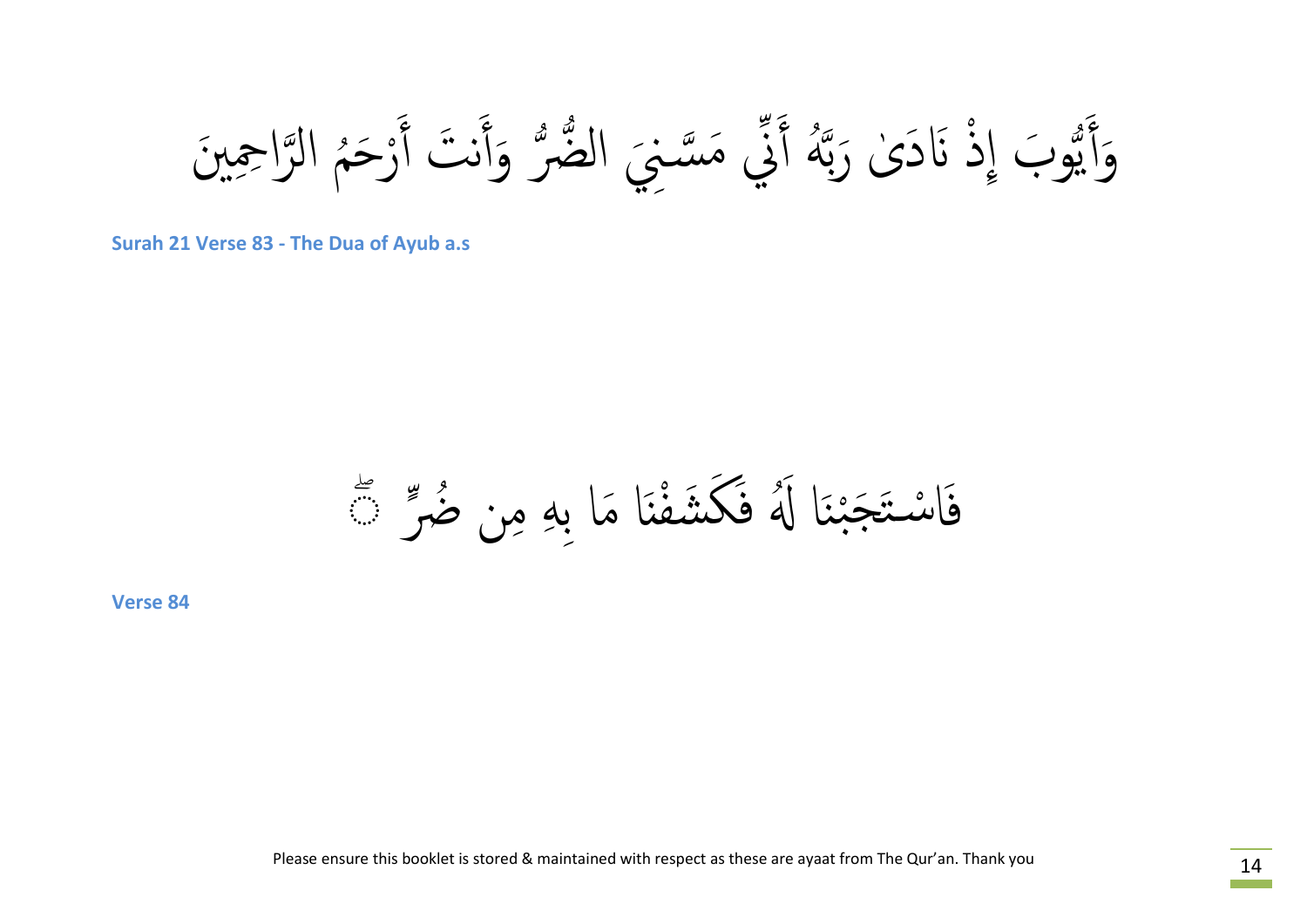وَاتَيْنَاهُ أَهْلَهُ وَمِثْلَهُم مَّعَهُمْ رَحْمَةً مِّنْ عِندِنَا وَذِكْرَىٰ لِلْعَابِدِينَ<br>Verse 84 ْ  $\int$ ٰ ْ ا<br>ا ֧֚֚<br>֧֚֝<br>֚֚֚֝ ِّ بِهِ الْمَسْتَقِيمِ بِهِ الْمُسْتَقِيمِ بِهِ الْمُسْتَقِيمِ بِهِ الْمُسْتَقِيمِ بِهِ الْمُسْتَقِيمِ بِهِ ال ِّ بِهِ الْمَسْتَقِيمِ بِهِ الْمُسْتَقِيمِ بِهِ الْمُسْتَقِيمِ بِهِ الْمُسْتَقِيمِ بِهِ الْمُسْتَقِيمِ بِهِ ال هَ ْل  $\sum_{i=1}^{n}$  $\frac{1}{2}$ ا<br>ا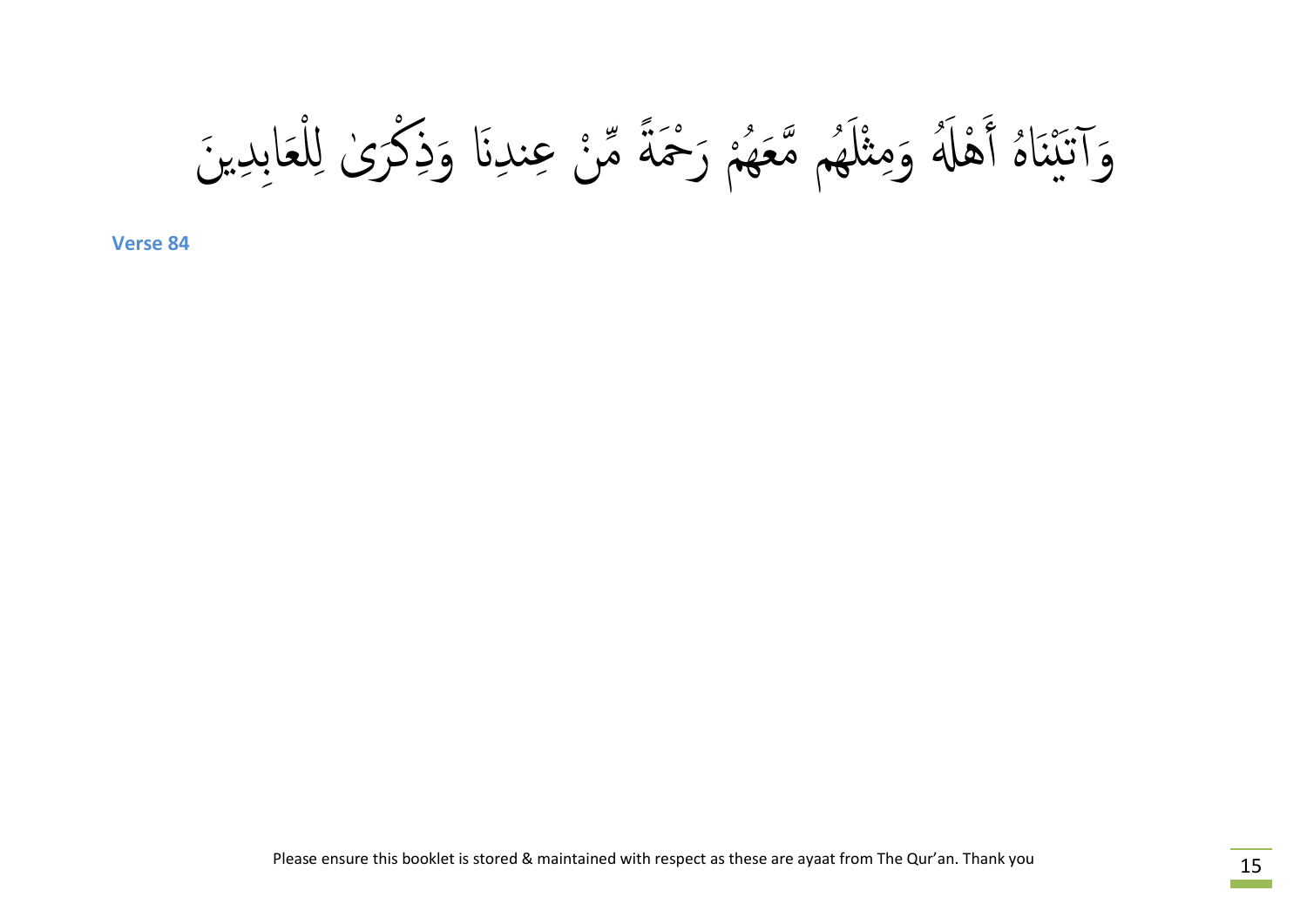وَذَا النُّونِ إِذْ ذَّهَبَ مُغَاضِبًا فَظَنَّ أَن لَّن نَّقْدِرَ عَلَيْهِ فَنَادَىٰ فِي الظُّلُمَاتِ ҧ Ҩ ِّ ِ ؚ<br>ا  $\tilde{\lambda}$ بہ<br>محمد ֧ׅ֧ׅ֧֧֪ׅ֧֪֪ׅ֧֪ׅ֧֪ׅ֧֧֧֚֝֝֝֝֝֝֟֟֟֟֟֟֟֟֓֝֬֝֝֟֟֟֟֟֟֜֬֝֬֝֟֓֝֬֟֟֟֟֟֟֜֓֜֓֝֬֝֬֝֬֝֓֝֬֓֝֬֓֝֬֝֬֓֝֬֝֬֝֬֝  $\int$  $\tilde{\zeta}$ ҧ ؚ<br>ؚ

**Surah 21 Verse 87 - The Dua of Yunus a.s**

ن لَّا إِلَـٰهَ إِلَّا أَنتَ سُبْحَانَكَ إِنِّي كُنتُ مِنَ الظَّالِمِينَ ֧֝֟֝֝֝֟֟֟֟֝֝֝֟֝֝֝֝֝֝֝֝֝֝֝֝֝֝<del>֟</del><br>֧֝֝֟ ا<br>م ٔ<br>ا ه<br>ب• ِ<br>ا َ أ

**Verse 87**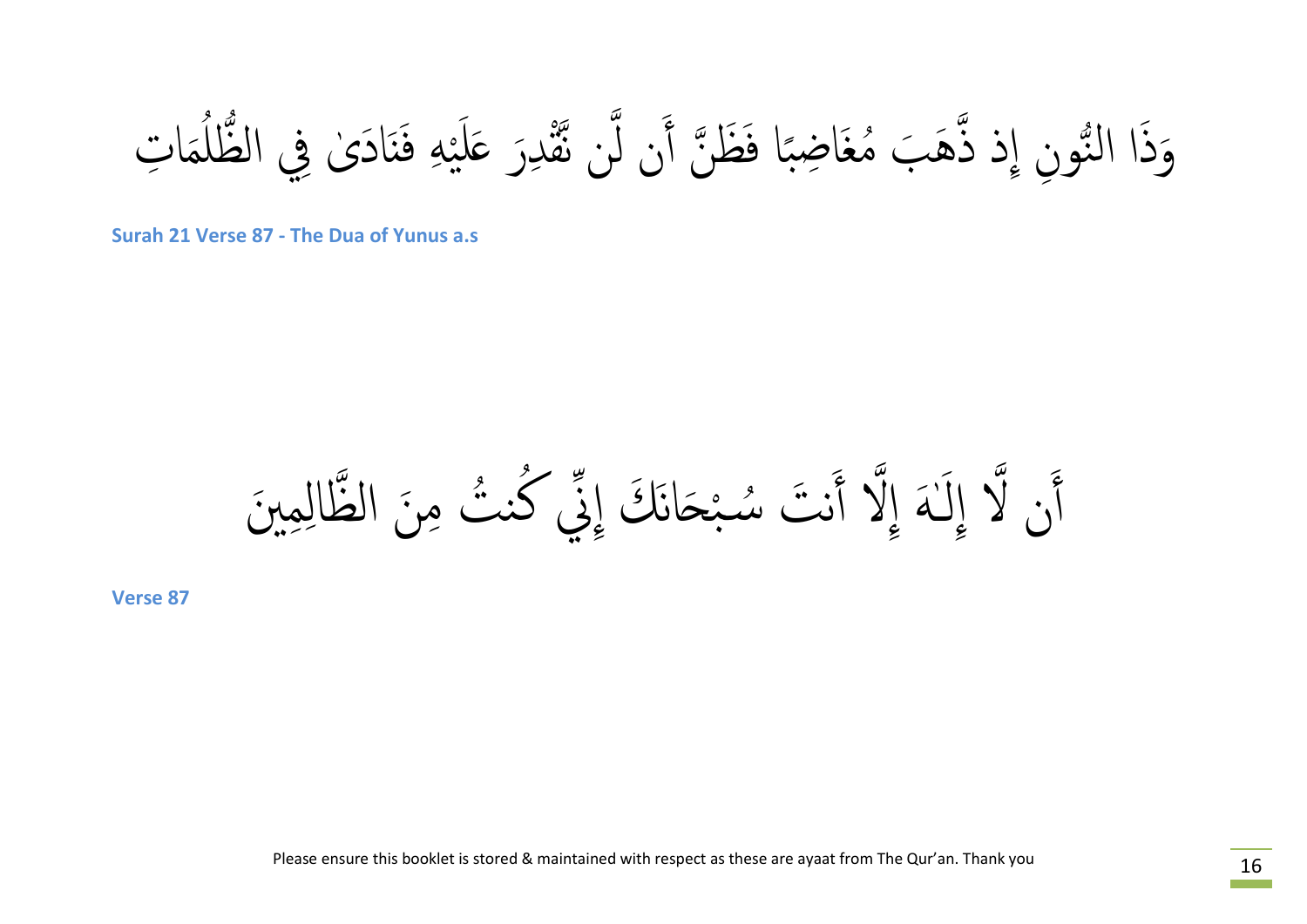֧֧ׅ֖֧ׅ֖֧֧֧ׅ֖֧֧ׅ֧֧֧֧֧֧֧֧֧֧֧֚֚֚֚֝֟֟֟֟֟֟֟֟֟֟֜֬֟֓֕֬֟֟֟֟֟֬֟֟֜֬֟֜֝֬֟֩֬֜֝֬֟֓֝֬֜֝֬֜֝֬֝֬֝֬֝֬֝֬֝֬֝֬֝֬֝֬֝֬֝֬ بَحْيْنَاهُ مِنَ الْغَمَّ ا<br>ا ْن  $\frac{1}{2}$ ҧ فَاسْتَجَبْنَا لَهُ وَنَجَّيْنَاهُ مِنَ الْغَمِّ ﴾ وَكَذَالِكَ نُنجي الْمُؤْمِنينَ ْن ֺ֧֝֟֟֟֟֟֟֟֟֟֟֟֟֟֟֟֟֟֟֟֟֜<br>֧֖֧֖֖֖֝֩֩֝֟֟֩֬֟֩֟֩֟֩֩֟֩֩֟֓<u>֟</u> ֖֧֖֧֖֧֪ׅ֖֧֖֖֧֖֧֖֧֖ׅ֖֖֖֖ׅ֧֪ׅ֧֚֡֟֟֟֟֟֟֟֟֟֟֟֟֟֟֟֓֕֬֟֩֕֓֝֟֟֩֕֓֝֟֟֩֕֝֟֟֓֝֬֝֟֓֝֬֝֬֝֟֩֬֝֬֝֬֝֬֝֬֝֬֝֬֝֬֝֬֝֬֝֬֝֬֝֬֝֟֝<br>֧֪֪֪֪֪֪֪֖֪֪֖֝֝֝֟֝**֟** ُ ֖֧֡֟֟֟֟֟֟֟֟֟֟֟֟֟֟֟֟֓<u>֟</u> ِّ ِ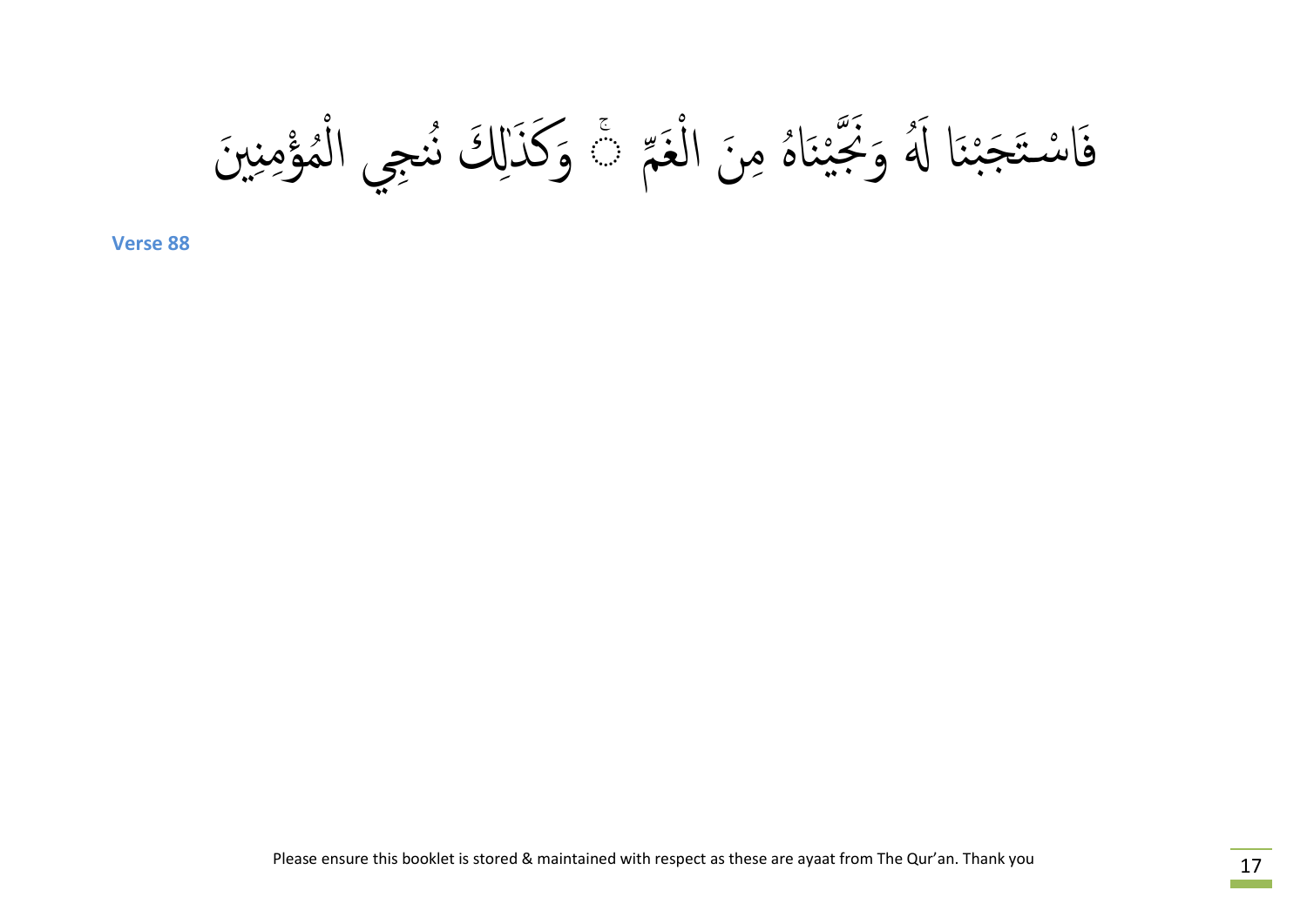سَقَىٰ لَهُمَا ثُمَّ تَوَلَّىٰ إِلَى الظَّلِّ فَقَالَ َق ҧ .<br>نې  $\ddot{\phantom{a}}$ ً<br>ُ ِّ بِهِ الْمَسْرِدِ بِهِ الْمُسْرِدِ بِهِ الْمُسْرِدِ بِهِ الْمُسْرِدِ بِهِ الْمُسْرِدِ بِهِ الْمُسْرِدِ بِهِ<br>مُسْرِدِ بِهِ الْمُسْرِدِ بِهِ الْمُسْرِدِ بِهِ الْمُسْرِدِ بِهِ الْمُسْرِدِ بِهِ الْمُسْرِدِ بِهِ الْمُسْرِدِ هَ ف

**Surah 28 Verse 24 - The Dua of Musa a.s**

رَبّ إِنّي لِمَا أَنزَلْتَ إِلَيَّ مِنْ خَبْرٍ فَقِبرٌ ُمْ : ف  $\frac{1}{2}$ ا<br>ا ҧ  $\ddot{\phantom{0}}$ ֧֟֟֟֟֟֟֟֟֟֟֟֟֟֟֟֬֟֟֜<sup>֟</sup>֓֝֟֜<sup>֟</sup>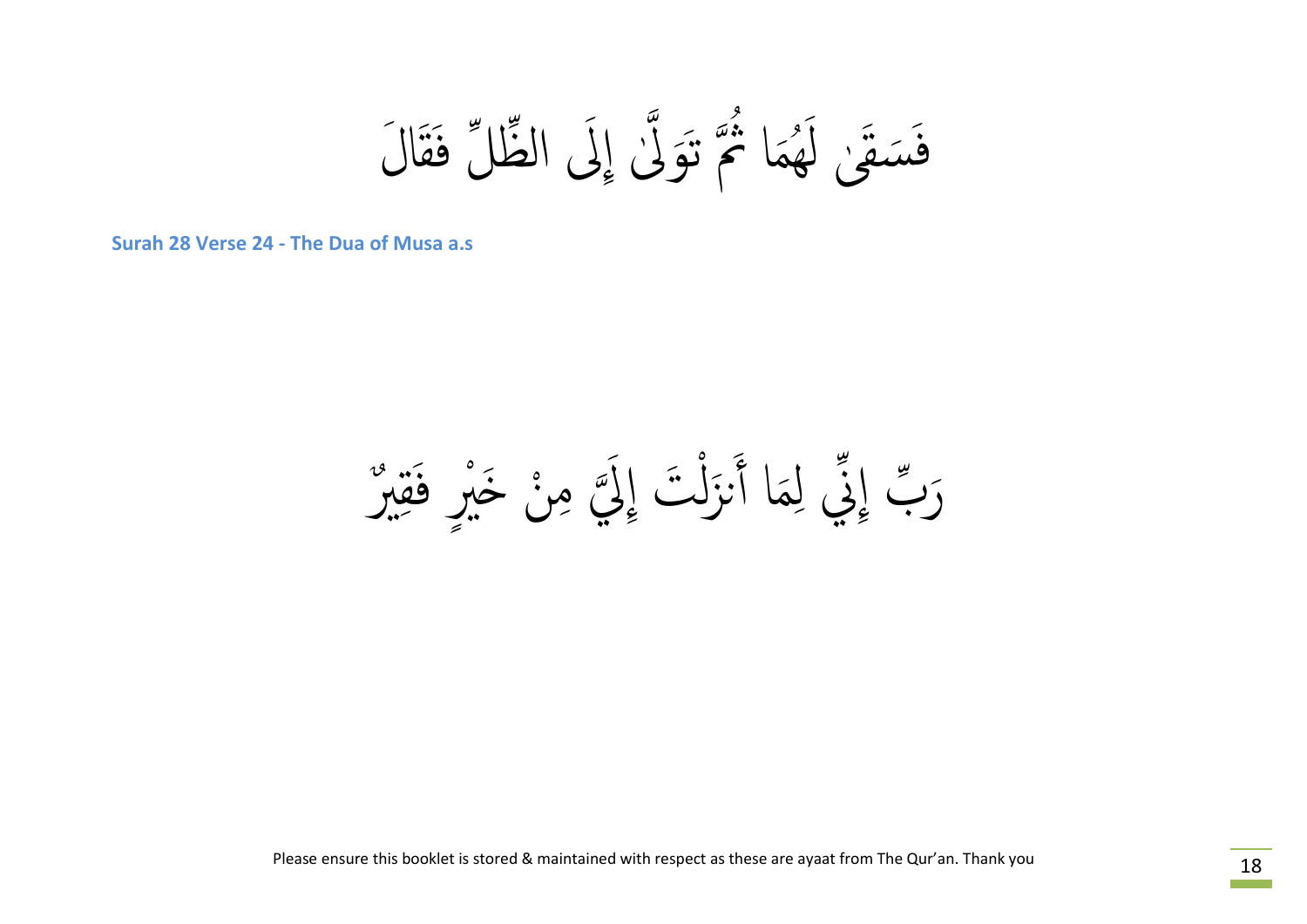ٰ ِّمَا أَتَاهَا نُودِيَ يَا مُوسَىٰ ُ  $\frac{1}{2}$  $\tilde{\mathcal{A}}$ ف

**Surah 20 Verse 11- The Conversation between Allah & Musa a.s**

Ҩ َԷ َرب َ ني أ ْ َك ِإ ҩ ی َ عل ع نَْ ْ ◌ ى َ ˭ل ۖ َا ْ و َك ف ُطً دِس ҧ َ مق ُ ْ ِ ال َواد ْ ҧ َك ِԴل ِإن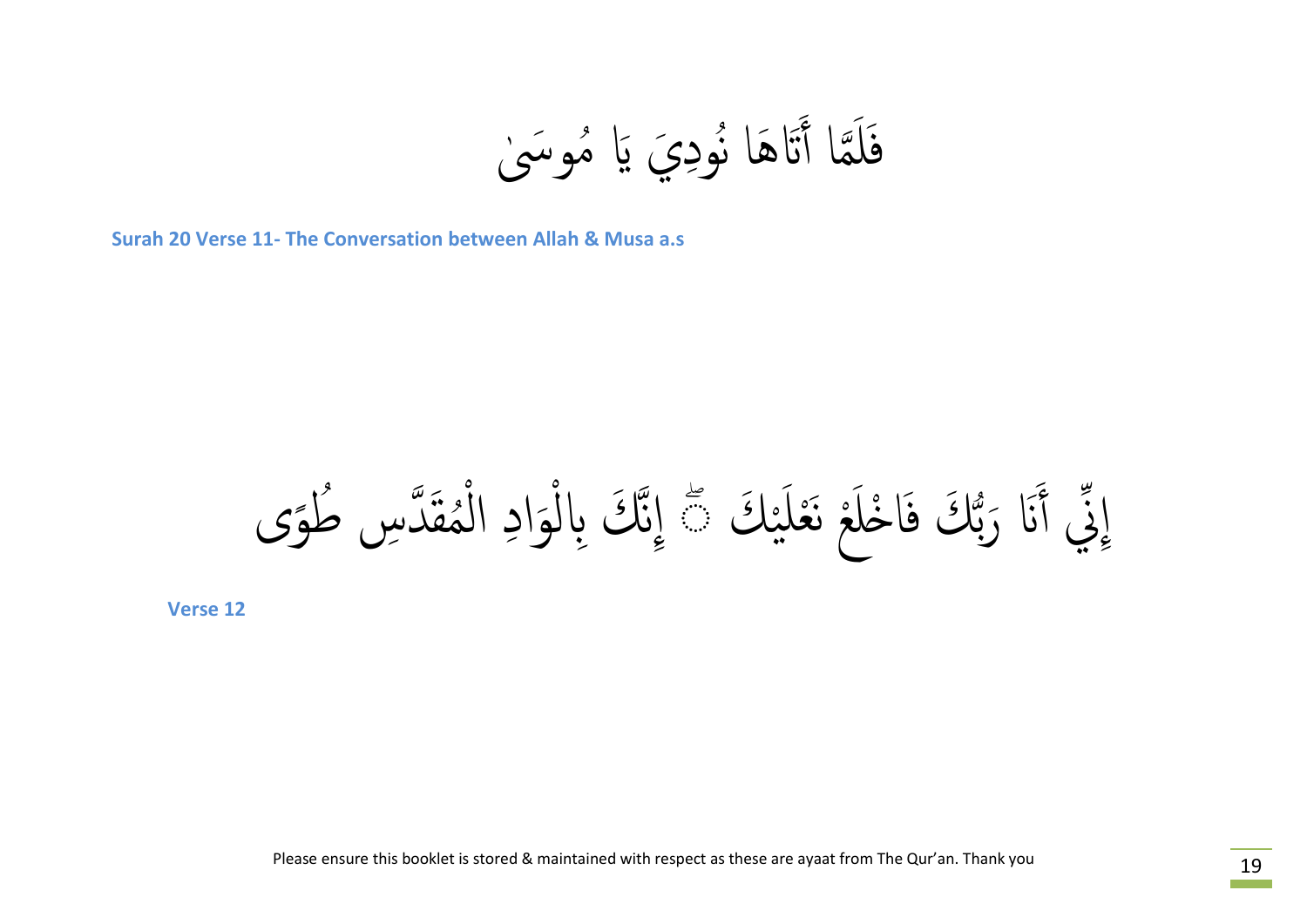ٰ و َݫ ُ َا ی ِم ع ل ْ َِم َاس̑ ْ ت ُ َك ف ت ˭َترْ َԷ ا ْ َ **13 Verse** َوأ

ِ ِم ق َ دِني َوأ ْ ُ عب َا ْ َԷ ف َ ҧ أ ǿٰ َه ِإلا َ َԷ ا ҧُ ߹لاَ ِإل َ ҧ ِري ِني أ ْ ِإن َلاَة ِ ِ߳ك ص ال ҧ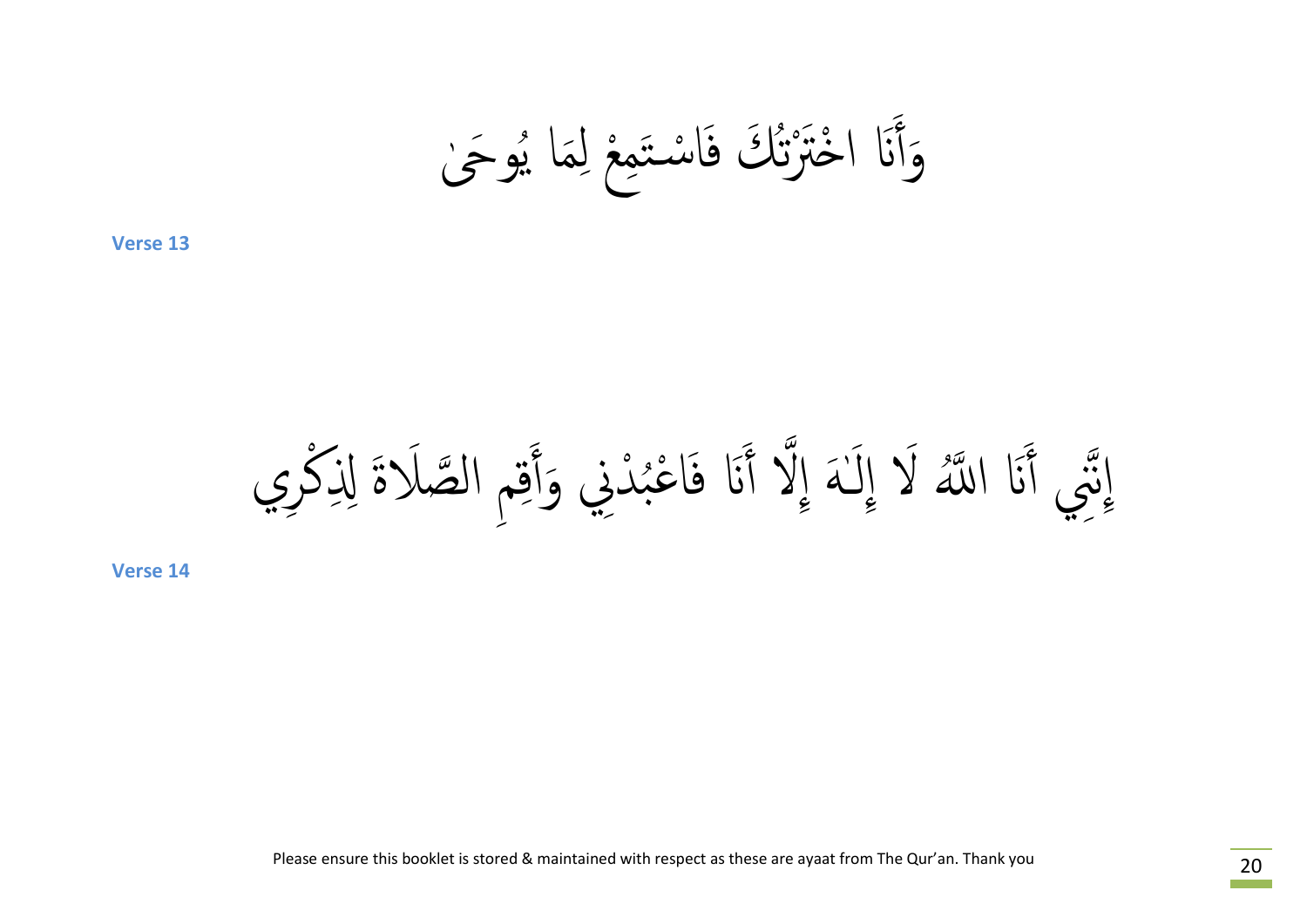ٰ سَعى ْ َا ˓َ ٍسِبم ف نَْ ُكلҨ ى ٰ جَز ْ ت ُ ِ َا ل ِيه خف ْ ُ د أ ََكاُ ٌ أ َة ِی ََة آت سا̊ ҧ ال ȅ ِإ ҧ

ى ٰ ََترْ َد ه ف ََع َهَواُ ب ҧ َا َوات ن ِبه ُ ِ ؤم ْ ُ ی ҧ َا َمن لا نه ْ ҧ َك َع دن ҧ ص َُ ََلا ی ف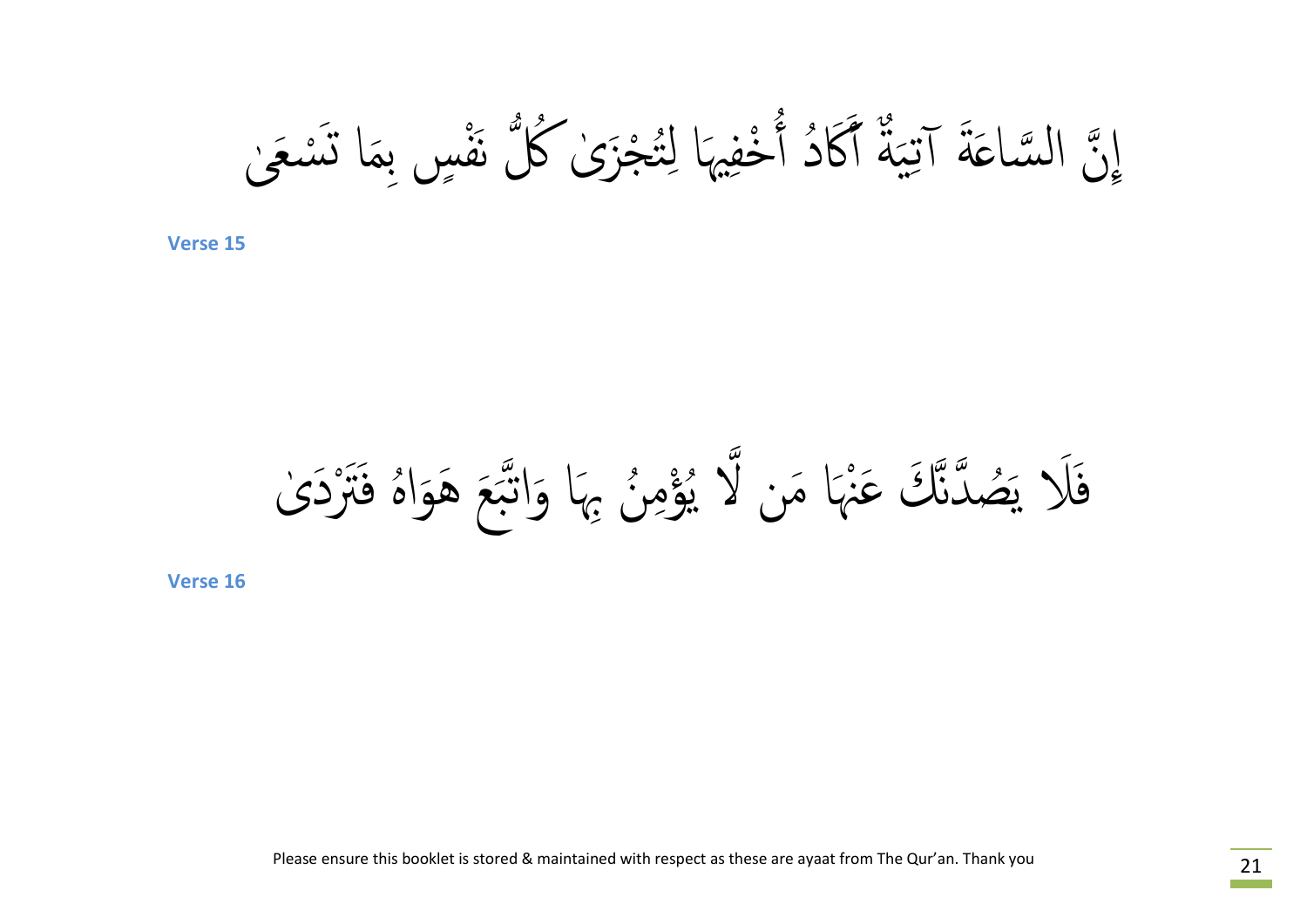ٰ موَسى ِ َك َԹ ُ ِمین َ ߶َ ِبی ْ ِ **17 Verse** َوَما <sup>ت</sup>

ҧ قَالَ هِيَ عَصَايَ أَتَوَكَّأُ عَلَيْهَا وَأَهُشٌّ بِهَا عَلَىٰ غَنَمِي وَلِيَ فِيهَا مَآرِبُ أُخْرَىٰ ر<br>نې ِ<br>ا ֦֧֖֧֟֟֟֟֟֟֟֟֟֟֟֓֝֬֝֓<u>֚</u> ُ<br>ا ؚ<br>ؚ **َ** ني<br>مخ ֧֖֧֟֟֟֟֟֟֟֟֟֟֟֟֟֟֟֟֟֟֟֟֟֟<sup>֟</sup>  $\sum_{i=1}^{k}$ ا<br>،<br>. ֚֚֚֝֝<br>֧֚֚֚֚֚֚֝֝֝<br>֧֖֖֚֚֚֚֚֚֚֚֝֝<u>֚</u> ِ<br>ا ُ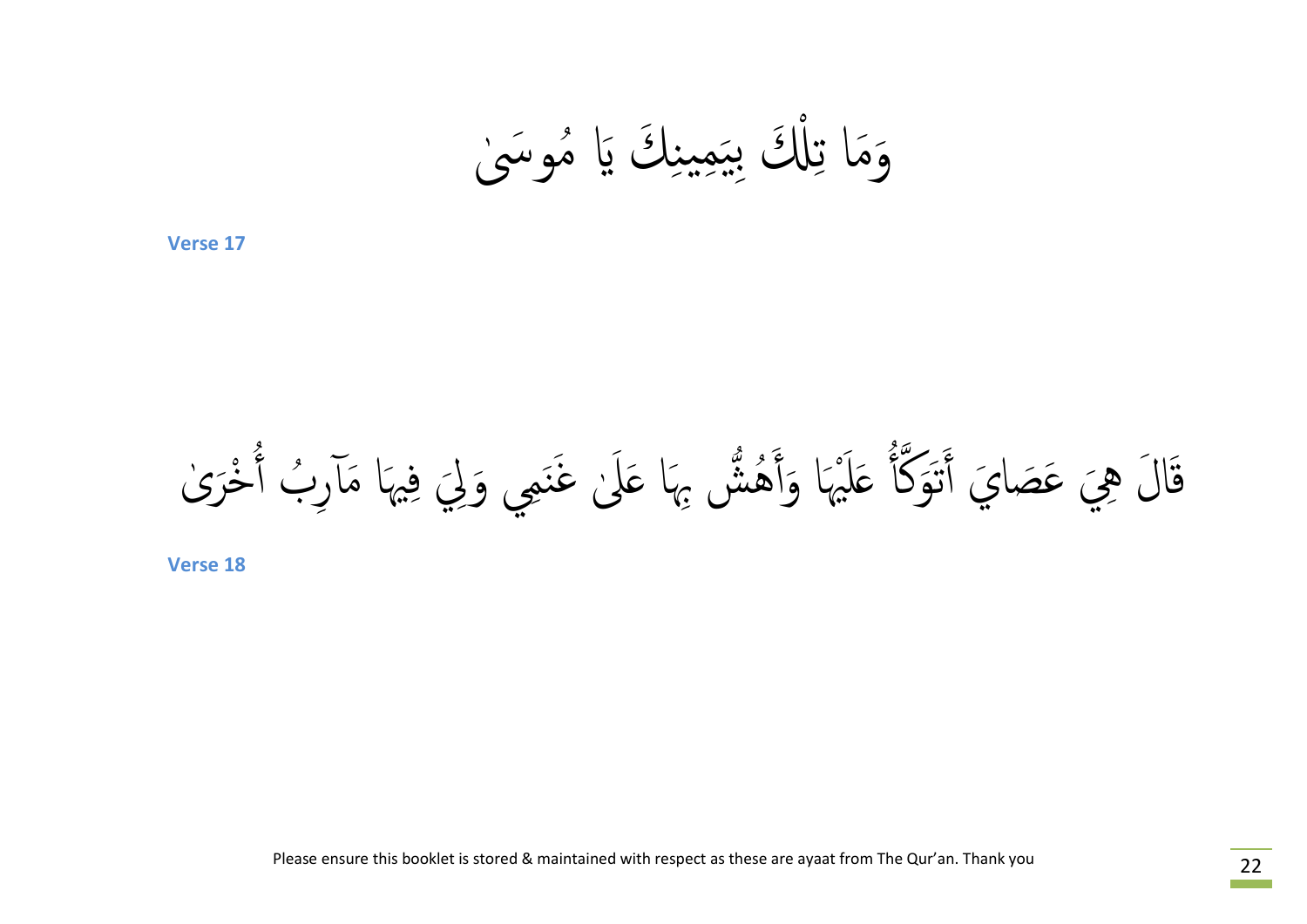قَالَ أَلْقِهَا يَا مُوسَىٰ مَعَالَقَاهَا فَإِذَا هِيَ حَيَّةٌ تَسْعَىٰ ا<br>ا ٌ ن<br>ه ا<br>ا ل  $\overline{a}$ نیم؟<br>ا ف

ا<br>ا َالَ أَلْقِهَا يَا مُوسَىٰ :<br>قطر ا<br>ا ل **َ** 

**Verses 19-20**

قَالَ خُذْهَا وَلَا تَخَفْ ١٠ سَنُعِيدُهَا سِيرَتِهَا الْأُولَىٰ  $\ddot{\bm s}$ ا<br>ا ِّ ِ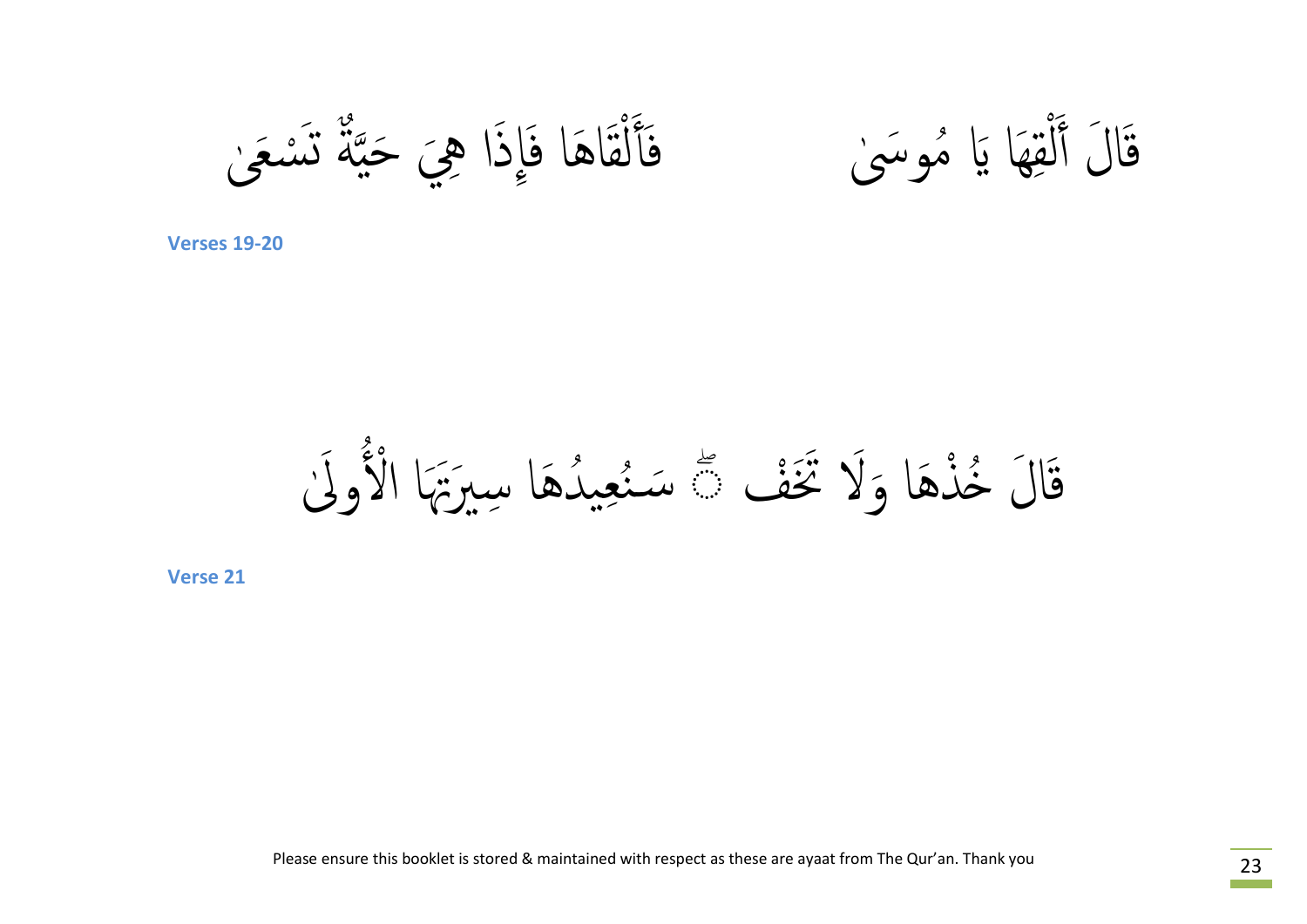وَاضْمُمْ يَدَكَ إِلَىٰ جَنَاحِكَ تَخْرُجْ بَيْضَاءَ مِنْ غَيْرِ سُوءٍ آيَةً أُخْرَىٰ ؚ<br>ۣ ا<br>المسابق<br>المسابق<br>المسابق<br>المسابق<br>المسابق<br>كالمسابق ٰ ا<br>ا ُ ֧֦֦֧֦֦֚֝֝֝<br>֧֚֝<br>֖֖֖֖֖֖֚֚֚֚֚֚֚֚֚֚֚֚֚֚֚֚֚֚֚֚֚֚֝֝֝֝֝֝֝֝֝֝ **َ**  $\frac{1}{2}$  $\frac{1}{2}$  $\frac{1}{2}$ י<br>י .<br>ا

لِنُرِيَكَ مِنْ آيَاتِنَا الْكُبْرَى ۚ اذْهَبْ إِلَىٰ فِرْعَوْنَ إِنَّهُ طَغَىٰ و<br>لم ا<br>ا **∶** ا<br>ا ا<br>ا ا

نُرِیَكَ مِنْ آیَاتِنَا الْكُبْرَى  $\begin{bmatrix} 0 \\ 1 \\ 1 \end{bmatrix}$ ِن

**Verses 23-24**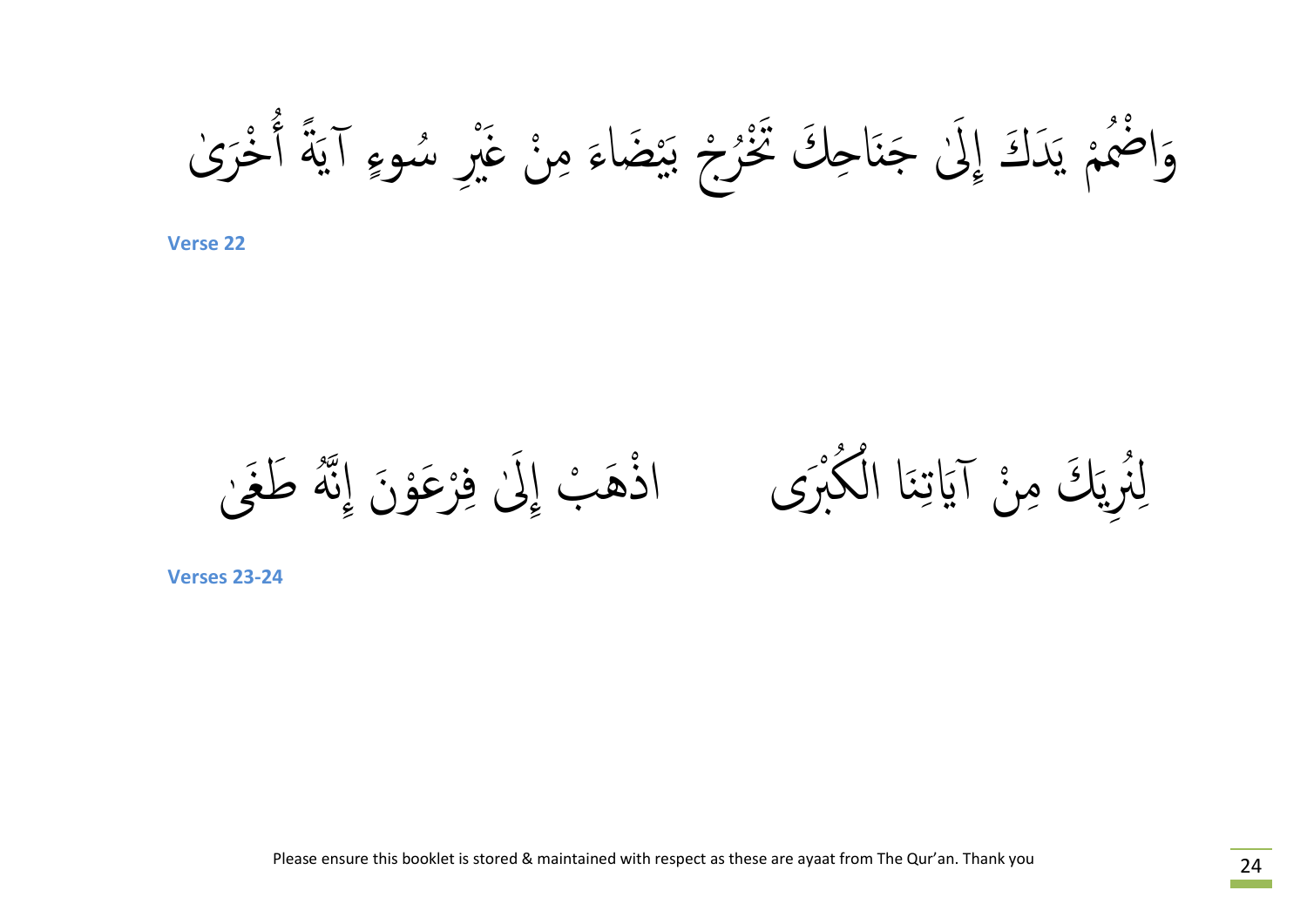قَالَ رَبِّ اشْرَحْ لِي صَدْرِي مَسْرِي وَيَبَسَّرْ لِي أَمْرِي ا<br>ا ҩ وَيَسَّرُ لِي أَ

**Verses 25-26**

وَاحْلُلْ عُقْدَةً مِّن لَّسَانِي يَفْقَهُوا قَوْلِي ҩ ً ْ ا<br>ا َ ِّ ِ ا<br>ا ֧֦֧֧֧֦֧֧֧ׅ֧֧֧ׅ֧֧֧֧֧֧֧֧֧֧֧֧֧֚֝֟֟֟֟֟֟֟֟֟֟֟֟֟֟֟֟֟֟֟֟֟֟֟֟֟֜֟֟֟֟֟֩֕֟֟֩֕֝֟֟֩֕֟֩֕֜֟֩֕֝֬֜֝֬֝֬֝֬֝֬֝֬֝֬֝֬֝֬֝֬֝֬֝֬<br>֧֧֧֧֪֧֧֪֝֩֝֟֝֟֝֟֩֝֟ ر<br>د

**Verse 27**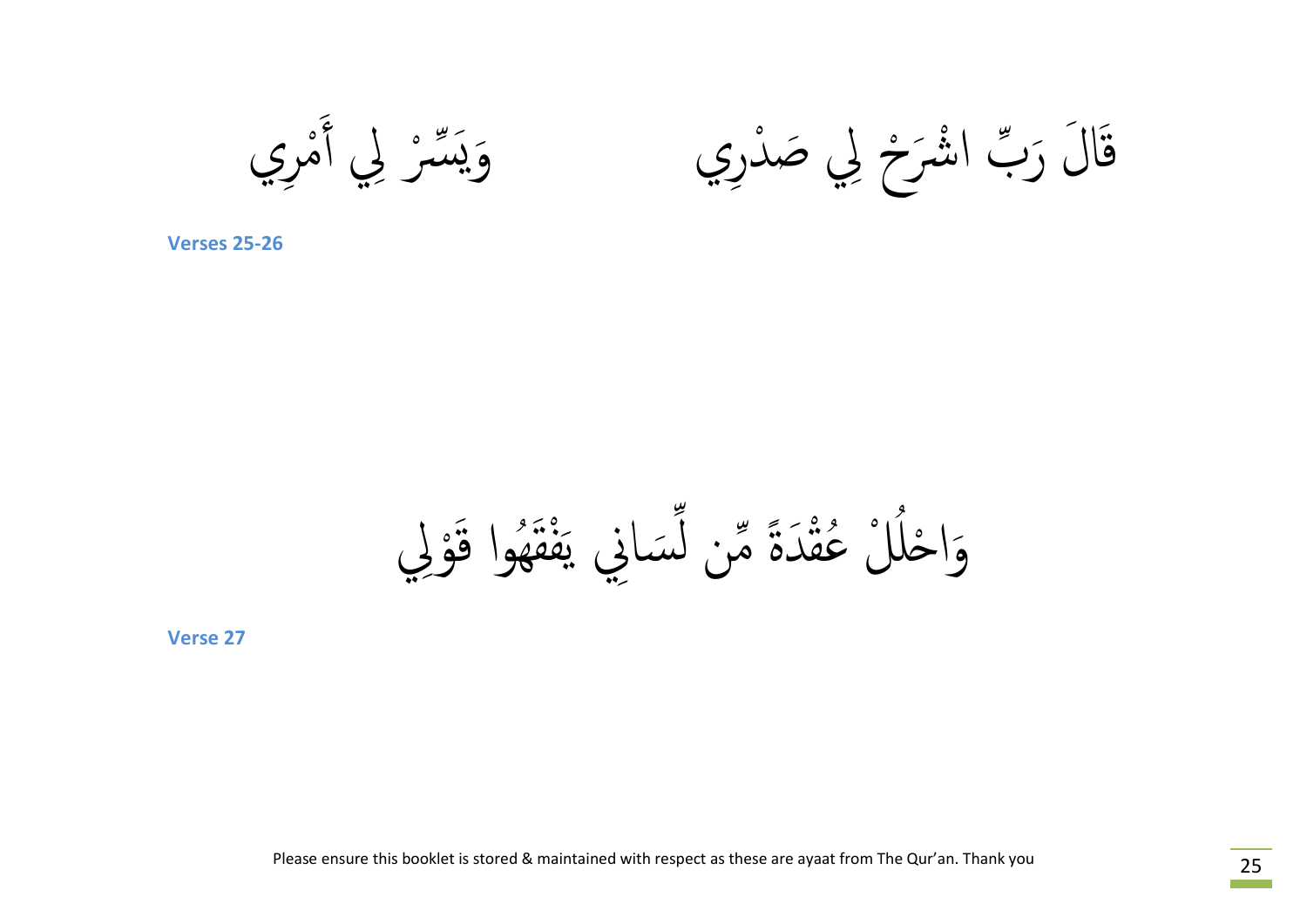وَاجْعَل لَّي وَزِيرًا مِّنْ أَهْلِي مَسْلَمُونَ أَخِي ҩ  $\sum_{i=1}^{n}$ ا<br>ا ֧֖֚֚֝֟֟֟֟֟֟֟֟֟<br>֧֚֚֝<br>֖֖֖֖֖֖֖֖֖֖֖֖֖֖֖֖֖֪֪֪֖֖֚֚֚֚֚֚֚֚֚֚֚֚֚֚֚֚֚֚֝֝֝֝֝֝֝֝֝֟֝֟֝֝֝֝֟֓֬֝֬֝֬֝֬֝֬֝֟֓֝֬֝֬֝֬֝֬ هَارُونَ أَ ٔ<br>ا

**Verse 29-30**

دْ بِهِ أَزْرِي وَأَشْرِكْهُ فِي أَمْرِي<br><sub>Verse 31-32</sub>  $\sum_{i=1}^{k}$ ْ ہے<br>نذ

اشْدُدْ بِهِ أَزْرِي حَمْلِهِ الْفُرَكَةُ فِي أَ ا<br>ا ا<br>ا ْ ؚ<br>ۣ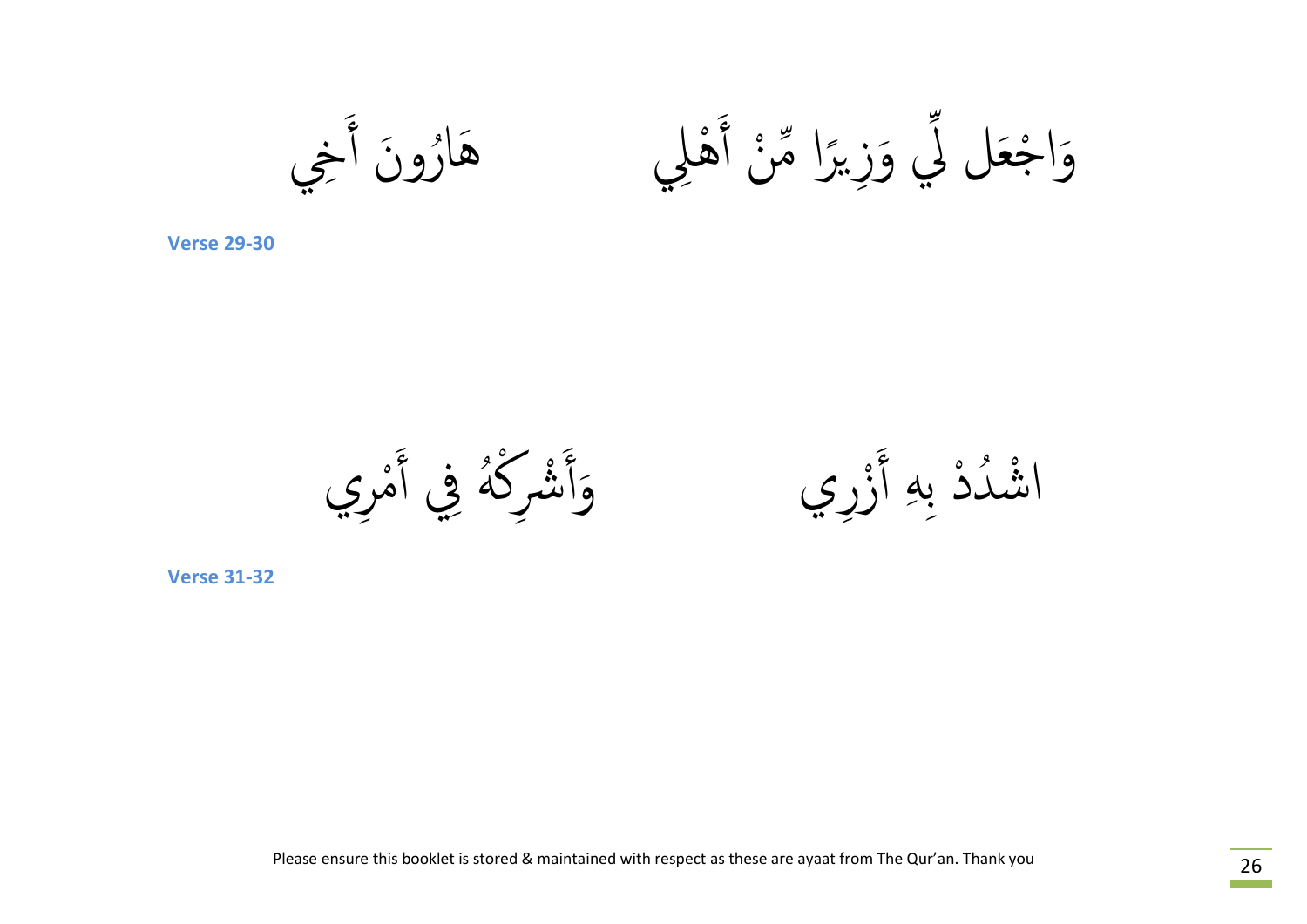وَنَذْكُرُكَ كَث<u>يبر</u>ًا<br>Verse 33 -34 اند<br>منظم منظم ٔ<br>ا ا<br>ا

كَنْ زَسَّجَكَ كَثِيرًا مَسَرًا وَنَذْكُرُكَ كَثِيرًا اند منظم الجمل<br>منظم المنظمة<br>المنظم المنظمة ٔ<br>ا

إِنَّكَ كُنتَ بِنَا بَصِبرًا ֧֚֝<br>֧֚֝<br>֚֚֝ ٔ<br>ا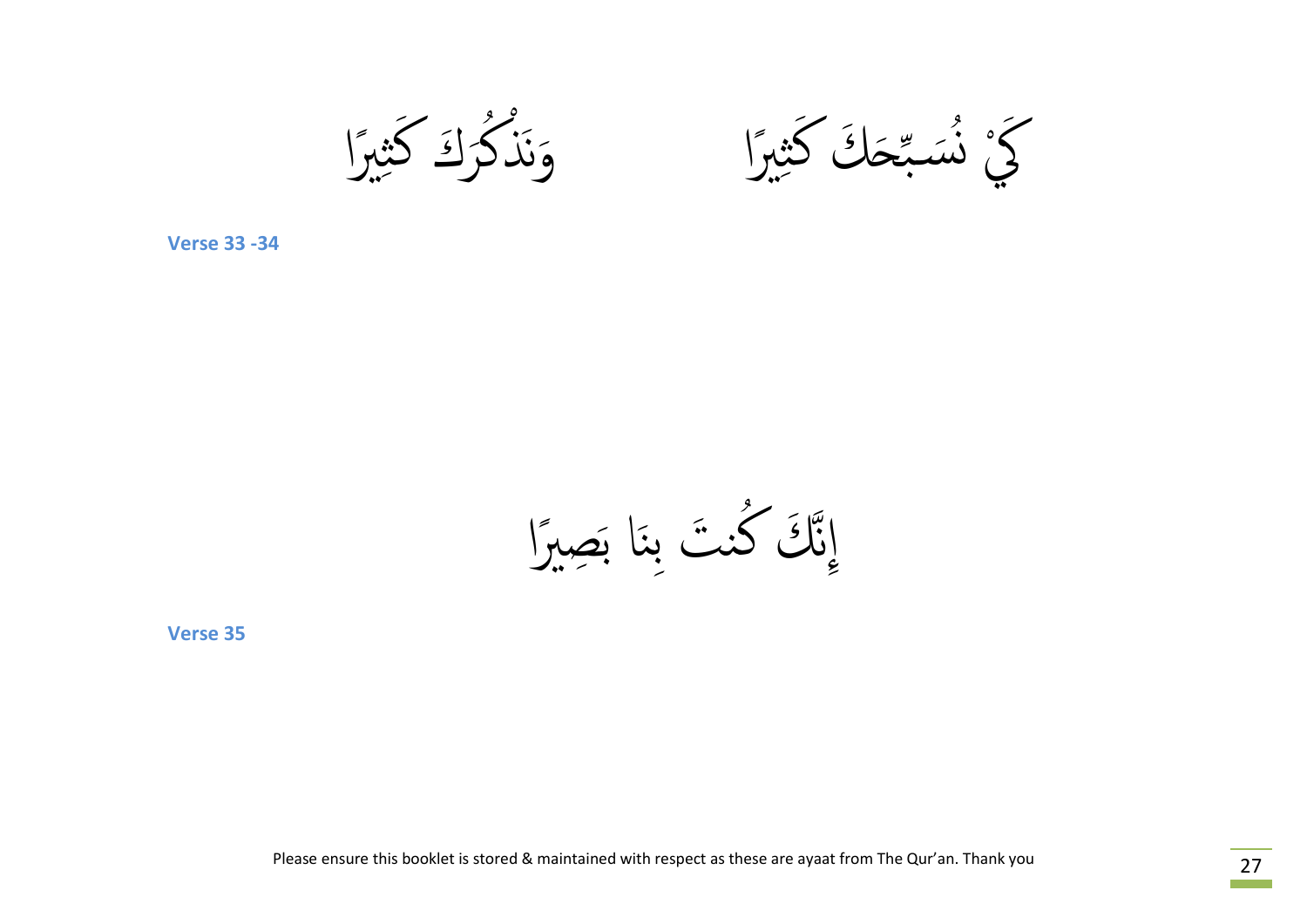ٰ موَسى َߵَ َԹ ُ ؤ ْ س ِ̿ َت ُ وت ُ د أ ْ َ َا َȃ ق ق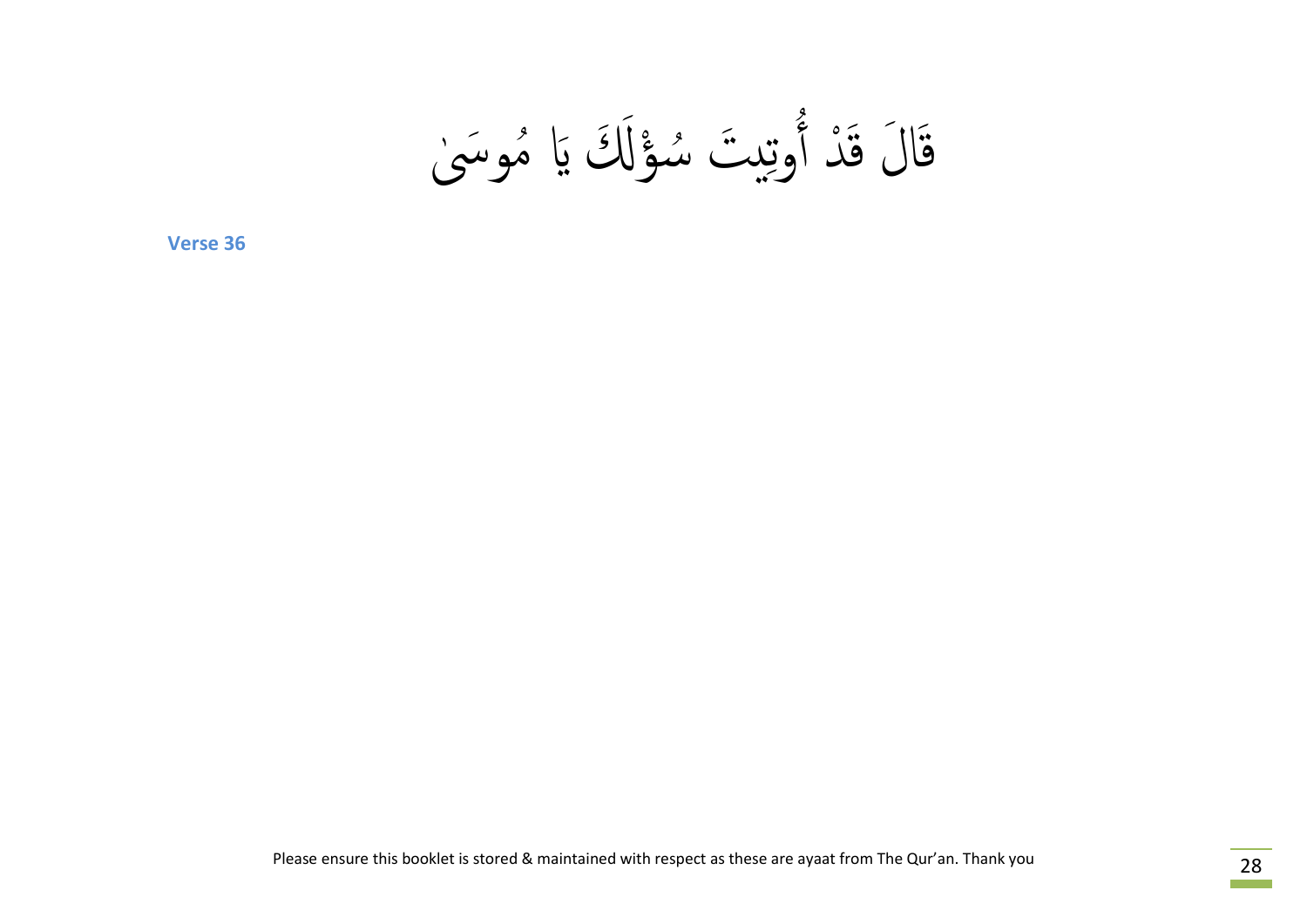ف ِسي ْ َ ِن ت َك ل ُ ع ْ َ ص َطن ْ واَ

**Surah 20 Verse 41**

ن َت َ ب أ ْ ذَه ْ ا ِري ْ ِك َا ِفي ذ ِ̀ خوَȂ ِبآَԹِتي َولاَ تَ̱ ُ َ **42 Verse** َوأ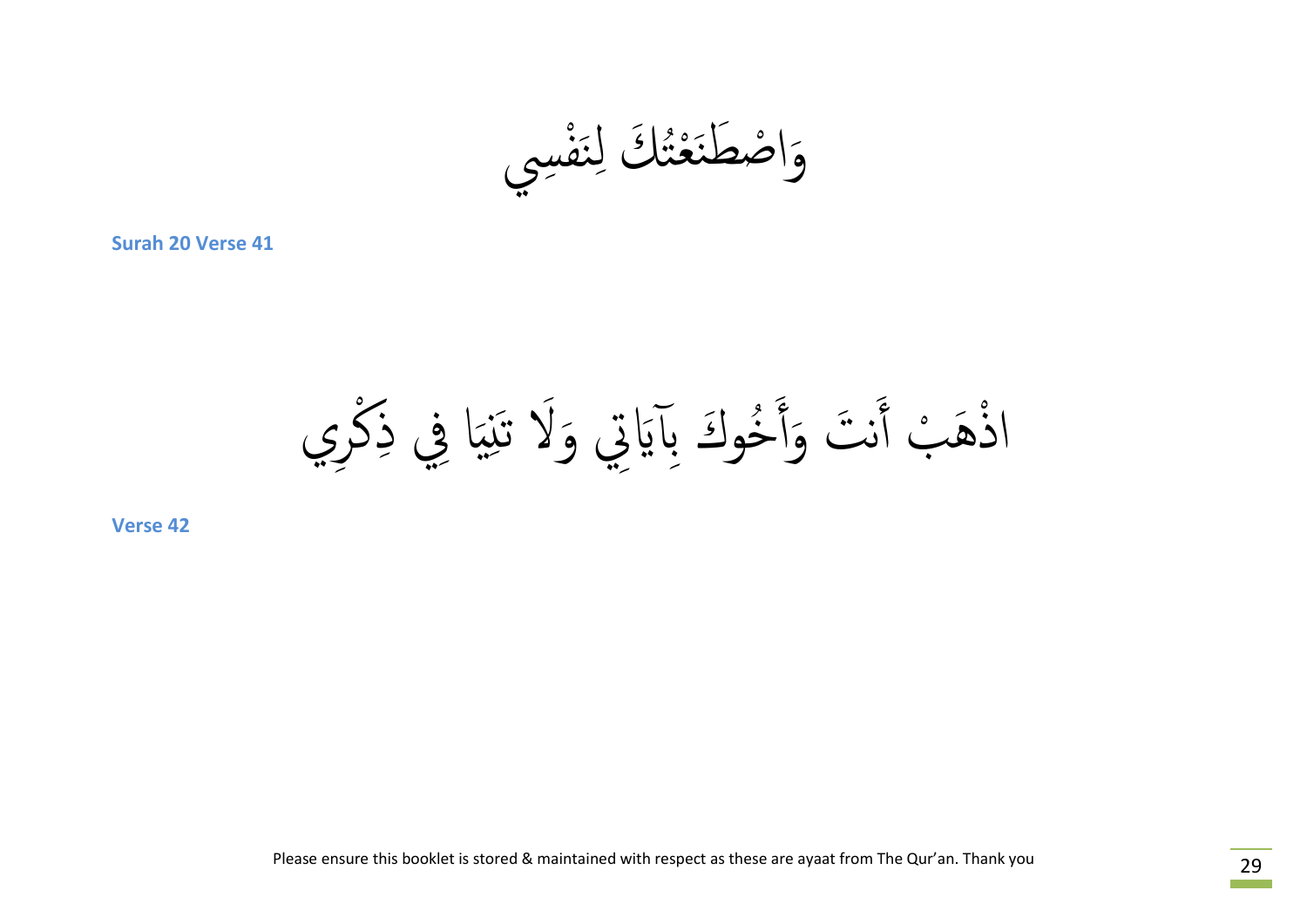ا<br>ا ذُهَبَا إِلَىٰ فِرْعَوْنَ إِنَّهُ طَغَىٰ و<br>لم ا<br>ا **∶** ا<br>ا ا

مُولَا لَهُ قَوْلًا لَّيِّنَا لَعَلَّهُ يَتَذَكَّرُ أَوْ يَخْشَىٰ ا<br>ا ֧֖֧֖֧֖֚֚֚֚֝֝֝<br>֧֖֧֖֖֖֖֖֚֚֚֚֚֚֚֚֚֚֚֚֚֝֝<br>֧<u>֚</u> ٔ<br>ا ו<br>ווי בין הוא הייתו بہ<br>من ر<br>د ו<br>ו ҧ ҩن ۔<br>یو<br>پو ו<br>ו ر<br>ا .<br>أ ا<br>ا ֧֪֧ׅ֚֚֝֝֝֟֟֟֟֟֟֟֟֟֟֟֟֟֟֟֟֟֟֟֟֟֟֟֟֟֟֟֝֬֟֜<br>֧֖֧֖֖֖֪֦֖֖֪֪֪֪֦֖֪֪֪֦֖֧֦֖֪֦֖֚֚֚֝֟֩֩֝֟֟֩֝֟֝֟֝֟֝֟ ِ<br>په ف

**Verse 44**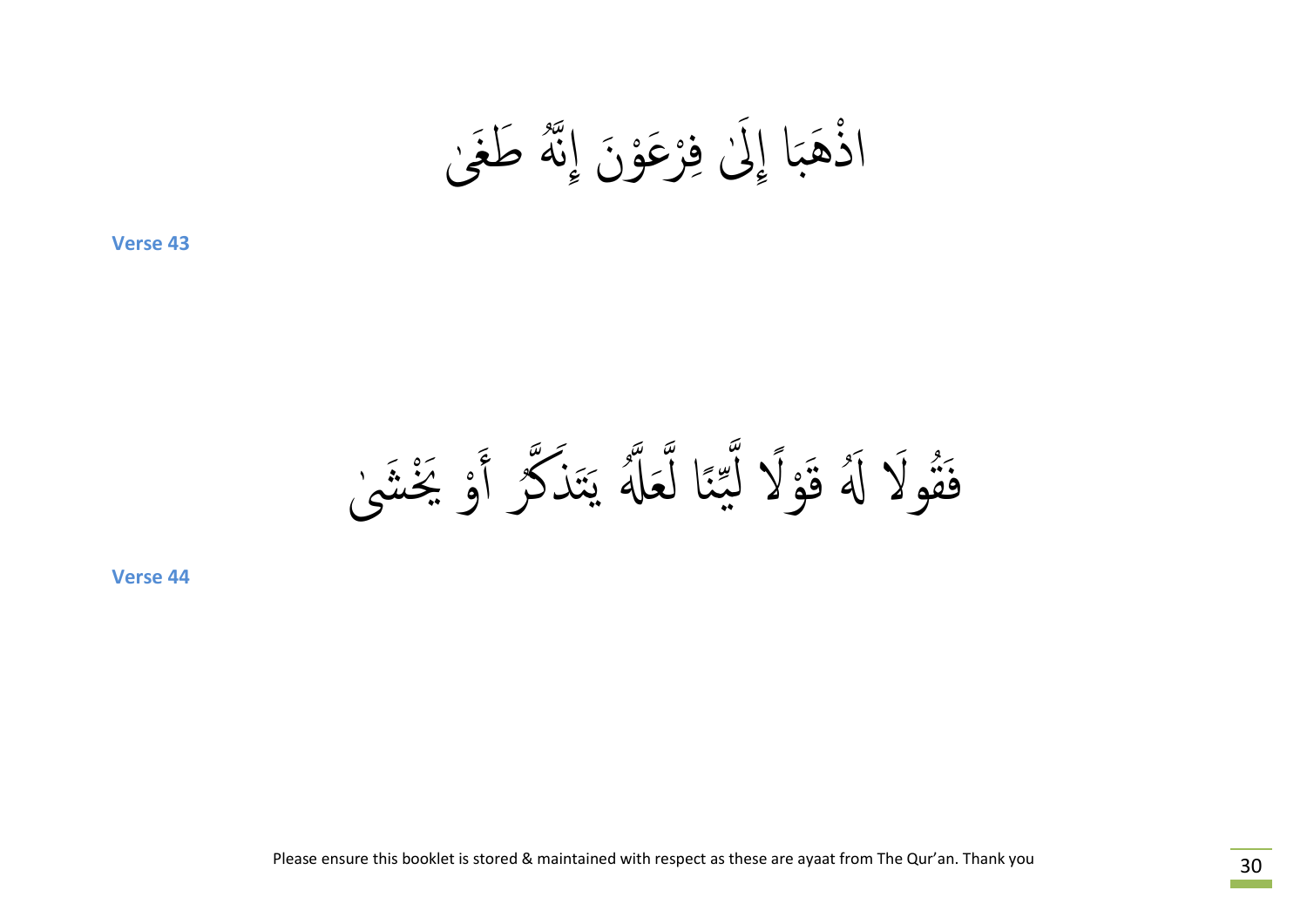ٰ َى َ ْطغ َȅ ی و أ ْ َ َا أ ْن ی َ َل رَط ̊ ُ ف ْ َ َȅ ی Ȁ أ َاُ َا َنخ ن ҧ َا ِإن ن ҧ ب َالاَ َر ق

َا َاف ى ا َȃ لاَ َتخ ٰ ҧ ◌ ِإن ۖ َ َر ق َ ع َوأ َُ سم ْ َ َا أ ُكم **46 Verse** ِني َمَع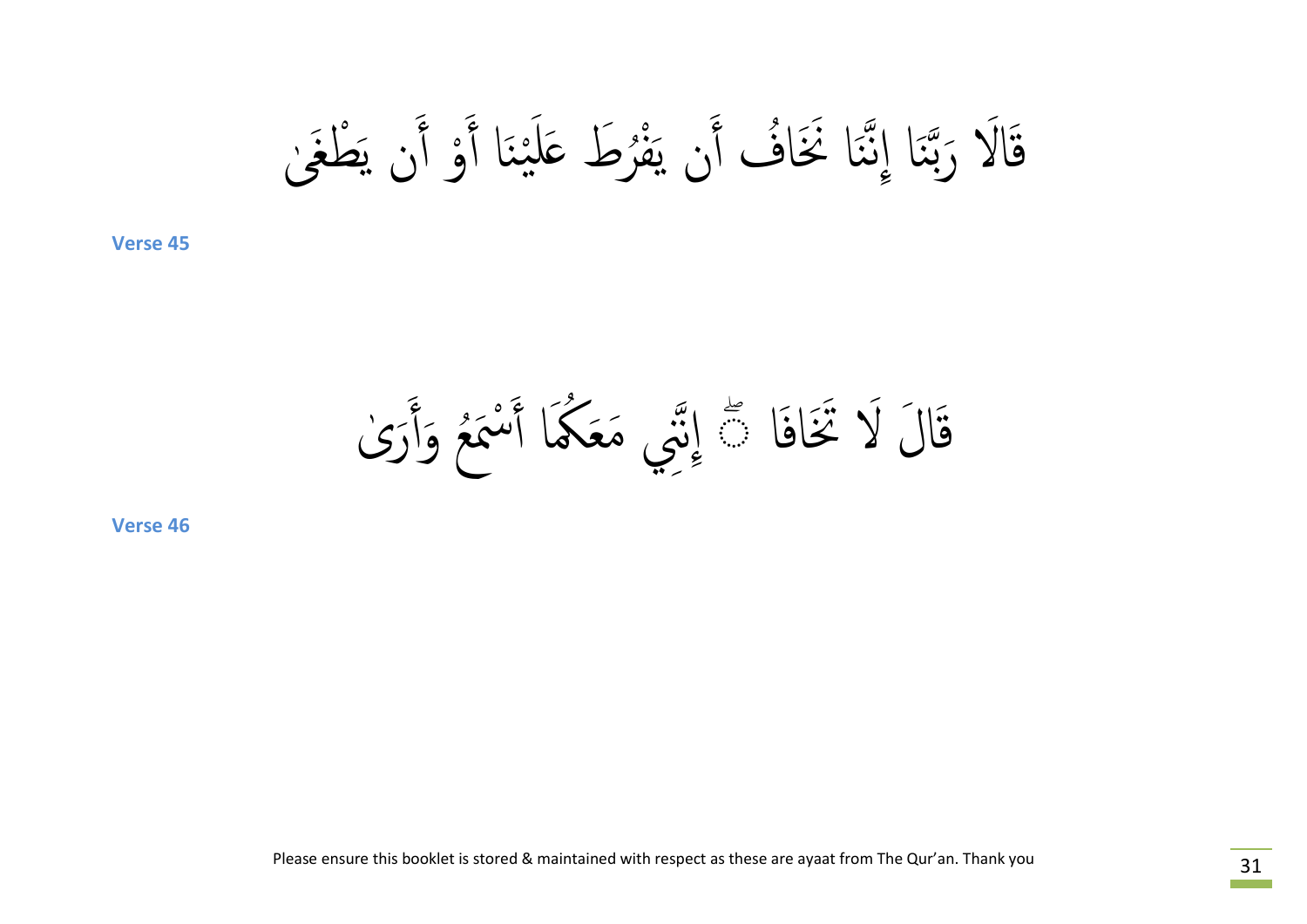ِ وَادِ النَّمْلِ قَالَتْ نَمْلَةٌ ا<br>ا ҧ حَتَّىٰ إِذَا أَتَوْا عَلَىٰ ا<br>ا ِ<br>نَزْ ً<br>֧֚֚<br>֖֖֖֖֖֚֚֚֚֚֝<u>֚</u> ֧֧֧֧֧֧֧֝֟֟֟֓֟֘֩֕֓֝֬֝֓֝֬֝֓֬֝֬֝֓֬֝֬֝֬֓֓֬֝֬֝֓֬֝֬֝֓֬֝֓֬֝֓֬֝֬֓֝֬֝֓֬֝֬֝֬֓֝֬֝֬֓֝֬֝֬֓֝֬֝֬֓֝֬֝֬<br>֧֪֧֧֧֖֖֖֖֖֚֚֚֚֚֚֚֚֚֚֝֩֝֝<br>֧֪֧֩

**Surah 27 Verse 18 - The Dua of Sulayman a.s**

### يَا أَيُّهَا النَّمْلُ ادْخُلُوا مَسَاكِنَكُمْ لَا يَخْطِمَنَّكُمْ سُلَيْمَانُ وَجُنُودُهُ وَهُمْ لَا يَشْعُرُونَ ُ<br>ُأ ُ<br>الماضي ُ ُ ُ ُ ا<br>ا ن<br>م^ َ ҧ َ ِ<br>پر ؚ<br>ُ .<br>ا ا<br>ا ҧ ี<br>สา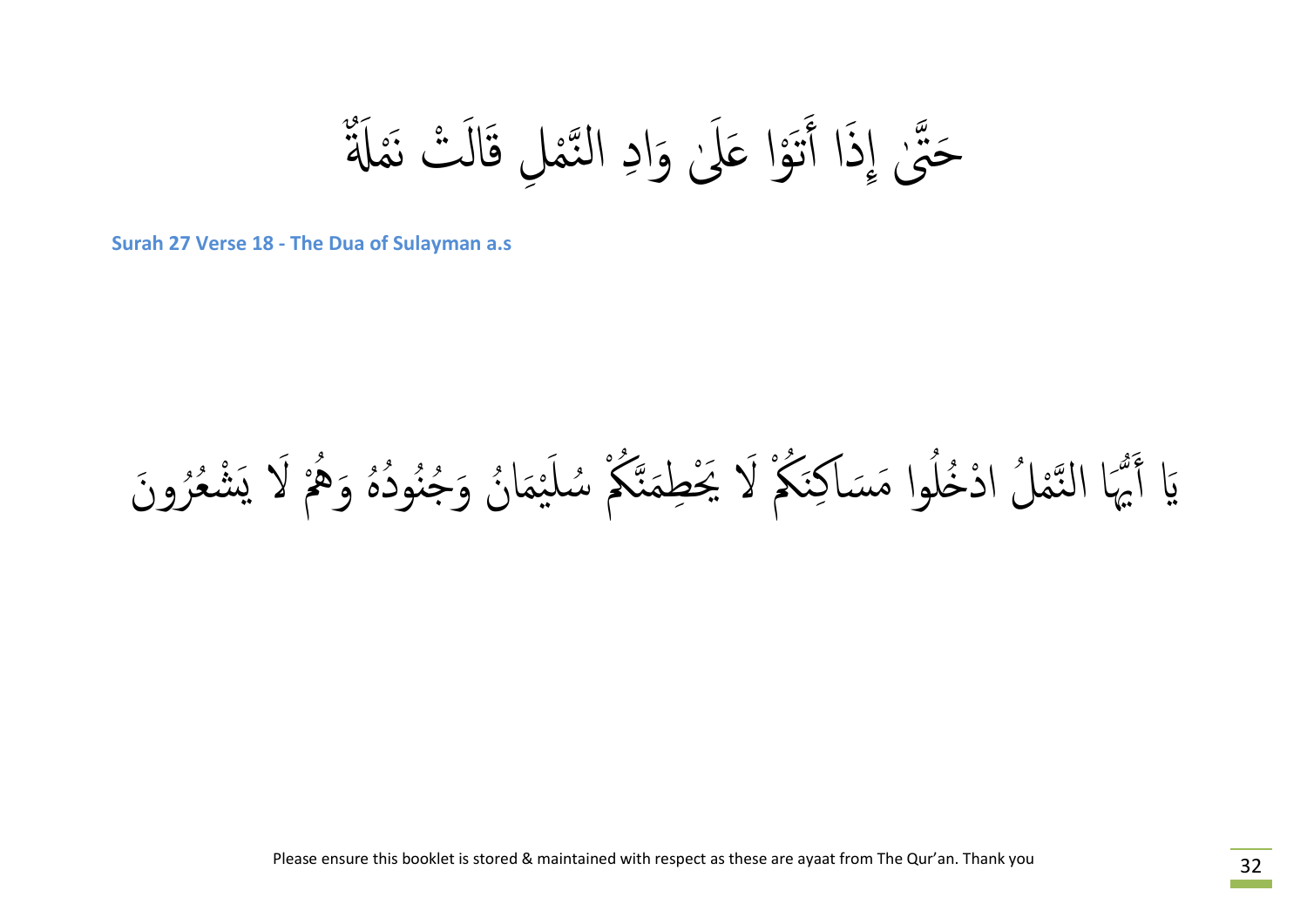ҧ َسْمَ ضَاحِكًا مِّن قَوْلِهَا وَقَالَ رَبِّ أَوْزِعْنِي أَنْ أَشْكُرَ نِعْمَتَكَ الَّتِي أَنْعَمْتَ عَلَيَّ .<br>ر ِ<br>ا ҧ ا<br>المسابق<br>المسابق<br>المسابق<br>المسابق<br>المسابق **∶** ๎๎  $\ddot{\ddot{\ddot{x}}}$ ا<br>ا **َ** ֧֧֖֧֧֧֧֖֧֖֧֦֧ׅ֖֧֧֧֧֧֧֧֧֧֧֧֚֡֟֟֟֟֟֟֟֟֟֟֟֟֟֟֓֕֝֟֟֟֓֟֩֕֓֟֩֓֟֟֓֟֩֓֝֬֟֩֓֝֟֩֬֝֓֝֬֜֝֬֝֬֝֬֝֬֝֬֝֬֝֬֝֬֝֬֝֬֝֬֝֬֝֬֝֬֝֬֝<br>֧֪֪֧֪֪֪֪֪֪֪֪֪֪֝֝֝**֟** ا<br>المسابق<br>المسابق<br>المسابق<br>المسابق **َ** ҩ ا<br>المسلمان<br>المسلمان<br>المسلمان **ّ**  $\tilde{\lambda}$  $\tilde{\mathbf{z}}$ ف

# وَعَلَىٰ وَالِدَيَّ وَأَنْ أَعْمَلَ صَالِحًا تَرْضَاهُ وَأَدْخِلْنِي بِرَحْمَتِكَ فِي عِبَادِكَ الصَّالِحِينَ ا<br>ا ا<br>ا َ ه<br>( ا<br>ا **ا**<br>ا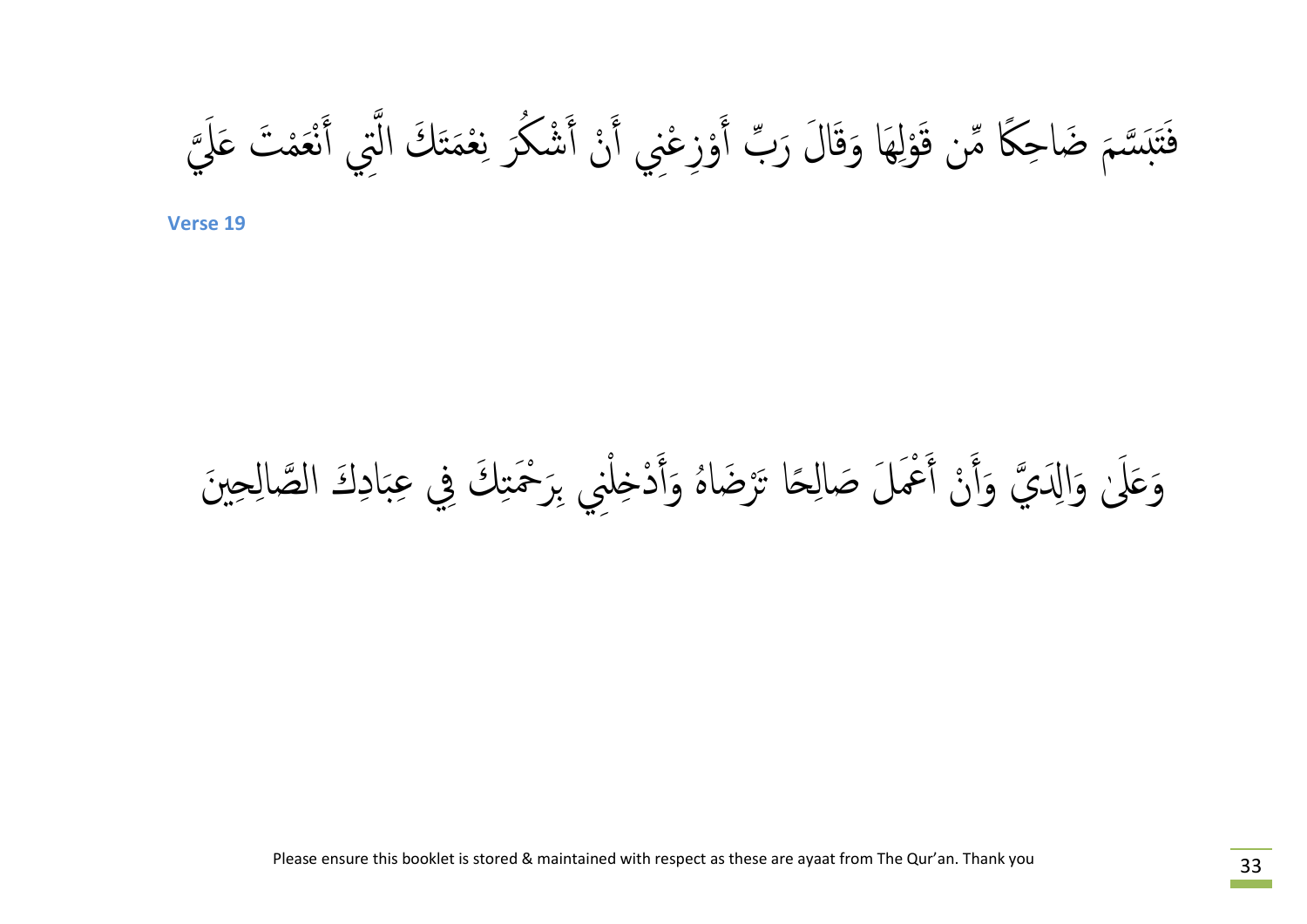وَلَقَدْ آتَيْنَا لُقْمَانَ الْحِكْمَةَ أَنِ اشْكُرْ لِلَّهِ ݣَ ا<br>ا ؚ<br>ۭ ا<br>ا  $\ddot{\hat{a}}$  $\frac{1}{2}$ ْ  $\int$ ن<br>ه ً<br>ا ۚ

**Surah 31 Verse 12 - The Prophet Luqman a.s**

**│** وَمَن يَشْكُرُ فَإِنَّمَا يَشْكُرُ لِنَفْسِهِ ۞ وَمَن كَفَرَ فَإِنَّ اللَّهَ غَنِيٌّ حَمِيدٌ  $\ddot{\bm s}$ ِن ؚ<br>ؚ ٔ<br>ا ו<br>ו ا<br>ا ٔ<br>ا ٌ ـ<br>ـ<br>ـ **َ**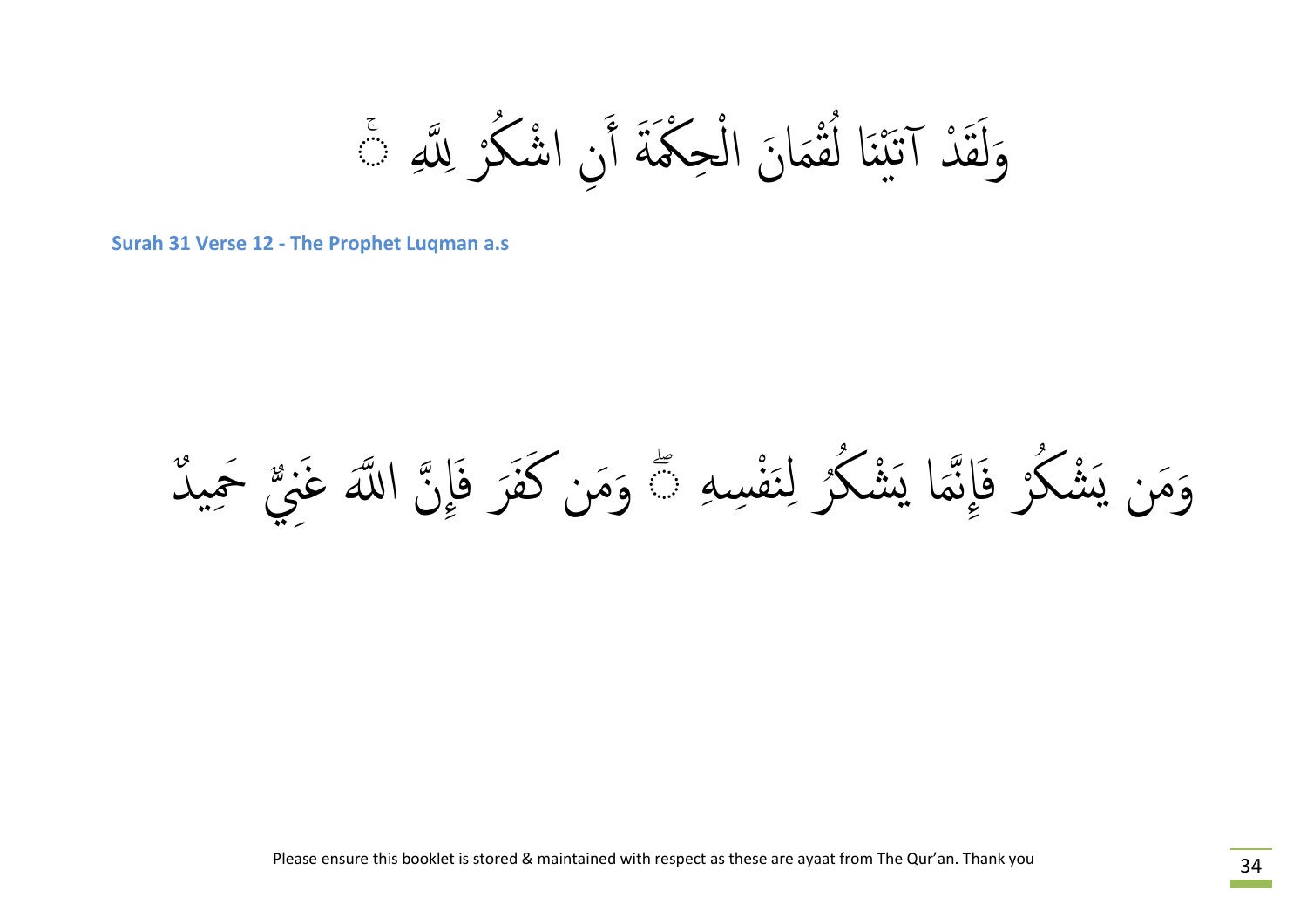َا ِإȅ تَ ُك نه ҧإِ ҧ َُني ُ َԹ ن ب َك ˗َ ȃ ف ٍ رَد ْ ن َخ ْ م ҩ ٍ ҧة َا َȃ َحˍ ْق ˞ِ م

**Surah 31 Verse 16 - The Prophet Luqman's advice to his son**

َا ا ҧُ߹ ْ ِت ِبه َأ رِض ی ْ و ِفي الأْ َ ْ َ َاَوا ِت أ سم و ِفي ال ҧ ْ َ أ ٍ َْرة ِفي َصخ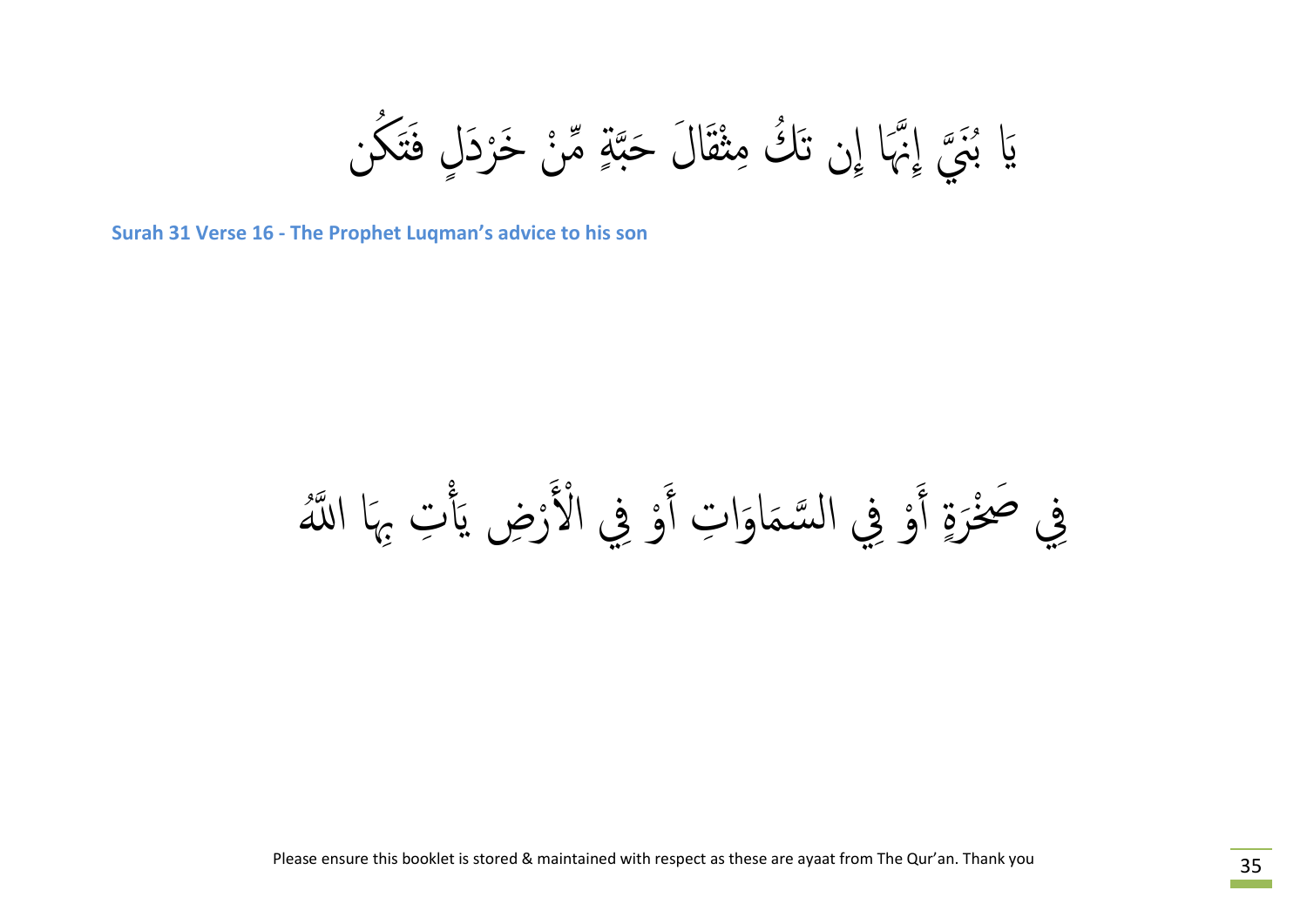$$
\bigcup_{i=1}^{\infty} \bigcup_{i=1}^{\infty} \bigcup_{i=1}^{\infty} \bigcup_{i=1}^{\infty} \bigcup_{i=1}^{\infty} \bigcup_{i=1}^{\infty} \bigcup_{i=1}^{\infty} \bigcup_{i=1}^{\infty} \bigcup_{i=1}^{\infty} \bigcup_{i=1}^{\infty} \bigcup_{i=1}^{\infty} \bigcap_{i=1}^{\infty} \bigcap_{i=1}^{\infty} \bigcap_{i=1}^{\infty} \bigcap_{i=1}^{\infty} \bigcap_{i=1}^{\infty} \bigcap_{i=1}^{\infty} \bigcap_{i=1}^{\infty} \bigcap_{i=1}^{\infty} \bigcap_{i=1}^{\infty} \bigcap_{i=1}^{\infty} \bigcap_{i=1}^{\infty} \bigcap_{i=1}^{\infty} \bigcap_{i=1}^{\infty} \bigcap_{i=1}^{\infty} \bigcap_{i=1}^{\infty} \bigcap_{i=1}^{\infty} \bigcap_{i=1}^{\infty} \bigcap_{i=1}^{\infty} \bigcap_{i=1}^{\infty} \bigcap_{i=1}^{\infty} \bigcap_{i=1}^{\infty} \bigcap_{i=1}^{\infty} \bigcap_{i=1}^{\infty} \bigcap_{i=1}^{\infty} \bigcap_{i=1}^{\infty} \bigcap_{i=1}^{\infty} \bigcap_{i=1}^{\infty} \bigcap_{i=1}^{\infty} \bigcap_{i=1}^{\infty} \bigcap_{i=1}^{\infty} \bigcap_{i=1}^{\infty} \bigcap_{i=1}^{\infty} \bigcap_{i=1}^{\infty} \bigcap_{i=1}^{\infty} \bigcap_{i=1}^{\infty} \bigcap_{i=1}^{\infty} \bigcap_{i=1}^{\infty} \bigcap_{i=1}^{\infty} \bigcap_{i=1}^{\infty} \bigcap_{i=1}^{\infty} \bigcap_{i=1}^{\infty} \bigcap_{i=1}^{\infty} \bigcap_{i=1}^{\infty} \bigcap_{i=1}^{\infty} \bigcap_{i=1}^{\infty} \bigcap_{i=1}^{\infty} \bigcap_{i=1}^{\infty} \bigcap_{i=
$$

ر ْ م ُ ْ َلاَة َوأ ص ِ ال ҧ ِم ق َ ҧ أ َُني َ َك َԹ ب َصاب َ ٰ َما أ َ َلى بر ̊ صِ ْ َ ِر َوا ْ منك ُ ْ َْه َعِن ال رو ِȀ َوان ُ ع ْ َ م ْ ◌ ِԴل ۖ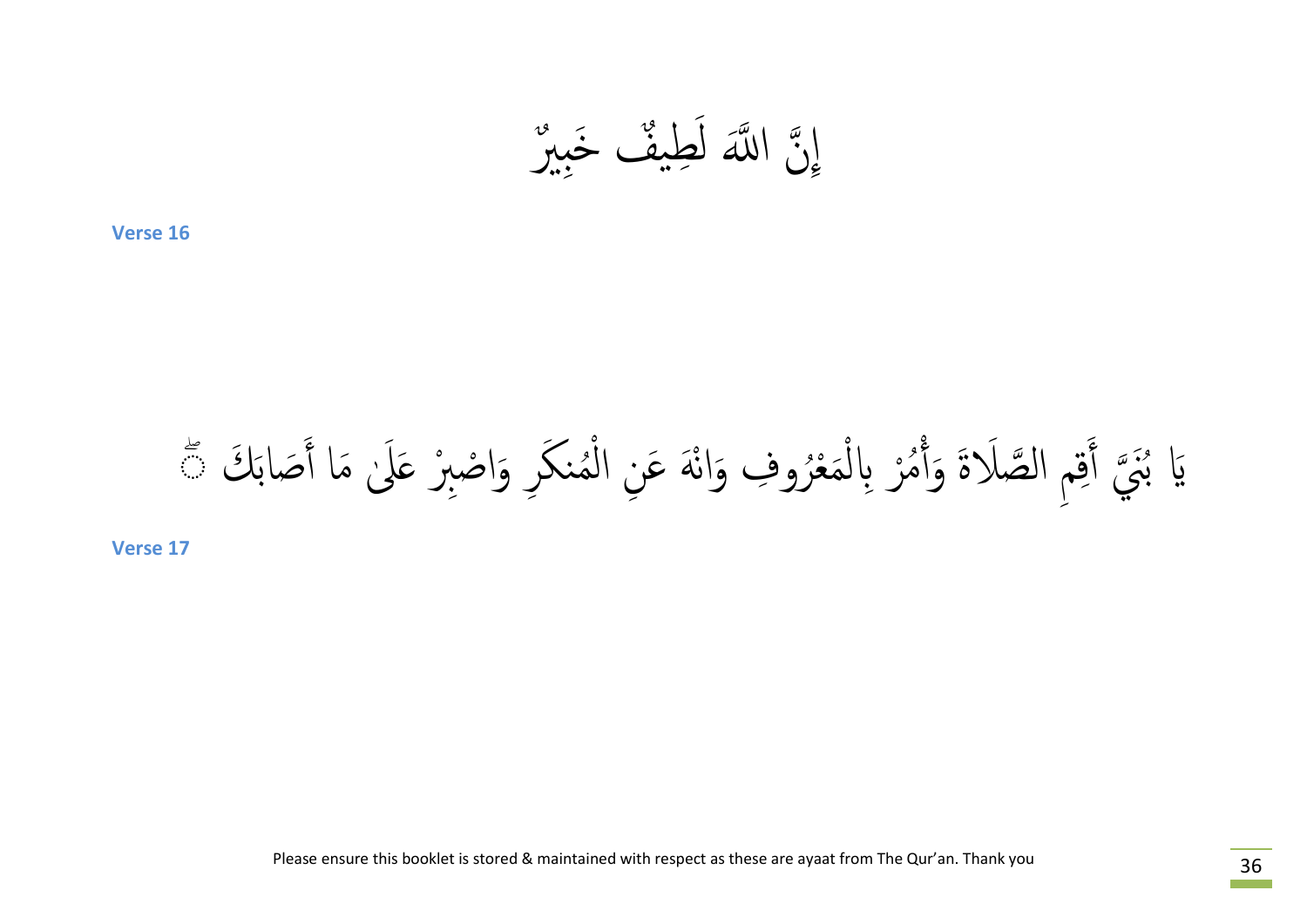ȅ َذ ҧ موِر ِ الأْ ُ ِإ ٰ ُ زȄ ْ ن َع ْ ِ ِ َߵ م

˨ا ً رِض َمَر ْ ْ ِش ِفي الأْ َ ҧاِس َولاَ تَم ِلن دَȂ ̥ ҧ ر َ˭ ْ ع ҩ ُ َص ◌ َولاَ ت ۖ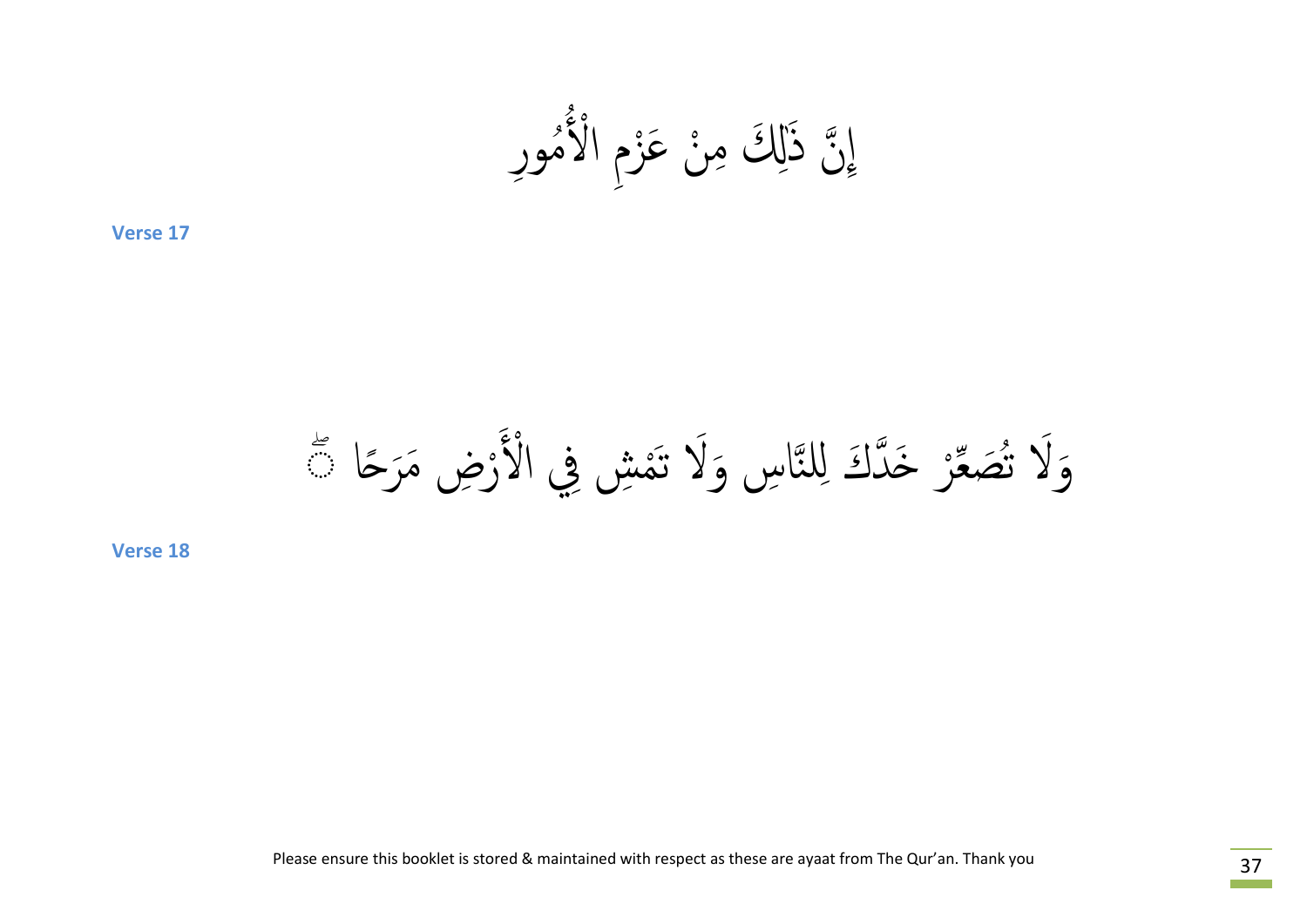إِنَّ اللَّهَ لَا يُجِبُّ كُلَّ مُخْتَالٍ فَخُورٍ  $\frac{1}{2}$ **∶** َا ֧֧֝֟֟֟֟֟֟֟֟֟֟֟֟֟֟֓֟֓֟֟֟֟֓֟֟֟֓֟<u>֟</u>

### وَاقْصِدْ فِي مَشْيِكَ وَاغْضُضْ مِن صَوْتِكَ ﴾ إِنَّ أَنكَرَ الْأَصْوَاتِ لَصَوْتُ الْحَمِيرِ ا<br>ا ا<br>ا ا<br>ا ا<br>المسابق<br>المسابق<br>المسابق<br>المسابق ֪֪֪֝֟֟֟֟֟֟֟֟֟֟֟֟֟֟֟֟֟֟֟֟֟֟֟֝<sup>֟</sup>֪֪֪֟֟֟֟֟ ً<br>ُ ا<br>ا َ ْ  $\ddot{\phantom{0}}$  $\ddot{\phantom{a}}$

**Verse 19**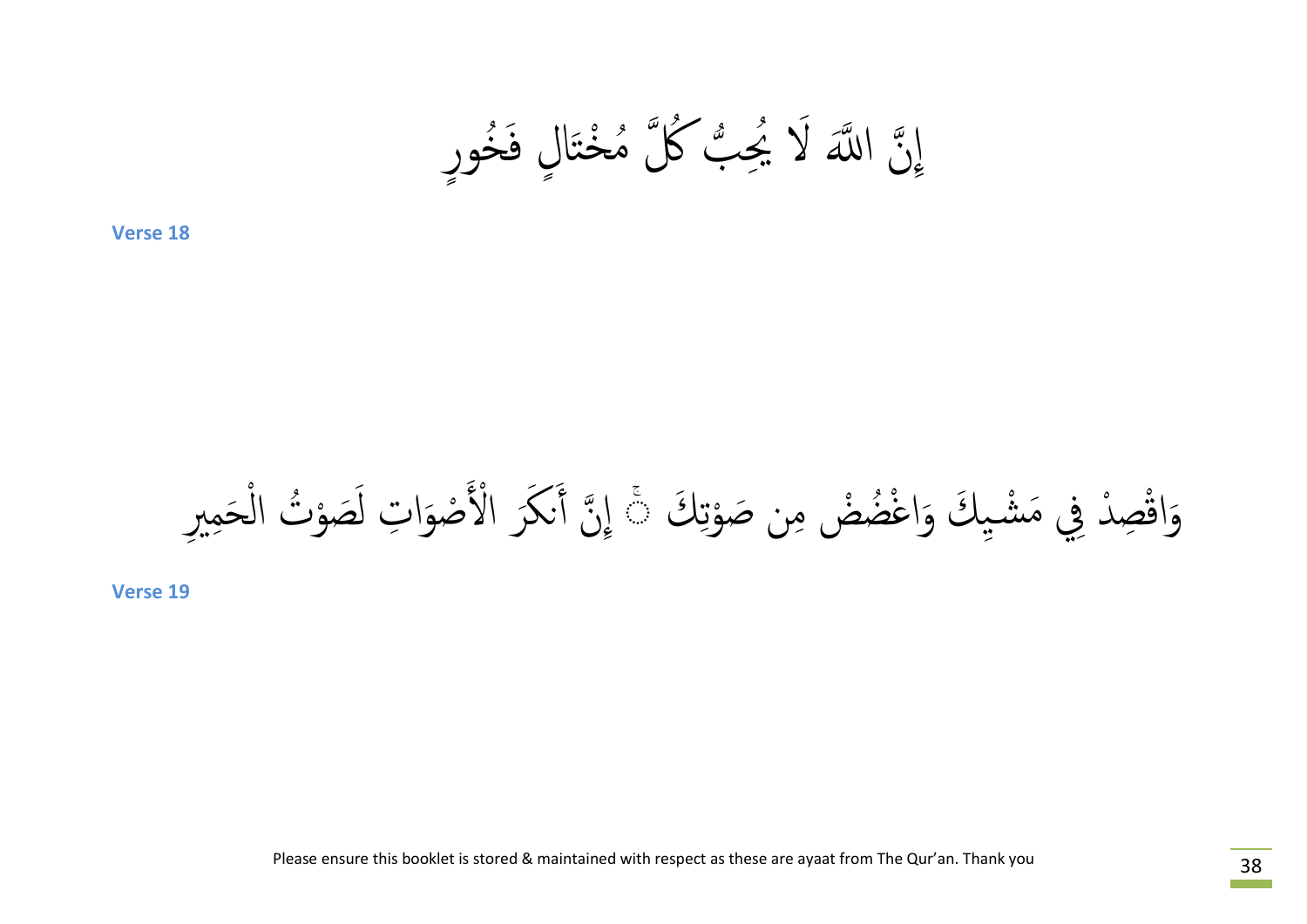نَقْبَلَهَا رَبُّهَا بِقَبُولٍ حَسَنٍ وَأَنبَتَهَا نَبَاتًا حَسَنًا وَكَفَّلَهَا زَكَرِيًّا ﴾ ֧֖֧֖֖֚֚֚֚֚֚֝֝֝<br>֧֚֚֝<br>֧֖֖֖֚֚֚֚֚֚֚֝<u>֚</u> ҧل ِسَة<br>موج ِ<br>ا **∶** ُ ِو<br>▲ Ҩ ֧֝֟֟֟֟֟֟֟֟֟֟֟֟֟֟֟֓֟֟֟֟֟֟֟֟֟֟֓֟<sup>֟</sup> .<br>ا ˍَ ِ<br>م ف

**Surah 3 Verse 37 - The Dialogue between Zakariyya & Maryam a.s**

 $\overline{\mathcal{L}}$ كُلُّمَا دَخَلَ عَلَيْهَا زَكَرِيَّا الْمِحْرَابَ وَجَدَ عِندَهَا رِزْقًا ﴾ ҧ ا<br>ا ْ ا<br>ا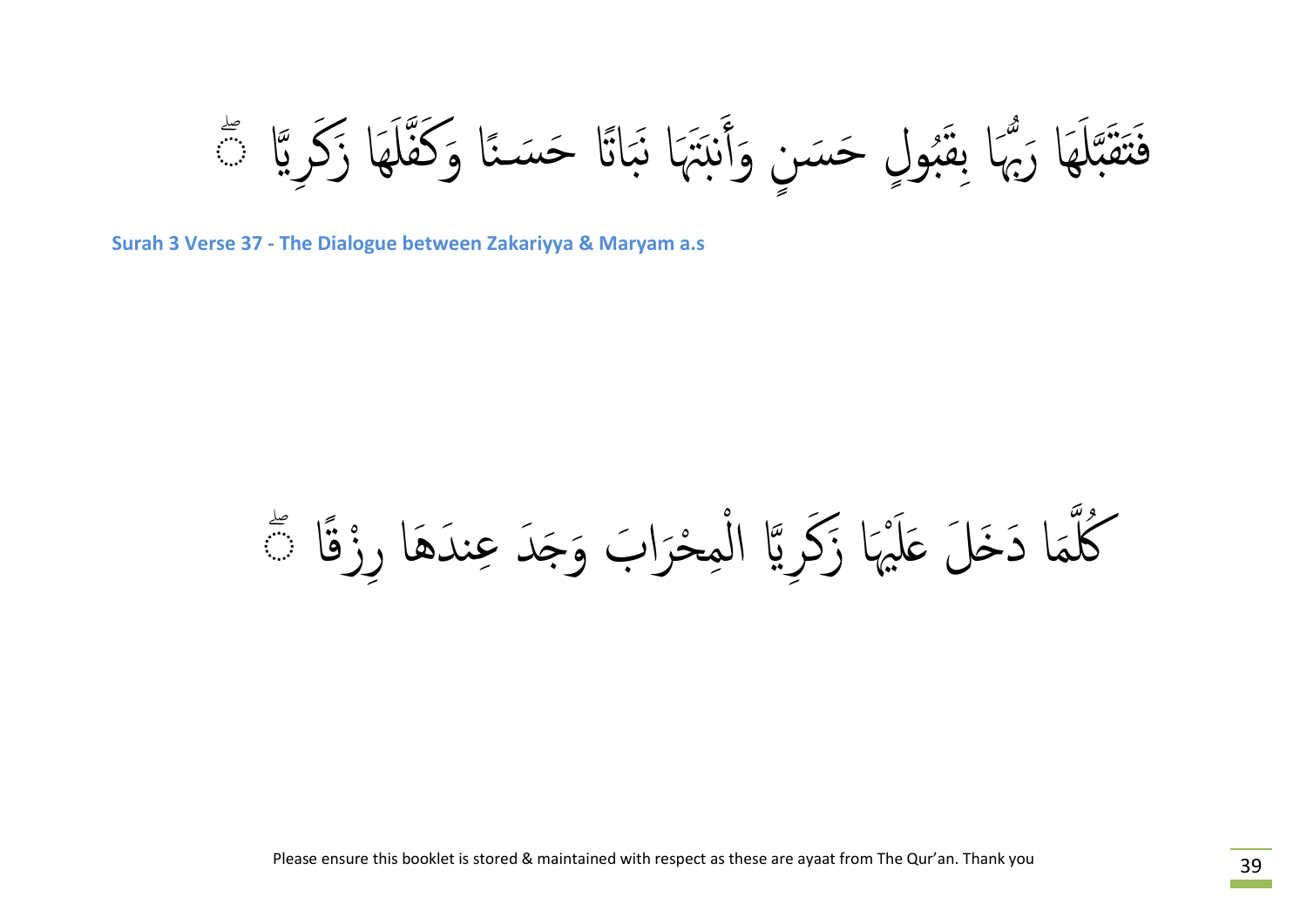قَالَ يَا مَرْيَمُ أَنَّىٰ لَكِ هَـٰذَا ﴾ قَالَتْ هُوَ مِنْ عِندِ اللَّهِ ﴾ ا<br>ا ا<br>الماضي ق

إِنَّ اللَّهَ يَرْزُقُ مَن يَشَاءُ بِغَيْرِ حِسَابٍ ٍ  $\lambda$   $\lambda$ ُ<br>ا ا<br>ا ه<br>(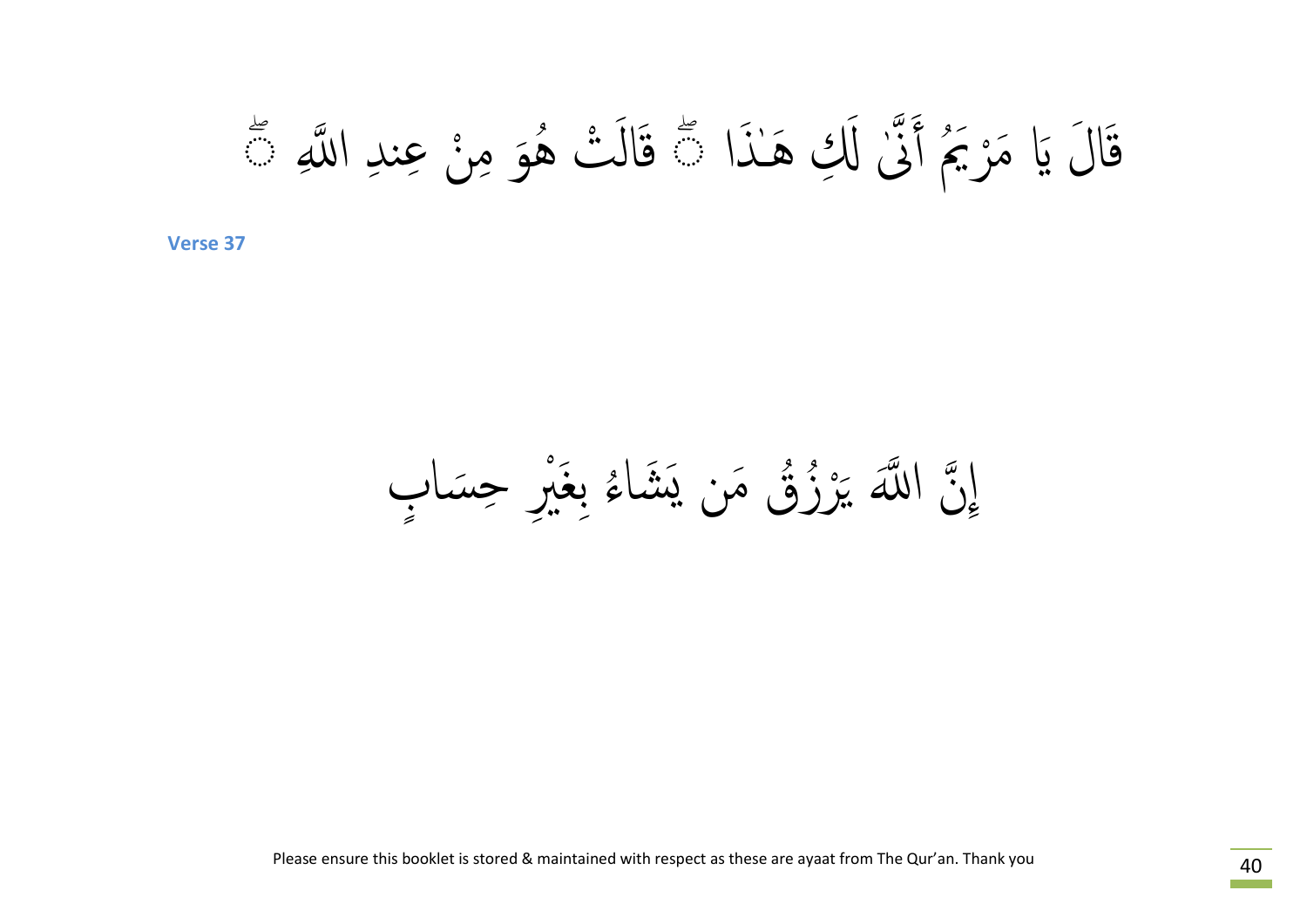هُنَالِكَ دَعَا زَكَرِيًّا رَبَّهُ مَتَّ و<br>**لم** ُ<br>ا

### قَالَ رَبٌّ هَبْ لِي مِن لَّدُنكَ ذُرِّيَّةً طَيِّبَةً مَّ إِنَّكَ سَمِيعُ الدُّعَاءِ ا<br>ا ֧֟֟֟֟֟֟֟֟֟֟֟֬֟֓֕֝֬֟֜<sup>֟</sup>֪֓֝֟֝֬ ً  $\overline{\phantom{a}}$ ا<br>بار<br>بار ҩ ً ҧ ҧ ֖֚֚֚<br>֚֚<br>֚֚֝<br>֚֝ ۔<br>ا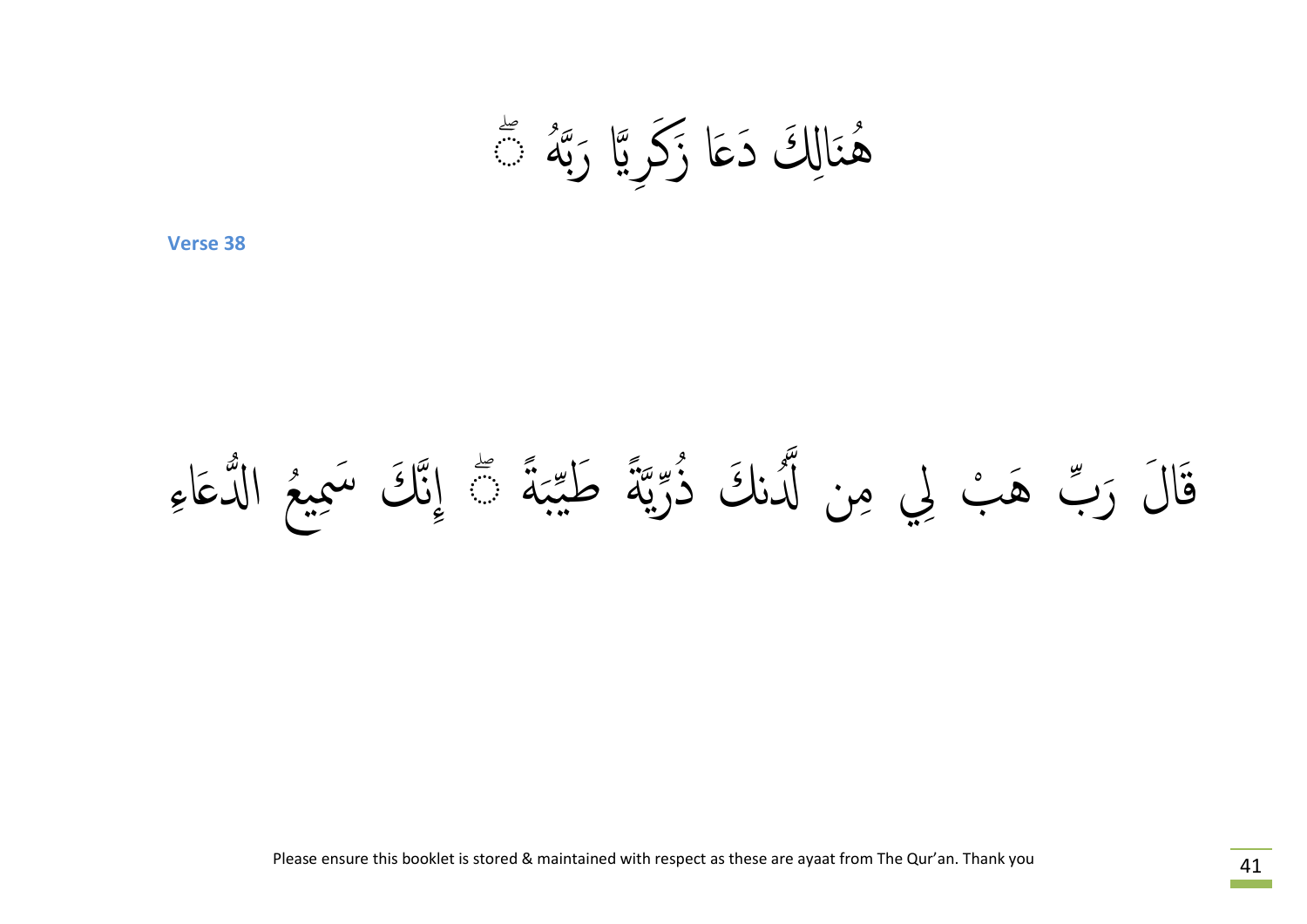وَزَكَرِيًّا إِذْ نَادَىٰ رَبَّهُ رَبِّ لَا تَذَرْنِي فَرْدًا وَأَنتَ خَيْرُ الْوَارِثِينَ ا<br>ا ا<br>ا **َ** ֧֚֚<br>֧֚֝<br>֧֚֝ ا<br>ا َ ا<br>ا ֧֝֟֟֟֟֟֟֟֟֟֟֟֜֜֕֜<sup>֟</sup>֓֝֟֟֜<sup>֟</sup> و<br>**لم** ٰ ا<br>ا

**Surah 21 Verse 89 – Zakarriya & his wife a.s**

فَاسْتَجَبْنَا لَهُ وَوَهَبْنَا لَهُ يَخْبَىٰ وَأَصْلَحْنَا لَهُ زَوْجَهُ ۞ ِّ بِهِ مَا ا<br>ا ا<br>ا ِ<br>ا ْن ْن ֧֘֒֝֟֝֟֟֟֟֟֟֜<sup>֓</sup>֪֪֖֓֝֟֟֟֬֝֝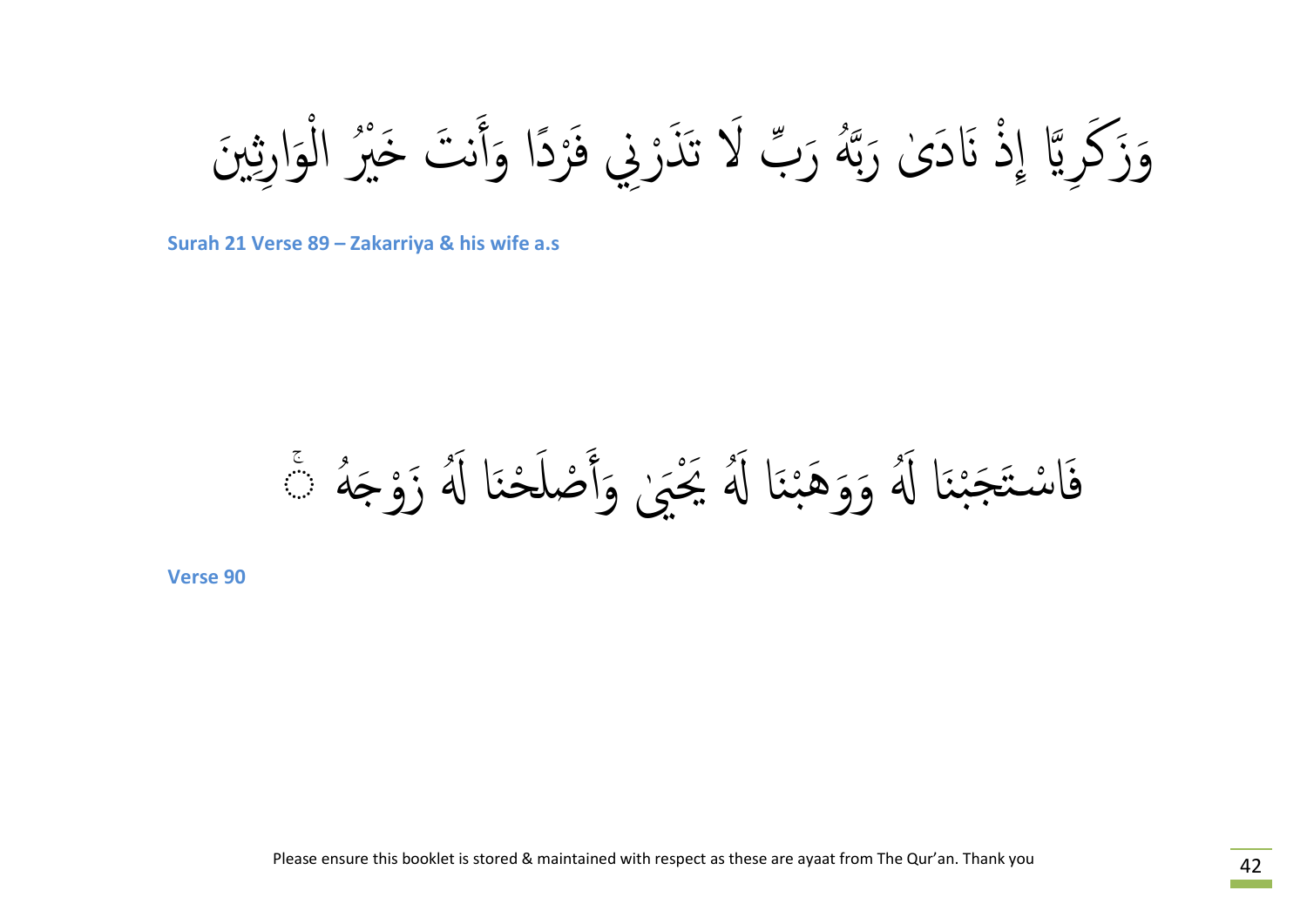ُ إِنَّهُمْ كَانُوا يُسَارِعُونَ فِي الْخَيْرَاتِ وَيَدْعُونَنَا رَغَبًا وَرَهَبًا ﴾ ُّ ِ َبِ<br>∙ِ بِصَبِ ِّ بِهِ مَا  $\int$ ا<br>ا ِّ بِهِ مَا ֦֧֘֝֟֟֟֟֟֟֟֟֟֝<br>֧֖֚֝֟֩֩<br>֖֖֖֖֚֚֚֚֚֝֝֟֬<u>֚</u>

وَكانُوا لَنَا خَاشِعِينَ ن<br>م َ ِّ ِ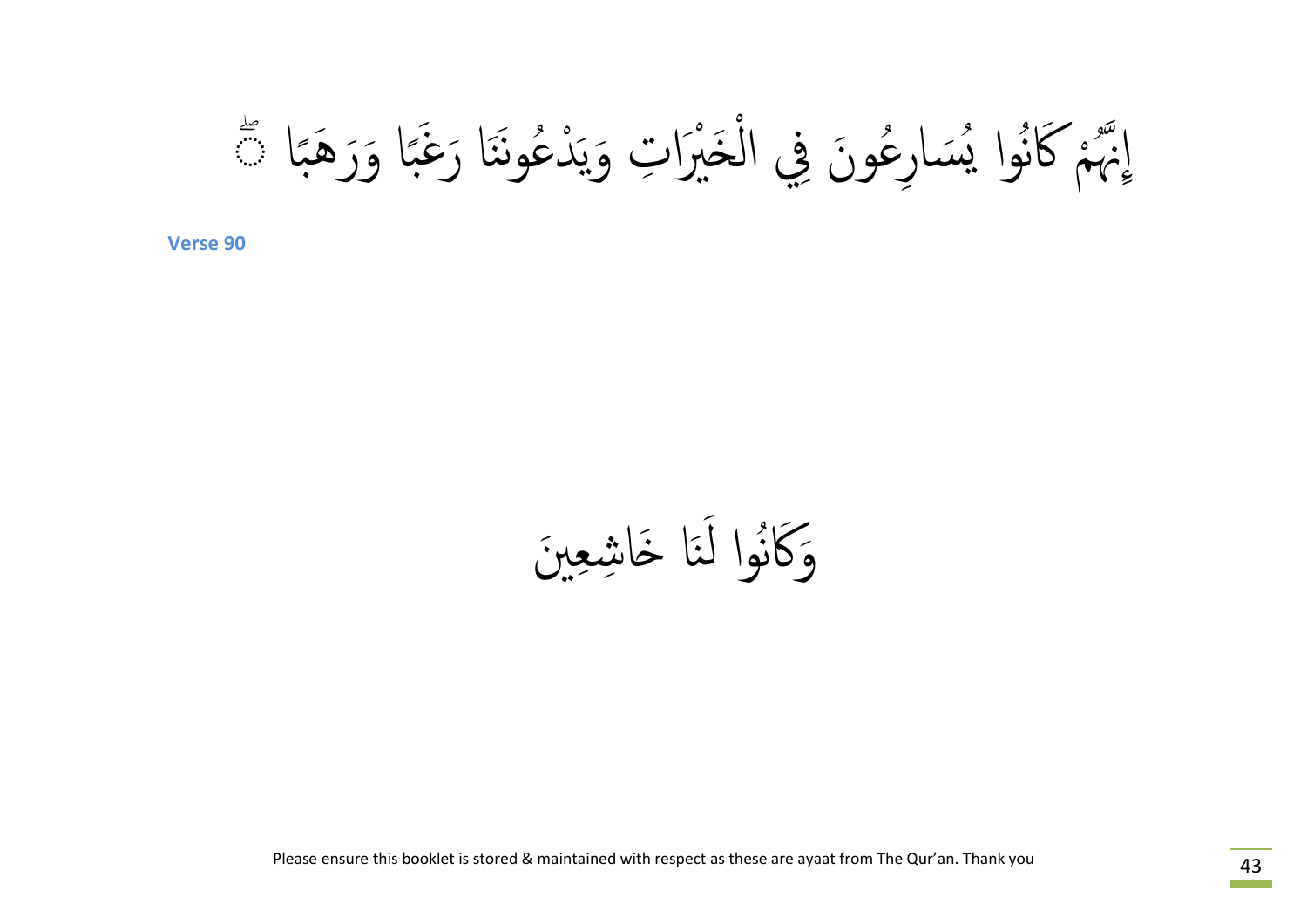وَضَرَبَ اللَّهُ مَثَلًا لِّلَّذِينَ آمَنُوا امْرَأَتَ فِرْعَوْنَ إِذْ قَالَتْ ا<br>ا ا<br>ا **∶** ُ ҧҩ .<br>ا

**Surah 66 Verse 11 - The Dua of Aasiya – wife of Pharaoh**

َرَبَّ ابْنِ لِي عِندَكَ بَيْتًا فِي الْجَنَّةِ ֧֧֟֟֟֟֟֟֟֟֟֟֟֟֟֟֟֟֟֟֟֟֟֟֟֟֬֟<sup>֟</sup> ˗ ا<br>ا ِهِ<br>مذا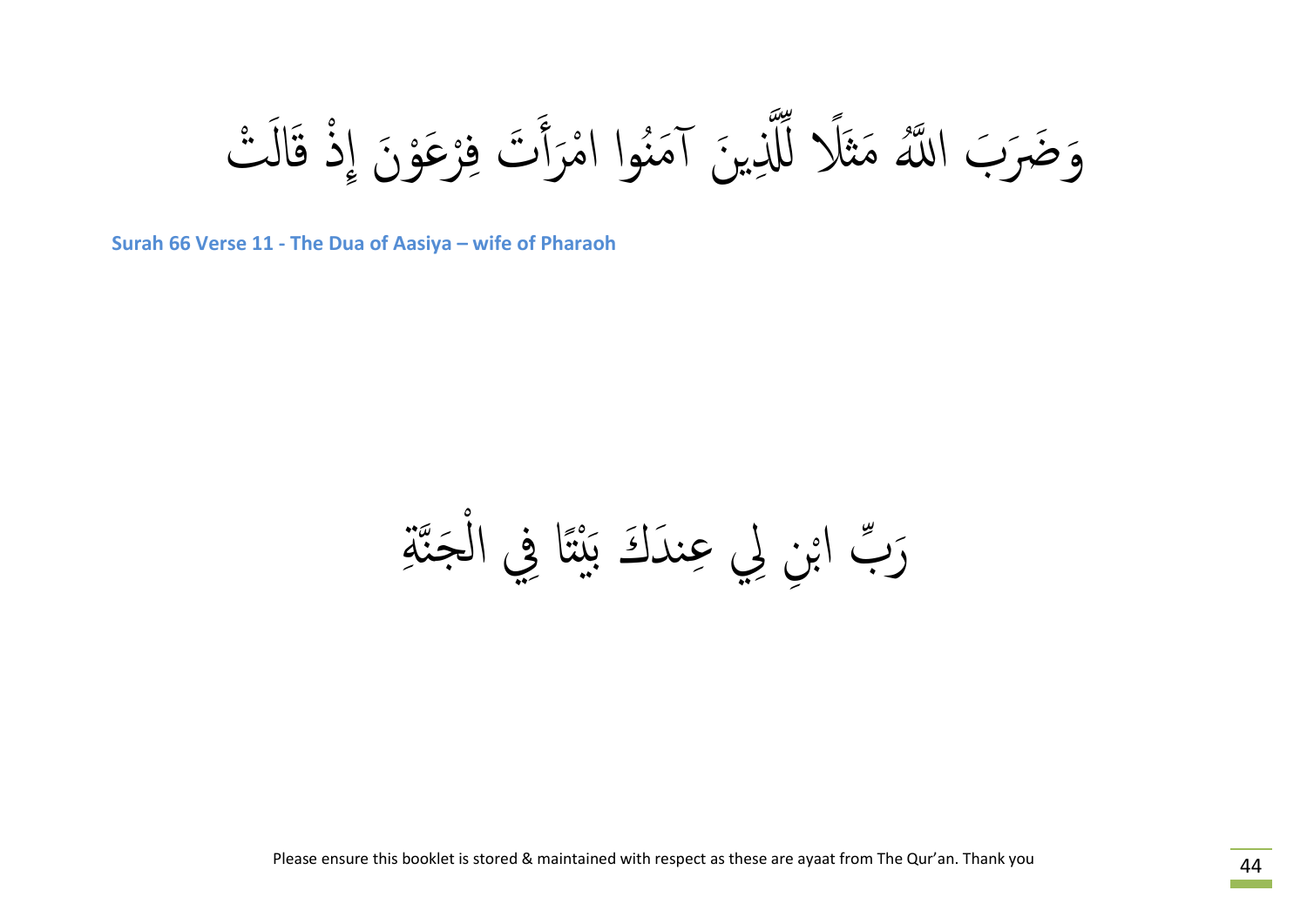ِِم َين ِ ال ҧظال وȄ ْ َ ق ْ ِ َن ال ِني م ҩ َنج ِ َو وَȅ َوََعمِࠁ رَعْ ْ ِ ِن ف ҩِني م َنج **11 Verse** َو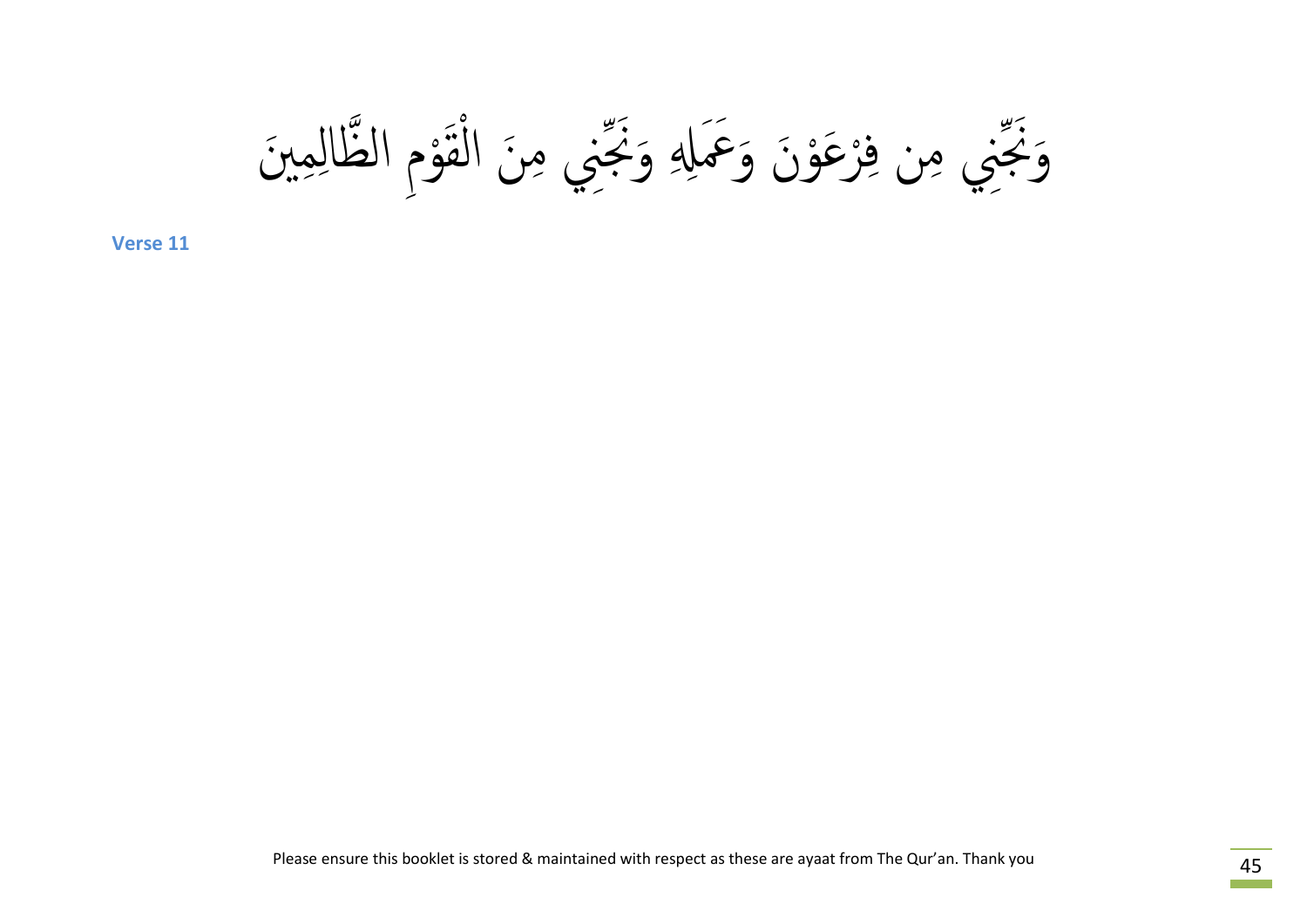َا وَالَّذِينَ يَقُولُونَ رَبَّنَا هَبْ لَنَا مِنْ أَزْوَاجِنَّ ا<br>ا َ ن<br>م ֺ֧֪֪֪ׅ֖֧֝֝֟֟֟֟֟֟֟֟֟֟֟֟֟֟֟֟֟֟֟֟֟֟֟֟֟֝֬֝֟<sup>֟</sup> ا<br>ا ن<br>م ҧ ُ ؚ<br>ؚ َ

**Surah 25 Verse 74 – The Qualities of the Slaves of The Most Merciful**

وَدُّرِّ يَّاتِنَا فُرَّةَ أَعْبُنِ وَاجْعَلْنَا لِلْمُتَّقِبنَ إِمَامًا نه:<br>ح ُ<br>ا ا<br>ا  $\int$ ن ا<br>ا ٔ<br>ا ֧֧֦֧֧֦֧֦֧֧֧֖֧֖֡֟֟֟֟֟֟֟֟֟֟֟֟֟֟֟֓֕֟֟֟֟֟֟֟֟֓֟֟֟֟֟֩֕֬֝֟֩֕֓֝֬֝֬֝֟֝֬֝֬֝֬֝֬֝֬֝֬֝֬֝֬֝֬֝֬֝֬֝֝֟֝֬֝֬֝֟֝֬֝֬֝֟ ِ<br>ا ҧ ؚ<br>ؚ ِنِيَ بِيَ بِيَ بِيَ بِيَا بِيَا بِيَا بِيَا بِيَا بِيَا بِيَا بِيَا بِيَا بِيَا بِيَا بِيَا بِيَا بِيَا بِيَا .<br>ا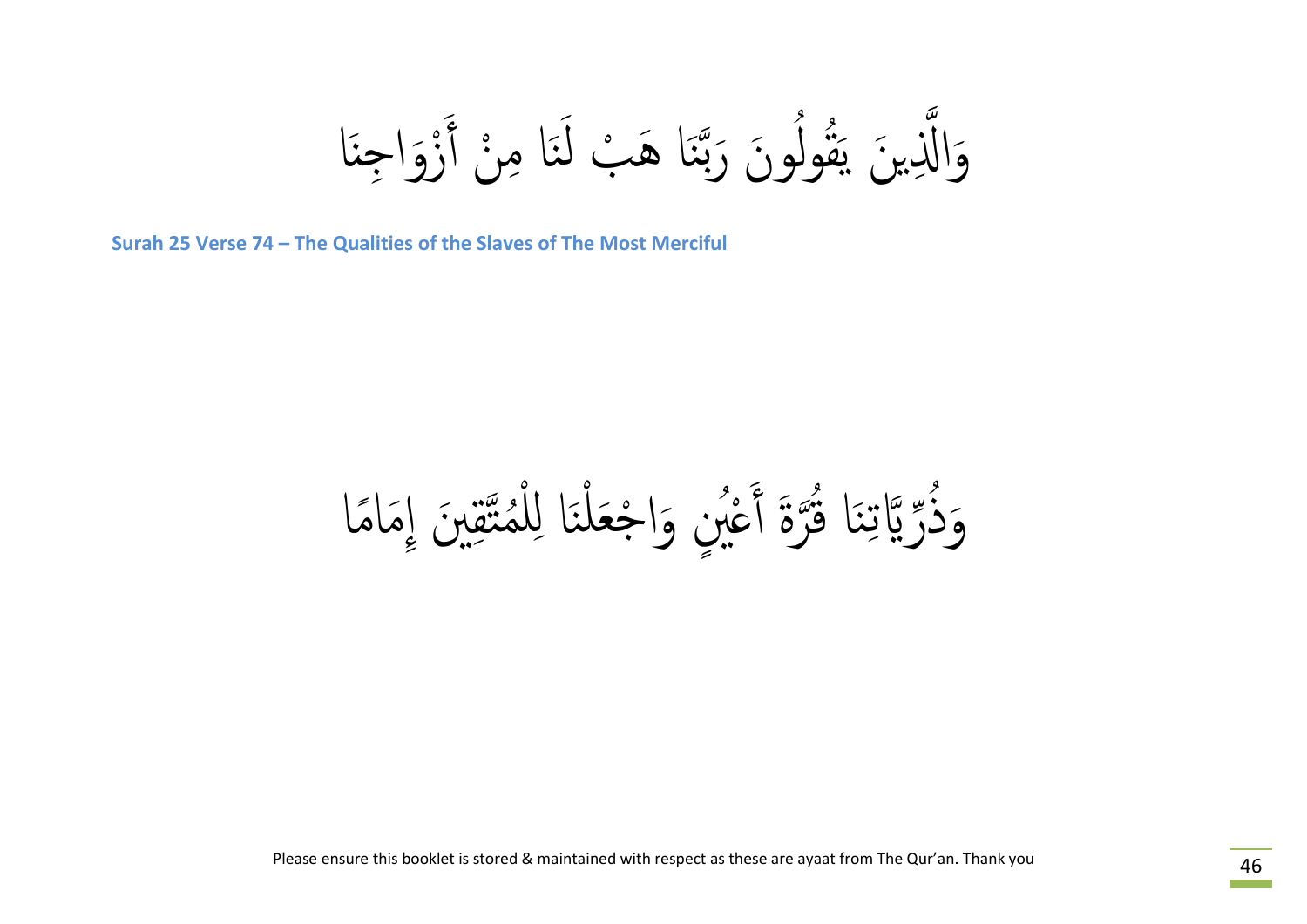وَمِنْهُم مَّن يَقُولُ رَبَّنَا آتِنَا فِي الدُّنْيَا حَسَنَةً وَفِي الْآخِرَةِ حَسَنَةً وَقِنَا عَذَابَ النَّارِ ة.<br>أم ة<br>أم ی<br>یکی ْ ِن ن<br>م ҧ ا<br>ا ֝֟֟֟֟֜֜*֟* ҧ ُ

**Surah 2 Verse 201**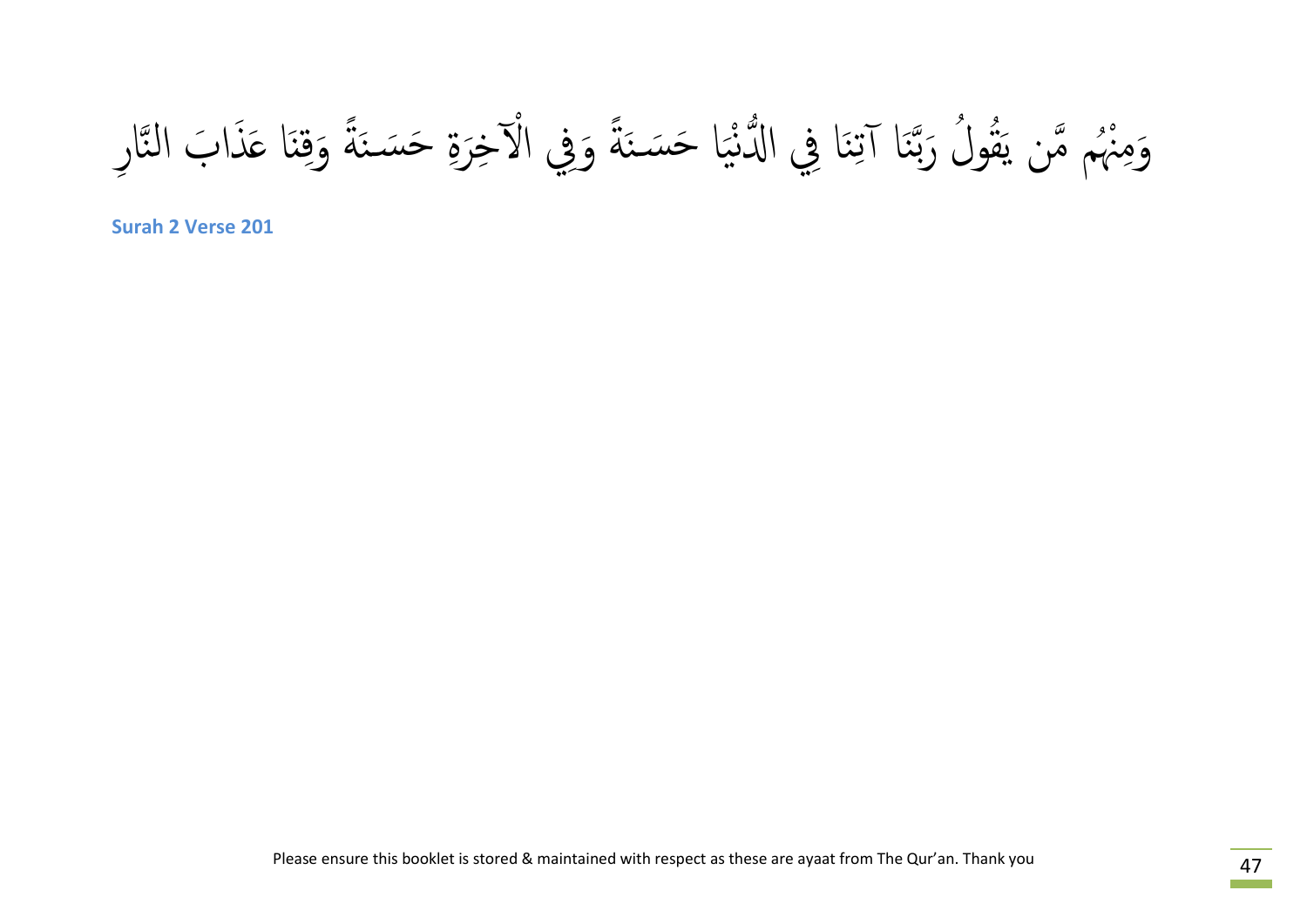وَقَضَىٰ رَبُّكَ أَلَّا تَعْبُدُوا إِلَّا إِبَّاهُ وَبِالْوَالِدَيْنِ إِحْسَانًا ﴾ ҧ ا<br>ا ۚ

**Surah 17 Verse 23**

َا إِمَّا يَبْلُغَنَّ عِندَكَ الْكِبَرَ أَحَدُهُمَا أَوْكِلاَهُمَّ ا<br>ا ا<br>ا ۔<br>المراد<br>المراد ٔ<br>ا ِّ بِهِ ا  $\int$  $\frac{1}{2}$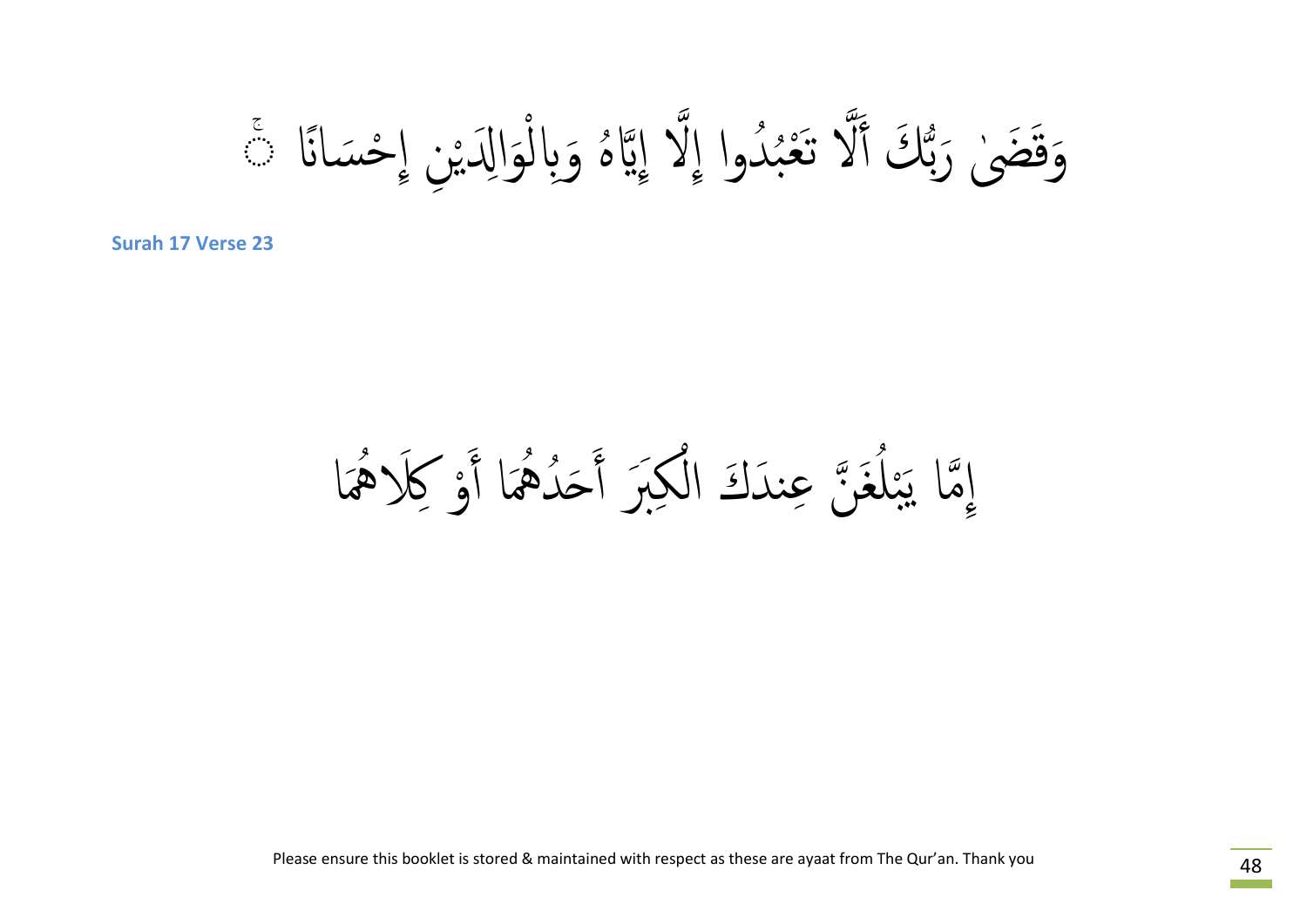ًا ُّ وَلَا تَنْهَرْهُمَا وَقُلْ لَهُمَا قَوْلًا كَرِيمً ا<br>ا  $\ddot{\phantom{0}}$ ِّ بِهِ الْمُسْتَقِينَةِ بِهِ الْمُسْتَقِينَةِ بِهِ الْمُسْتَقِينَةِ بِهِ الْمُسْتَقِينَةِ بِهِ الْ نمو<br>هم ا<br>الماضي<br>الماضي  $\int$  $\frac{1}{2}$ َا أ م قل ل ََلا تَُ ِّ ِ نه<br>هم ف

 $\overline{\phantom{a}}$ وَاخْفِضْ لَهُمَا جَنَاحَ النُّلُّ مِنَ الرَّحْمَةِ<br>verse 24 ِّ ِ هَ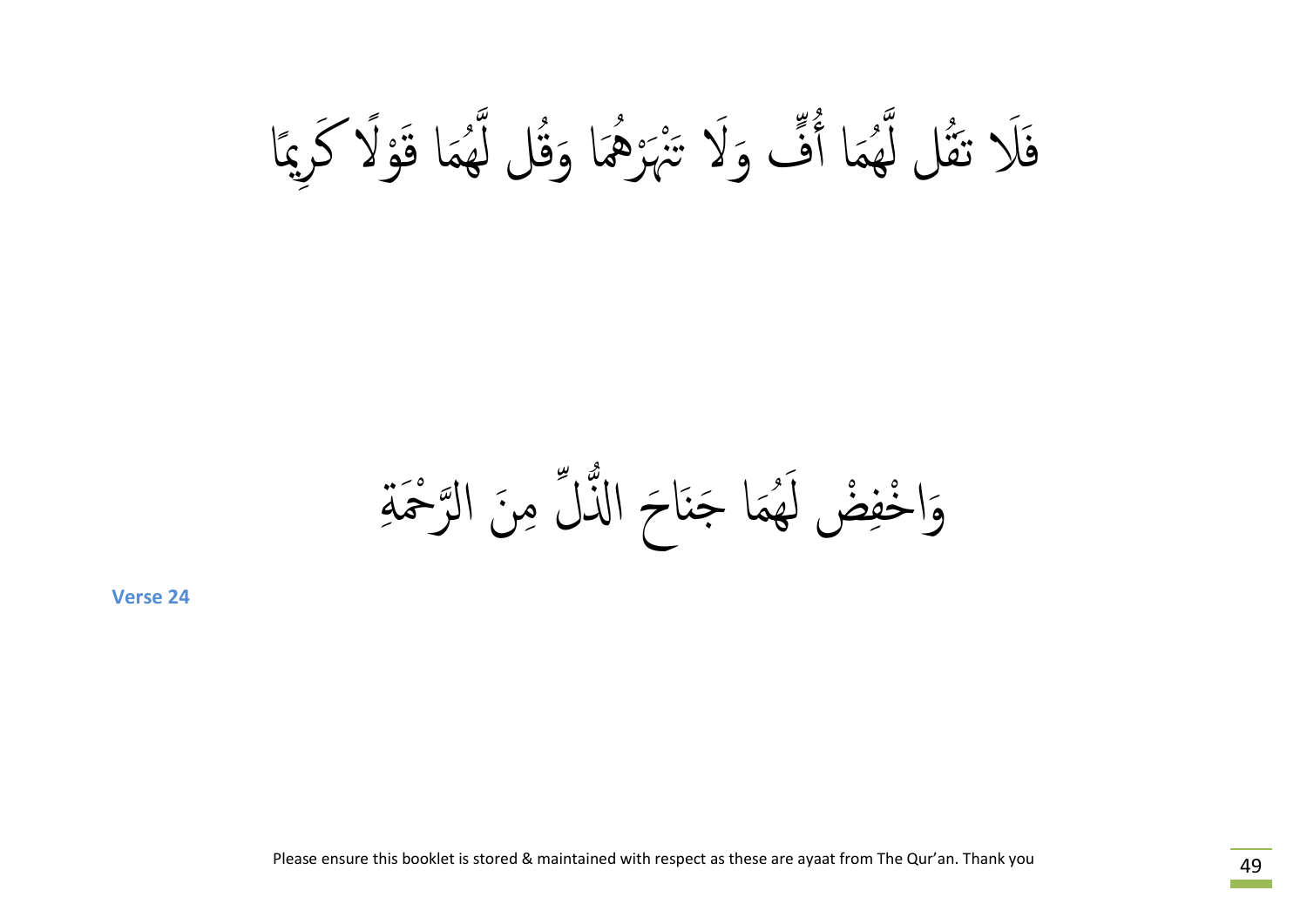وَقَل رَّبَّ ارْحَمْهُمَاكُمَا رَبَّبَانِي صَغِبرًا ِّ ِ ا<br>ا ҩ ش<br>مرگ ҧ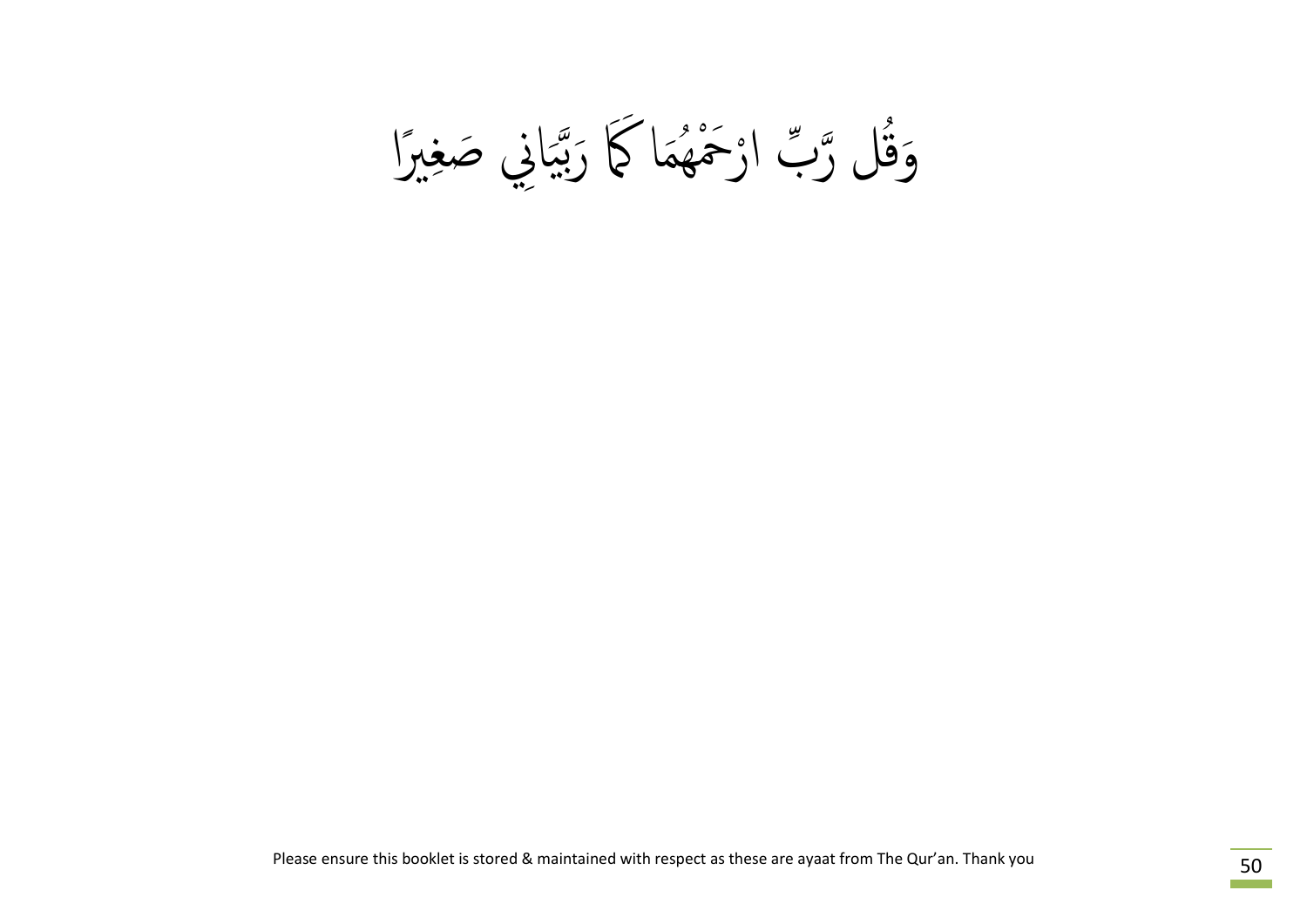إِنَّ فِي خَلْقِ السَّمَاوَاتِ وَالْأَرْضِ وَاخْتِلَافِ اللَّيْلِ وَالنَّهَارِ لَآيَاتٍ لِّأُولِي الْأَلْبَابِ بر<br>بہ ا<br>ا ل .<br>م^≎ ҧ ا<br>ا

**Surah 3 Verse 190 – The Dua of those who reflect on the world around**

الَّذِينَ يَذْكُرُونَ اللَّهَ قِيَامًا وَقُعُودًا وَعَلَىٰ جُنُوبِهِمْ وَيَتَفَكَّرُونَ فِي خَلْقِ السَّمَاوَاتِ وَالْأَرْضِ ُ ِ<br>ا ٔ<br>ا ҧ ینې<br>مخ ؚ<br>ؚ ُ ؚ<br>֧֪֝֟<u>֖</u> ֧֚֝<br>֧֚֝<br>֧֚֝ بو<br>پر ق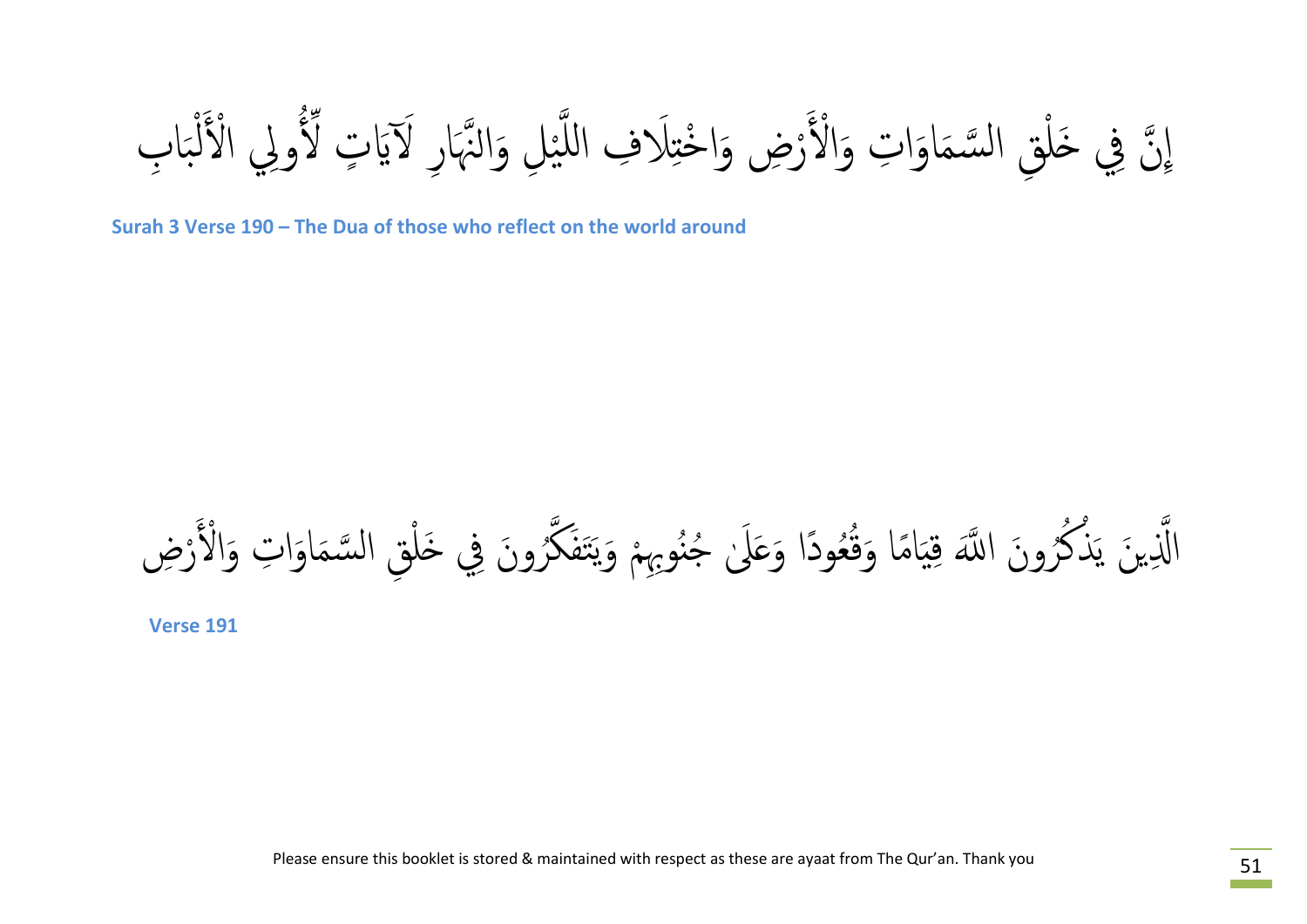ҧاِر َ َذا َب الن َا ̊ ِ̲ َق ْ َ˪انَ َك ف ب لا س̑ ُ ً ق َت َهǿٰ َذا َԴ ِط َْ َا َما َ˭ل ن ҧ **<sup>191</sup> Verse** َرب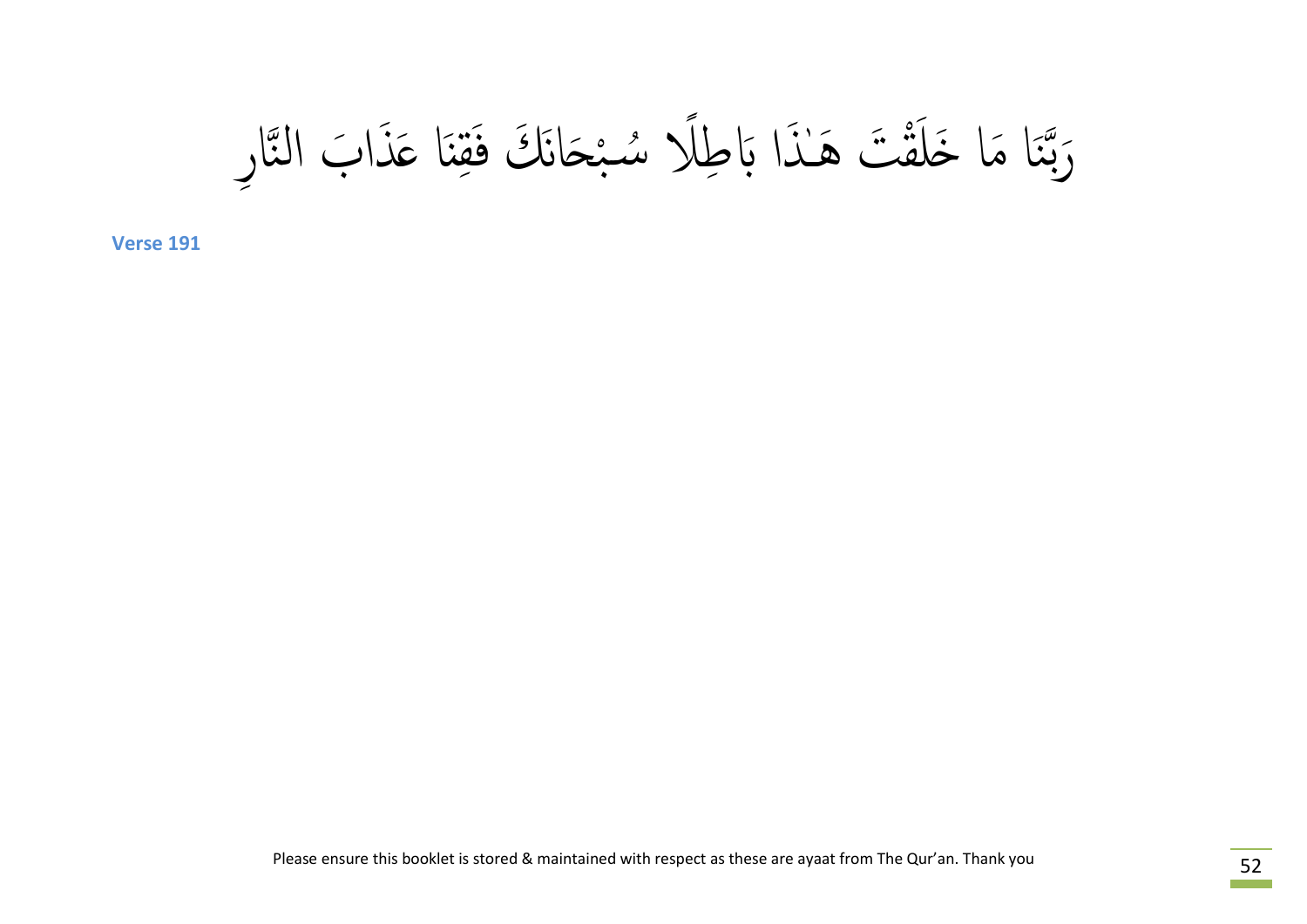ِّ مِن رَّبِّهِ وَالْمُؤْمِنُونَ ِّ ا ا<br>ا ُ ا<br>ا آمَنَ الرَّسُولُ بِمَا أُنزِلَ إِلَيْهِ مِن رَّبِّهِ وَالْمُؤْمِنُونَ ۞ بہ<br>مذہبہ ֖֧֦֦֦֚֚֚֚֝֝֝֝֬֝<br>֧֖֖֚֚֚֚֚֚֚֚֚֚֚֝֝֝<br>֧֪֪֖֖֖֖֖֖֖֖֖֖֚֚֚֚֚֚֚֚֚֚֚֚֚֚֚֝֝֝֝ ُ ُ ۚ

**Surah 2 Verse 285 – The closing verses of Surah Al Baqarah**

### $\overline{\phantom{a}}$ كُلُّ آمَنَ بِاللَّهِ وَمَلَائِكَتِهِ وَكُثْبِهِ وَرُسُلِهِ لَا نُفَرِّقُ بَيْنَ أَحَدٍ مِّن رُّسُلِهِ ۚ ُ ҩ  $\frac{1}{2}$ ا<br>ا َ ُ ٔ<br>ا ُّ أُ ٔ<br>ا  $\frac{1}{2}$ ֺ֧֧֦֧֦֧֝֟֟֟֟֟֟֟֟֟֟֟֟֓֕֝֬֟֟֩֕<u>֘</u>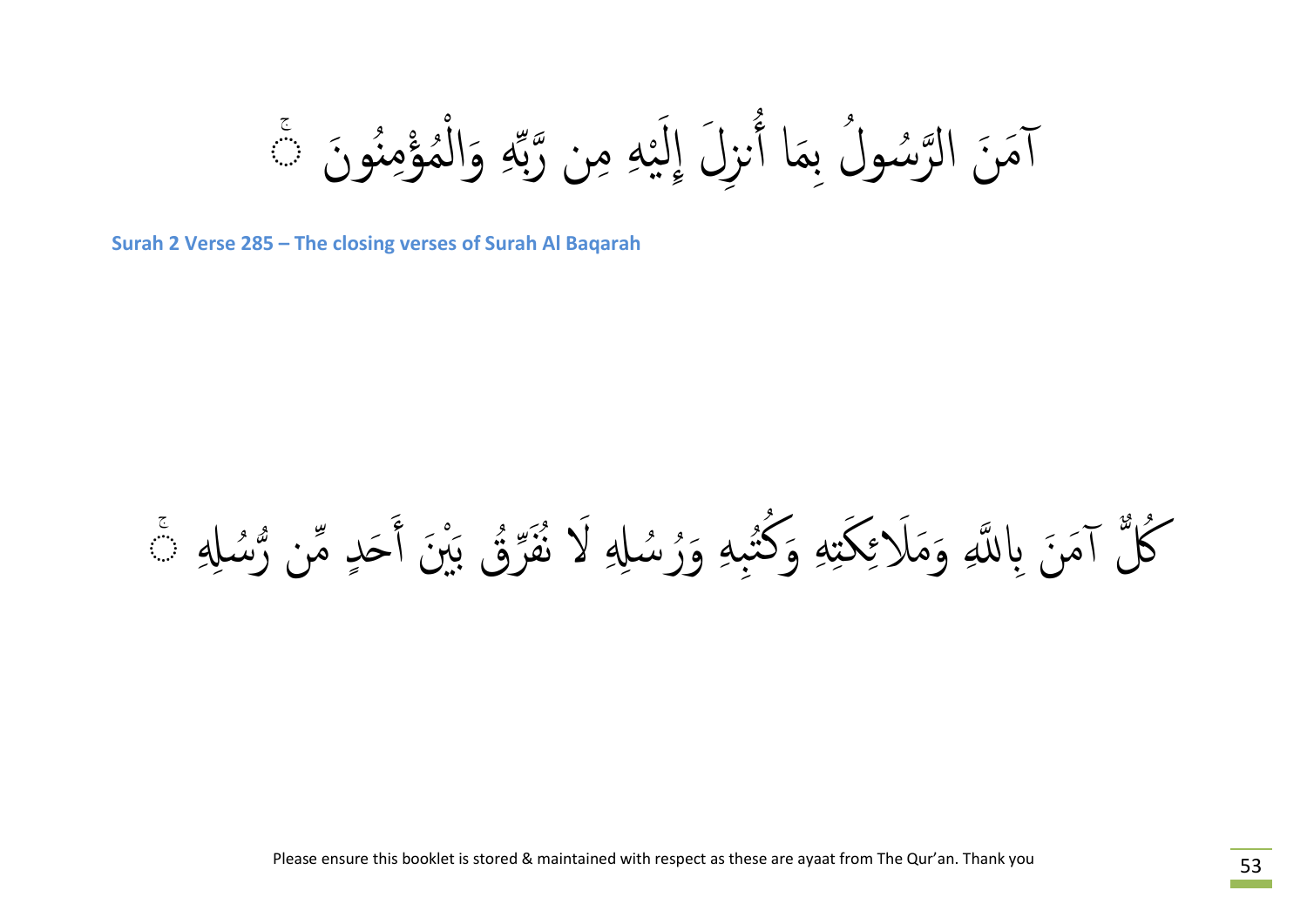َا وَقَالُوا سَمِعْنَا وَأَطَعْنَا ﴾ غُفْرَانَكَ رَبَّنَا وَإِلَيْكَ الْمَصِيرُ ؚ<br>ؚ ٔ<br>ا ا<br>ا بہ<br>مذہبہ ֦֖֚֚֚֚֚֝֝֝֝֝֝<br>֧֚֚֚֚֚֚֝֝֝֝֝<br>֧֖֖֖֖֖֖֖֖֚֚֚֚֚֚֚֚֚֚֚֚֚֚֚֚֝֝֝֝֝֝ ن<br>م ҧ  $\ddot{\bm s}$ 

## لَا يُكَلِّفُ اللَّهُ نَفْسًا إِلَّا وُسْعَهَا ۚ لَهَا مَا كَسَبَتْ وَعَلَيْهَا مَا اكْتَسَبَتْ ۚ ْ ҧ و<br>**ِه** ؚ<br>֧֪֖֧֟֟֟֟֟֟֟֟֟֟֟֟֟֟֟֟֟֟֟֟֟֟֟֟֟֩<sup>֟</sup>  $\tilde{\mathbf{z}}$ ا<br>المسابق<br>المسابق ا<br>ا ֚֚֚֝֝<br>֧֚֚֚֚֚֚֚֝֝֝֝<br>֧֖֚֚֚֚֚֚֚֝֝<u>֚</u> ِ<br>ا َ

**Verse 286**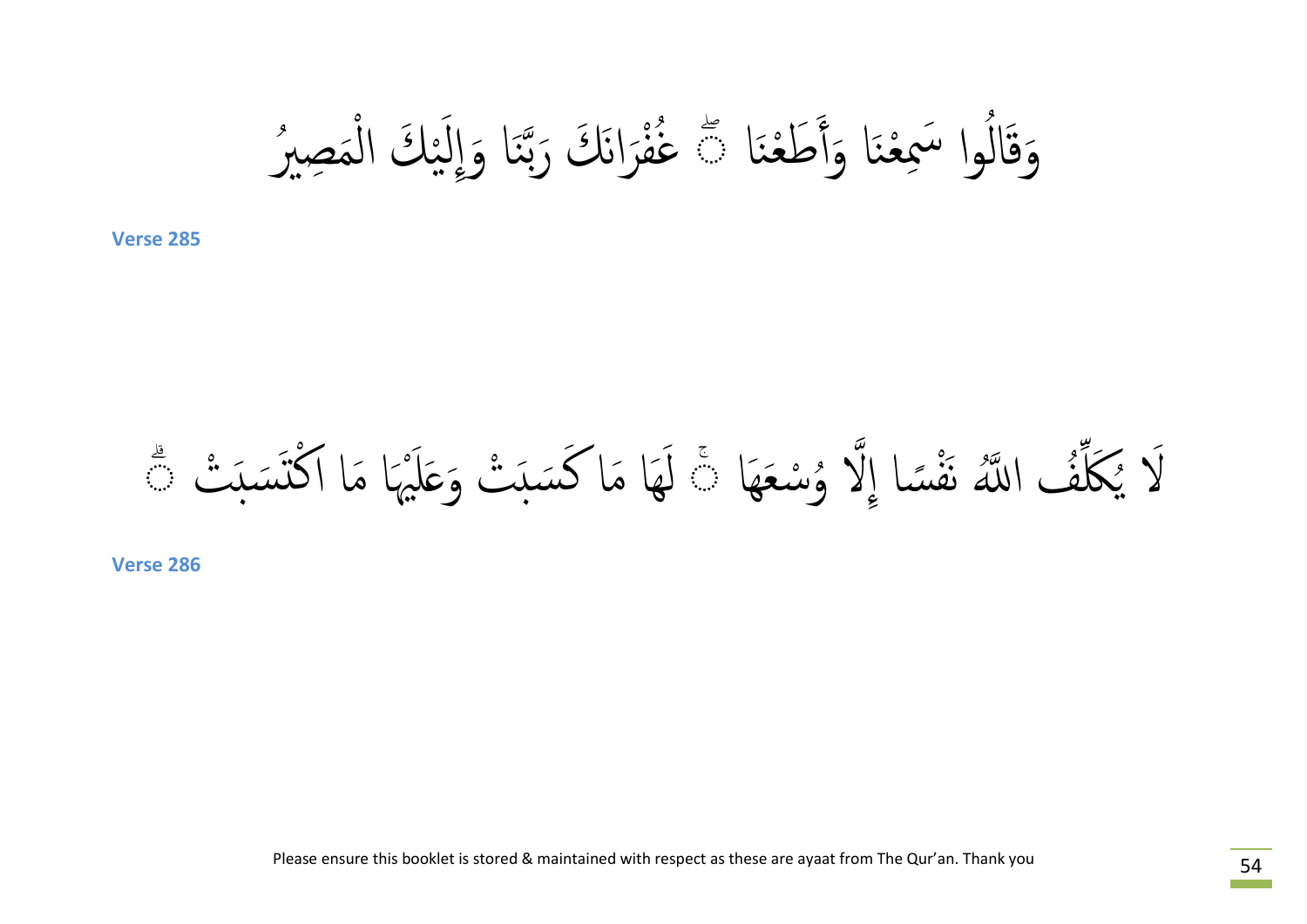رَبَّنَا لَا تُؤَاخِذْنَا إِن نَّسِينَا أَوْ أَخْطَأْنَا تَ ا<br>ا ا<br>ا ِ<br>ا ا<br>ا ن<br>م ҧ ׅ֘֒֒֝֟֜<u>֓</u><br>֧֪֪֪֖ׅ֪֝֝֟֘֩֝֬֟֝

َا ِن  $\sum$  $\frac{1}{2}$ رَبَّنَا وَلَا تَحْمِلْ عَلَيْنَا إِصْرًا كَمَا خَمَلْتَهُ عَلَى الَّذِينَ مِن قَبْلِنَا ۚ و<br>ک ت<br>من ا<br>ا ْن بہ<br>محمد ់<br>៖ ِ<br>ا ن<br>م ҧ ֚֚֘֒<br>֧֚֚֝<br>֖֖֖֖֖֖֖֖֖֚֚֚֚֚֚֚֚֚֝֝֝֝֝֝֝֝֝֟֟֟֬֝֬֝֬֝֬֝֬֝֬֝֬֝֬<br>֧֖֖֖֖֖֖֖֖֪֖֪֚֚֚֚֚֚֚֝֟֝֬֝֟֝֬֝֬֝֟֝֟֝֟֝֟֝֟֝֬֝֬֝֬֝֬֝֬֝֬֝֟֝֬֝֬֝֬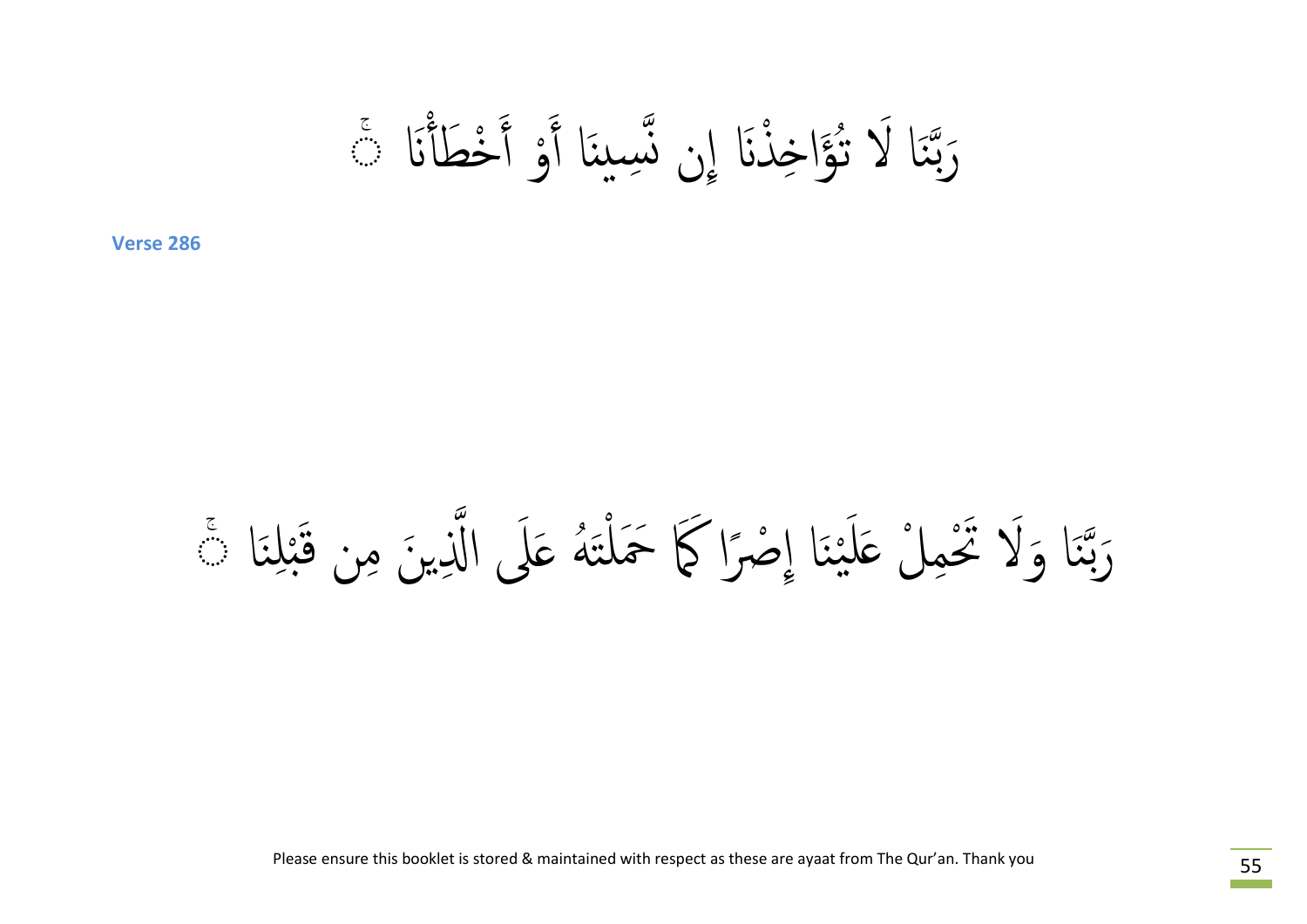**∶** رَبَّنَا وَلَا نُحَمَّلْنَا مَا لَا طَاقَةَ لَنَا بِهِ ۞ وَاعْفُ عَنَّا وَاغْفِرْ لَنَا وَارْخَمْنَا ۞ ن<br>مخ َ ن ا<br>ا  $\check{l}$ ن<br>م ҧ ا<br>ا ن<br>مخ َ ا<br>ا **∶** ف ا<br>ا .<br>الماضي ؚ<br>֧֪֖֖֟֩֟֓֟֬֟֟֩֟֓֟֩֩֓֟֘֩֩֩֟֓<u>֓</u><br>֧֪֖

<u>َكَافِرِينَ</u> نتَ مَوْلَانَا فَانصُرْنَا عَلَى الْقَوْمِ الْأ ا<br>ا ֚֚֝<br>֧֚֝<br>֚֚֚֝ ن<br>ه ا<br>ا ِّ ِ ا<br>ا ֚֚֝<br>֧֖֚֚֚֚֚֝֝<br>֧<u>֚</u> أ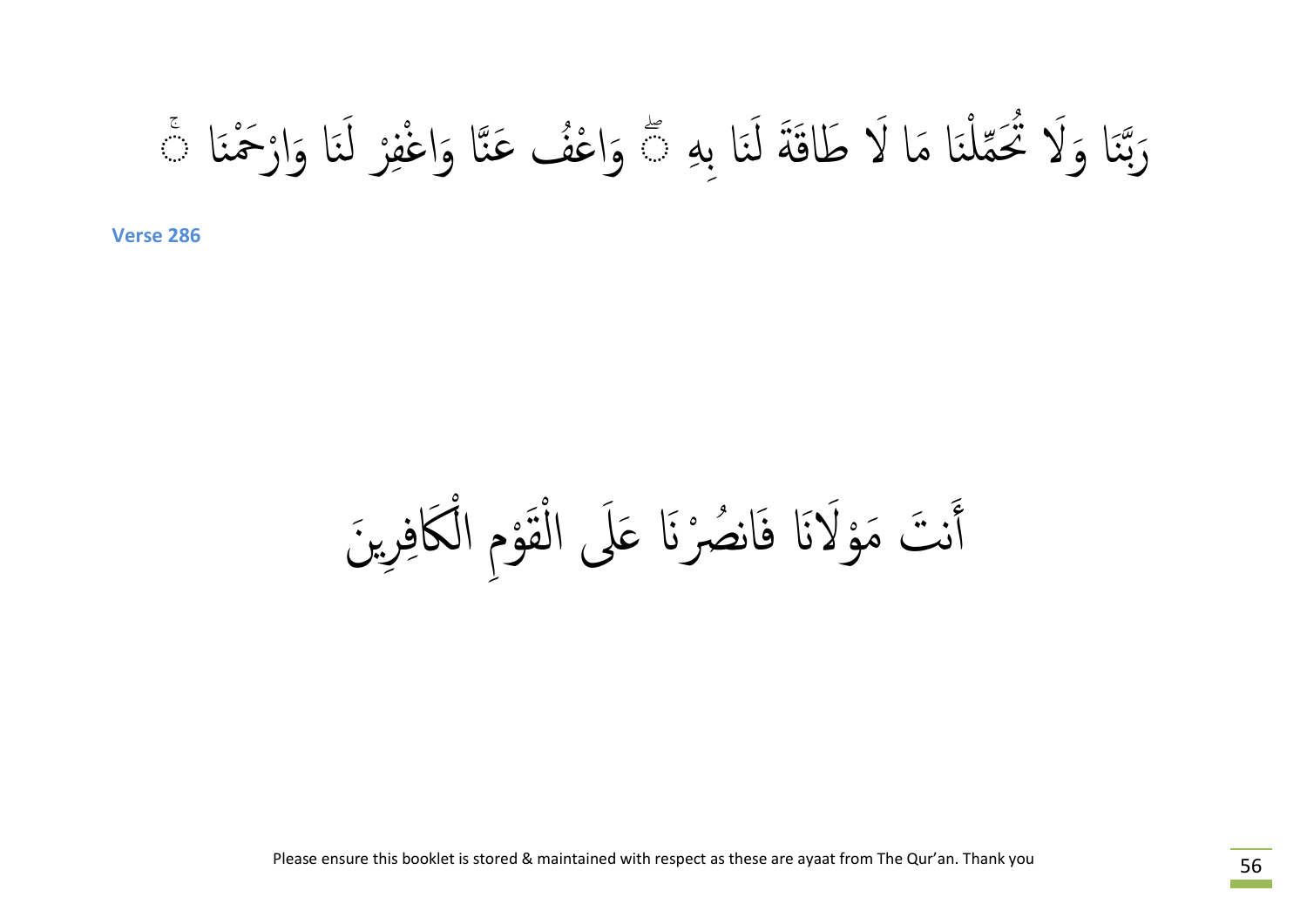ذُ أَوَى الْفِتْبَةُ إِلَى الْكَهْفِ فَقَالُوا ٔ<br>ا َق َه ֖֧֖֧֖֧֖֧֖֧֖֖֖֪ׅ֧֡֟֟֟֟֟֟֟֟֟֟֟֟֟֟֓֕֝֟֟֩֕֓֟֟֩֕֓֝֟֩֕֓֝֟֩֓֝֬֝֟֩֕֓֝֬֝֬֝֝֬֝֬֝֬֝֬֝֬֝֬֝֬֝֝֬֝֬֝֬֝֝֬֝֝֬֝֬֝֬֝֝֟֝֬֝֝<br>֧֪֧֪֪֪֪֪֪֪֪֪֪֪֪֖֝֝֝֝֝֝**֟**  $\overline{\phantom{a}}$ ف ا<br>ا **ا**<br>ا ْ ٍ إ<br>معر

**Surah 18 Verse 10 - The Dua of the young people of the cave**

رَبَّنَا آتِنَا مِن لَّدُنكَ رَحْمَةً وَهَجِّعْ لَنَا مِنْ أَمْرِنَا رَشَدًا ً ا<br>ا ِ<br>ا ن<br>مذہ **ِ** ֧֚֚֝<br>֧֚֝<br>֚֚֚ ҧ ِن ن<br>م ҧ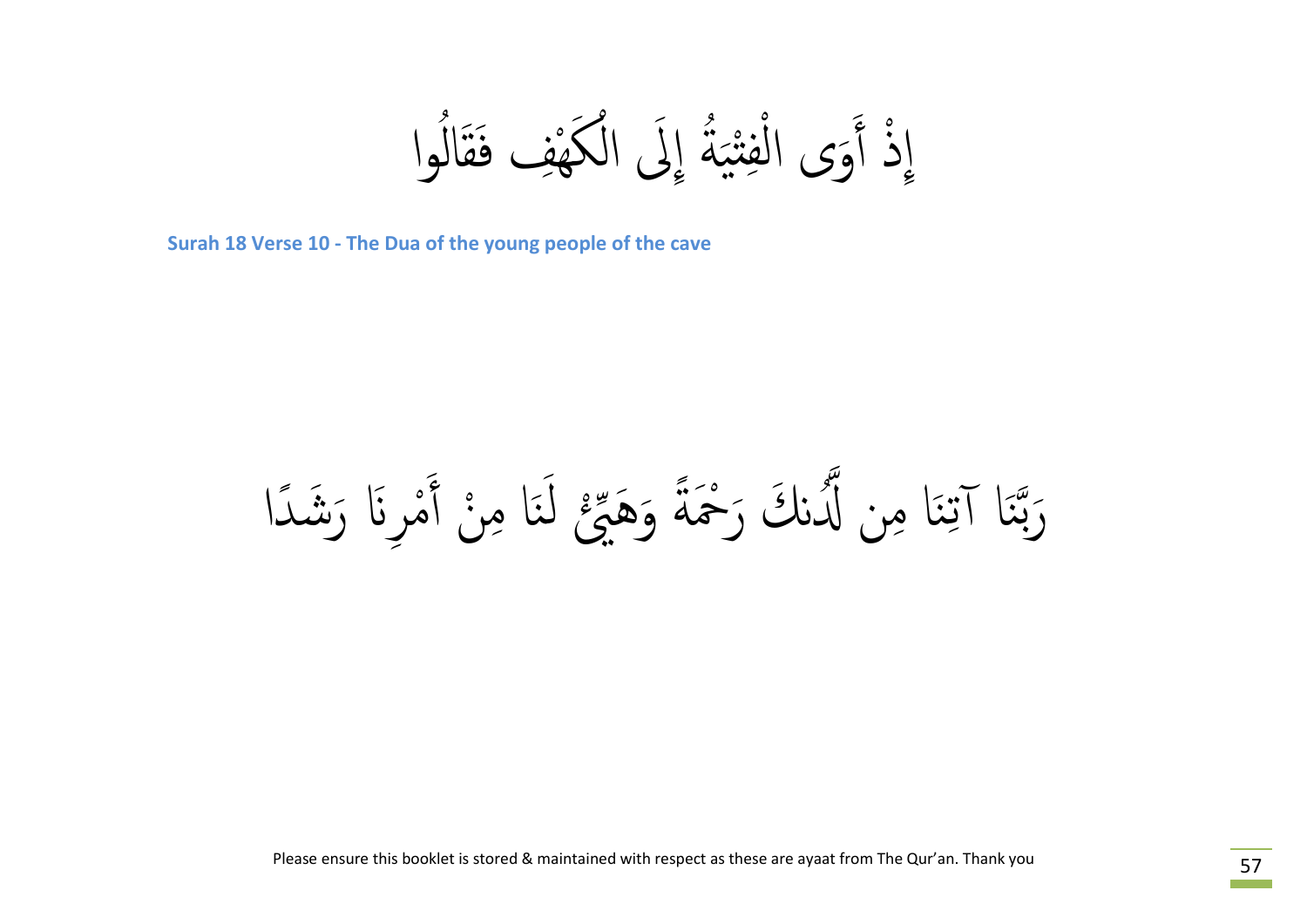$\overline{\phantom{a}}$ كُفْرَ قَالَ مَنْ أَنصَارِي إِلَى اللَّهِ ِ<br>ا ا<br>ا  $\ddot{\bm s}$ لَمَّا أَحَسَّ عِيسَىٰ مِنْهُم الْكُفْرَ قَالَ مَنْ أَنصَارِي إِلَى اللَّهِ مَّ ُ ا<br>ا ҧ ف

**Surah 3 Verse 52 - Esa a.s & His disciples**

# ҧا قَالَ الْحَوَارِيُّونَ نَحْنُ أَنصَارُ اللَّهِ آمَنَّا بِاللَّهِ وَاشْهَدْ بِأَنَّا مُسْلِمُونَ ٔ<br>ا ِ<br>ا ו<br>ו ै।<br>। **∶** ا<br>ا  $\overline{a}$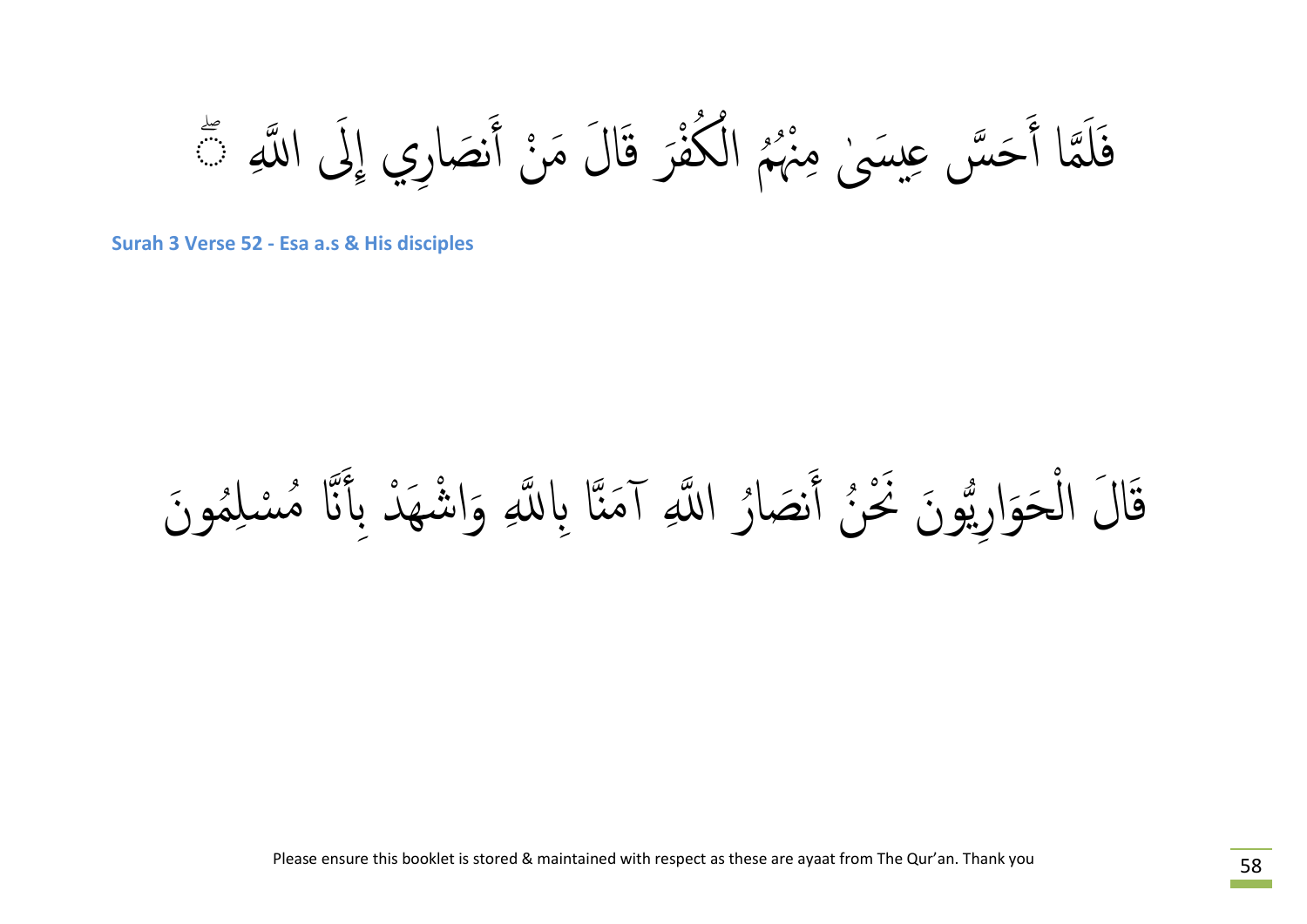رَبَّنَا آمَنَّا بِمَا أَنزَلْتَ وَاتَّبَعْنَا الرَّسُولَ فَاكْتُبْنَا مَعَ الشَّاهِدِينَ  $\frac{1}{2}$ ا<br>ا ؚ<br>ؚ<br>ؘ ا<br>الماد ُ  $\overset{\circ}{\mathbf{z}}$ ن<br>بر<br>ب ו<br>ו  $\ddot{\phantom{0}}$ ن<br>م ҧ

**Verse 53 - The Dua of the disciples of Esa a.s**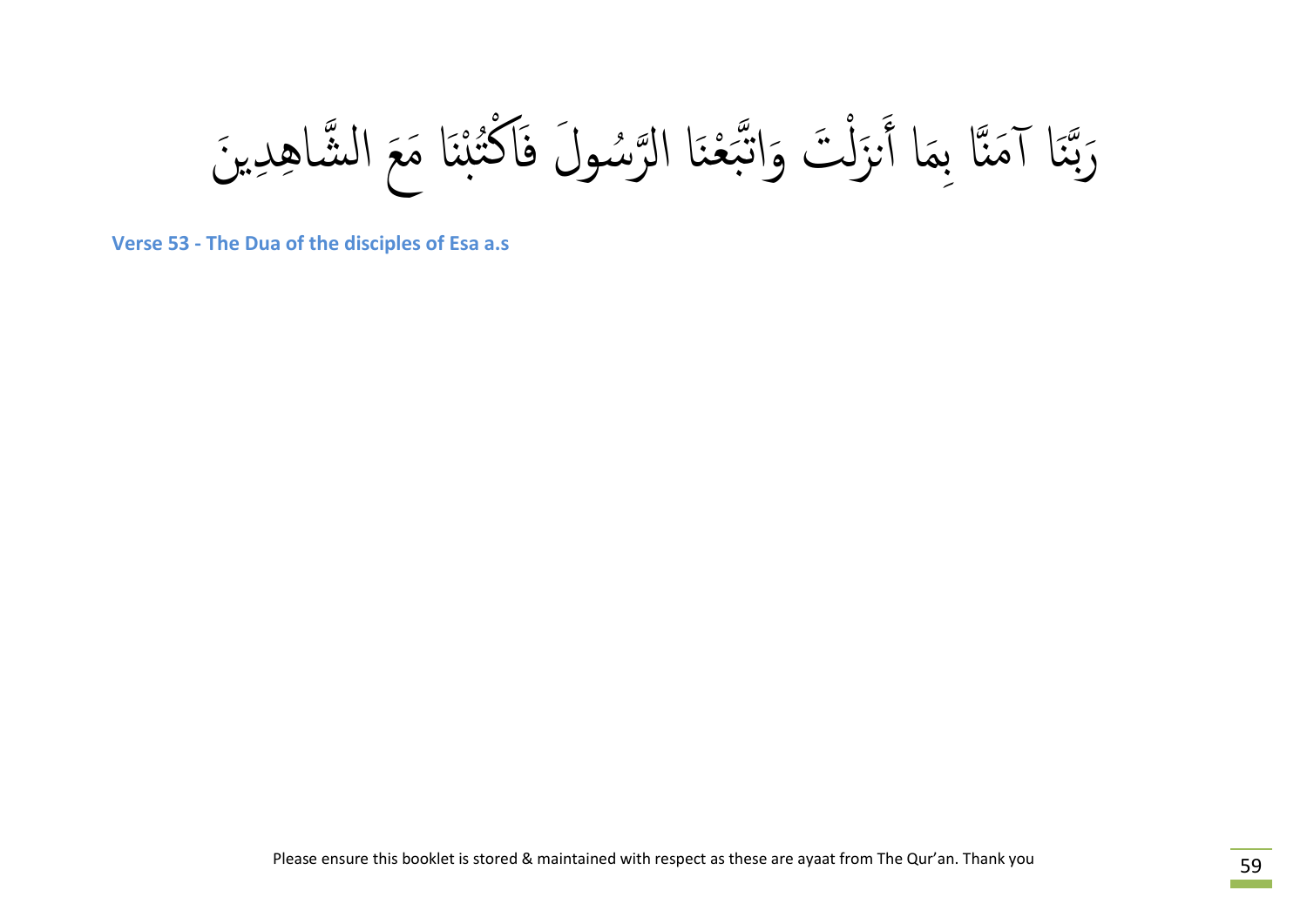ا<br>ا الْحَمْدُ لِلَّهِ الَّذِي وَهَبَ لِي عَلَى الْكِبَرِ إِسْمَاعِيلَ وَإِسْحَاقَ ۚ ِّ ِ ֧֧֖֧֖֧֖֧֖֧֡֟֟֟֟֟֟֟֟֟֟֟֟֟֟֓֕֝֟֟֟֓֝֬֟֩֓֝֟֩֕֓֝֟֟֓֝֬֝֟֩֕֓֝֬֝֬<br>֧֪֧֖֖֖֖֖֧֖֚֚֚֝֩֩֩֩֓֝֬֝֟֩֩ ا<br>ا ֚֘֒<br>֧֚֝<br>֖֖֖֖֖֖֚֚֚֚֚֚֚֚֚֝֝֝<br>֪֖֪֖֖֖֚֚֚֚֝֝֬֝֟֝֬֝֟<br>֖֚֝֝

**Surah 14 Verse 39 - The Dua of Ibrahim a.s**

ِ إِنَّ رَبِّي لَسَمِيعُ الدُّعَاءِ ۔<br>ا **ِ** ֧֖֧ׅ֧֧֧֧֧֧ׅ֧֚֚֚֚֚֚֚֚֚֚֚֚֚֚֝֝֝֝֝֝֬֟֓֝֬֝֬֝֬֝֟֓֝֬֟֜֜֝֬֝֬֝֬֟֓֝֬֜֝֬֜֜<br>֧֧֧֧֧֧֧֪ׅ֧֧֪ׅ֧֧֪ׅ֧֚֚֚֚֚֚֚֚֚֚֚֚֚֚֚֚֚֝֝֝֝֟֝֬֝֬֝֬֜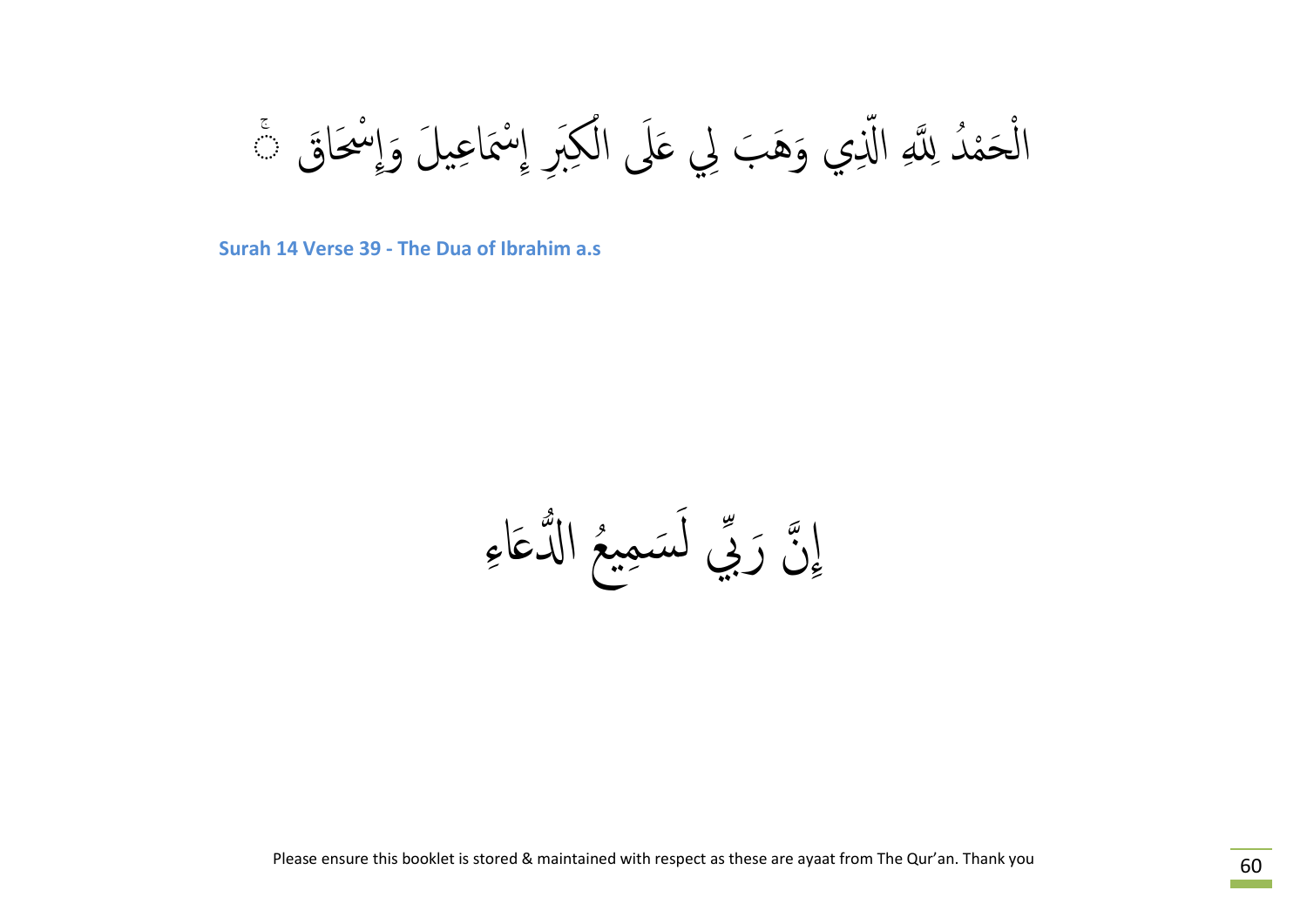َرَبَّ اجْعَلْنِي مُقِيمَ الصَّلَاةِ وَمِن ذُرِّيَّتِي مَ ُ ا<br>ا ֦֧<u>֓</u><br>֧֚֝ .<br>.<br>.

ِ رَبَّنَا وَتَقَبَّلْ دُعَاءِ ҧ ˍَ ن<br>م ҧ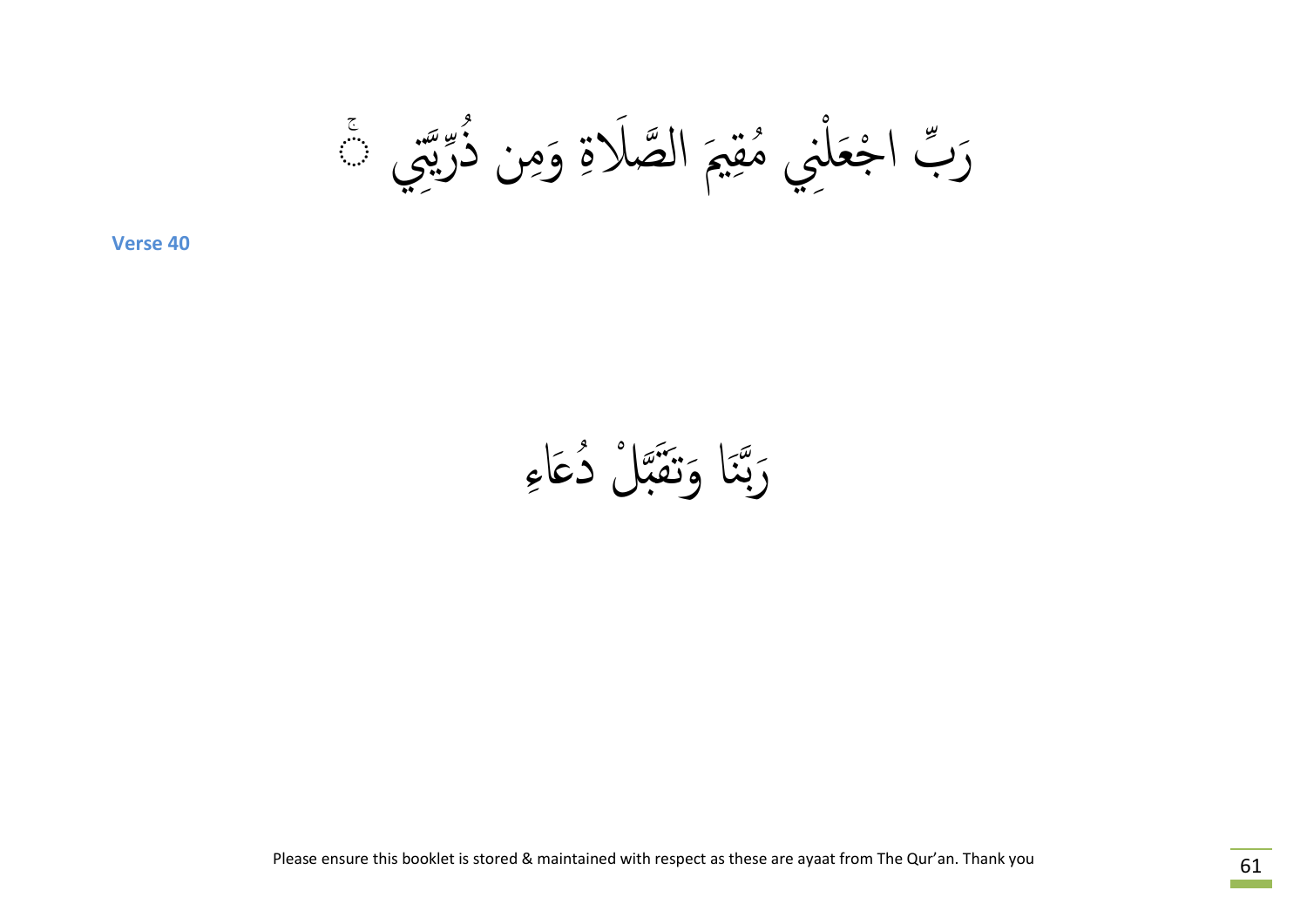ي َواَِ߱ҧ ِ ر ِلي َول ْ ِ ف ْ َا اغ ن ҧ ب َرب ْ ِحَسا ُ Ȅ ال ُ قو ُ َ وَȄ ی َْ ِ َين ی ِ̲ ؤم ْ م ُ ْ ِل **<sup>41</sup> Verse** َو̥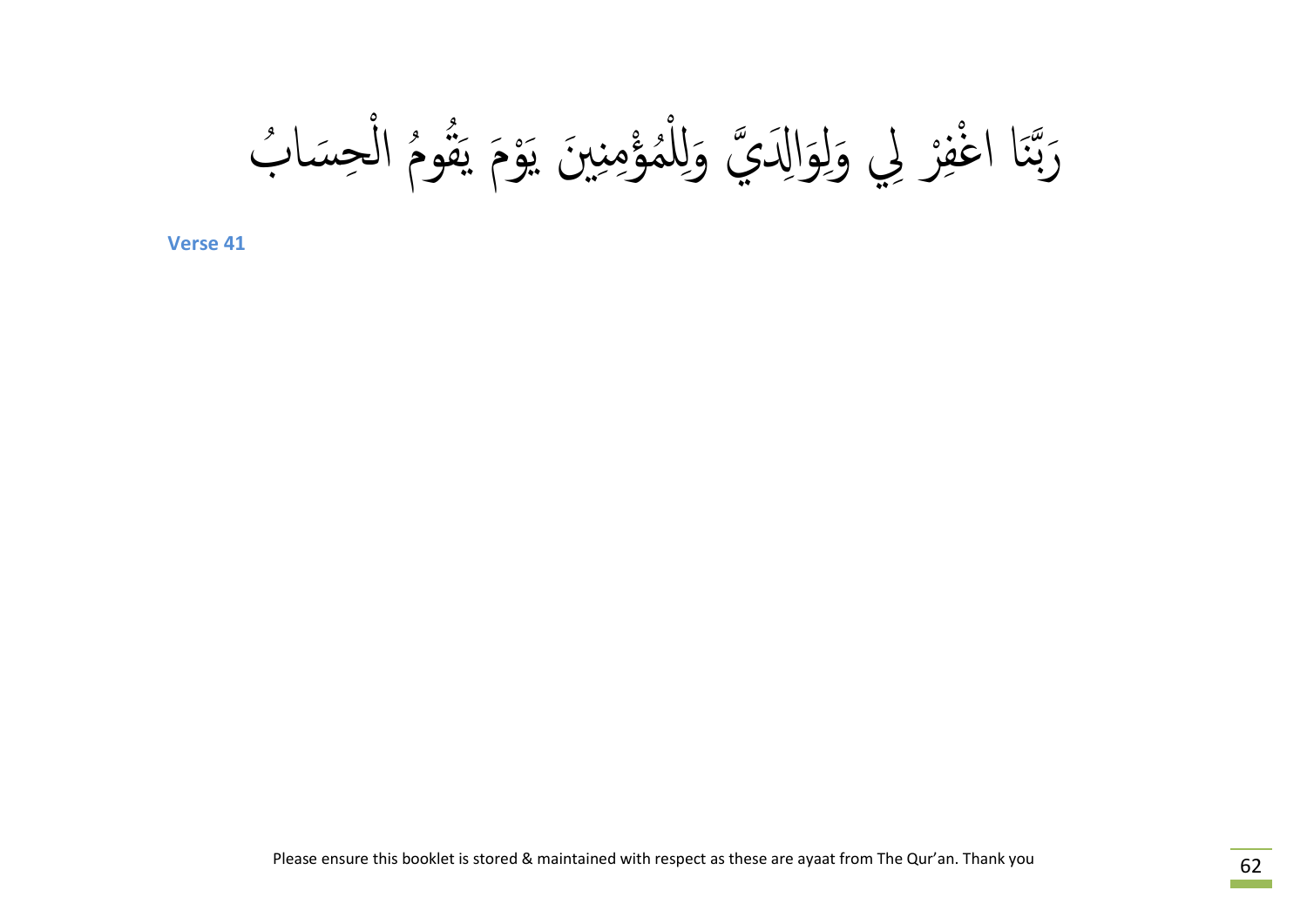وَإِذْ يَرْفَعُ إِبْرَاهِيمُ الْقَوَاعِدَ مِنَ الْبَيْتِ وَإِسْمَاعِيلُ ە<br>بار بد ا<br>ا ֚֚֝<br>֚֚֝<br>֖֖֖֖֖֚֚֚֚֚֚֚֚֚֚֚֚֚֚֚֚֚֝֝֝֝֝֝֝֝֝֝֝֝֝֝<br>֧֚֚֝֝֝<u>֚</u> ن<br>ه ا<br>ا .<br>ا ֧֦ׅ֧ׅ֚֚֝֝֝֟֟֟֟֟֟֟֟֟֟֟֜֜֝֬֟֟֟֟֟֟֟֟֟֟֟֟֟֬֝֟֜<br>֧ׅ֖֖֖֖֪֪֦֖֖֪֪ׅ֖֖֪֪֦֖֪֦֖֚֚֚֚֚֚֝֟֜֜֜֬֝֟֜֬֝֟֓֝֬֝֟֝֟֝֟֝֬֝֬ ه<br>( ֖֧֡֟֟֟֟֟֟֟֟֟֟֟֟֟֟֟֟֟֟֟֟֟֡֟֟֩֕<sup>֟</sup>

**Surah 2 Verse 127 - The Dua of Ibrahim a.s**

ҧا رَبَّنَا تَقَبَّلْ مِنَّا ﴾ إِنَّكَ أَنْتَ السَّمِيعُ الْعَلِيمُ ҧ ˍَ ن<br>م ҧ بر<br>ڊ ا<br>ا ً<br>ُ ֚֚֝<br>֧֚֚֝<br>֧֖֖֖֖֚֚֚֚֚֝<u>֚</u>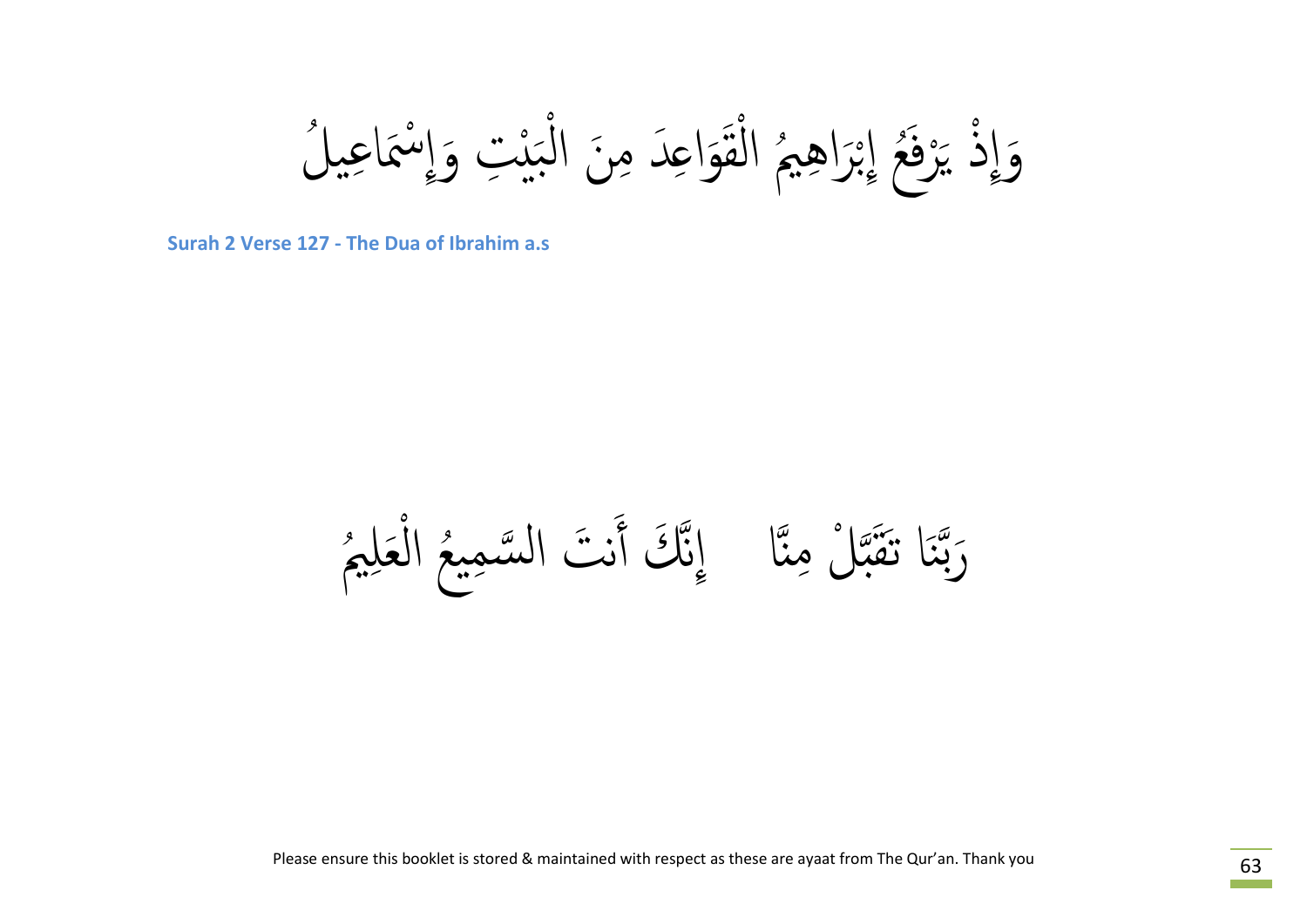َ ِم سل ْ م ة Ҩ ً م ҧ ُ َا أ ِ̲ ˖ҧ ری ذҩ ُ ِن َ ْ ِين َߵَ َوم ِم سل ْ م َا ُ ن ْ جَعل َا َوا ْ ن ҧ ߵَ َرب ҧ ة ً

َا ْن ی َ َل ب ̊ ْ ُ َا َوت ̲ َ َا ِسك ِرَԷ َم̲ َ ◌ َوأ ۖ يم ُ رِح ب الҧ وا ُ ҧҧ ن َت الت َ ҧ َك أ ِإن